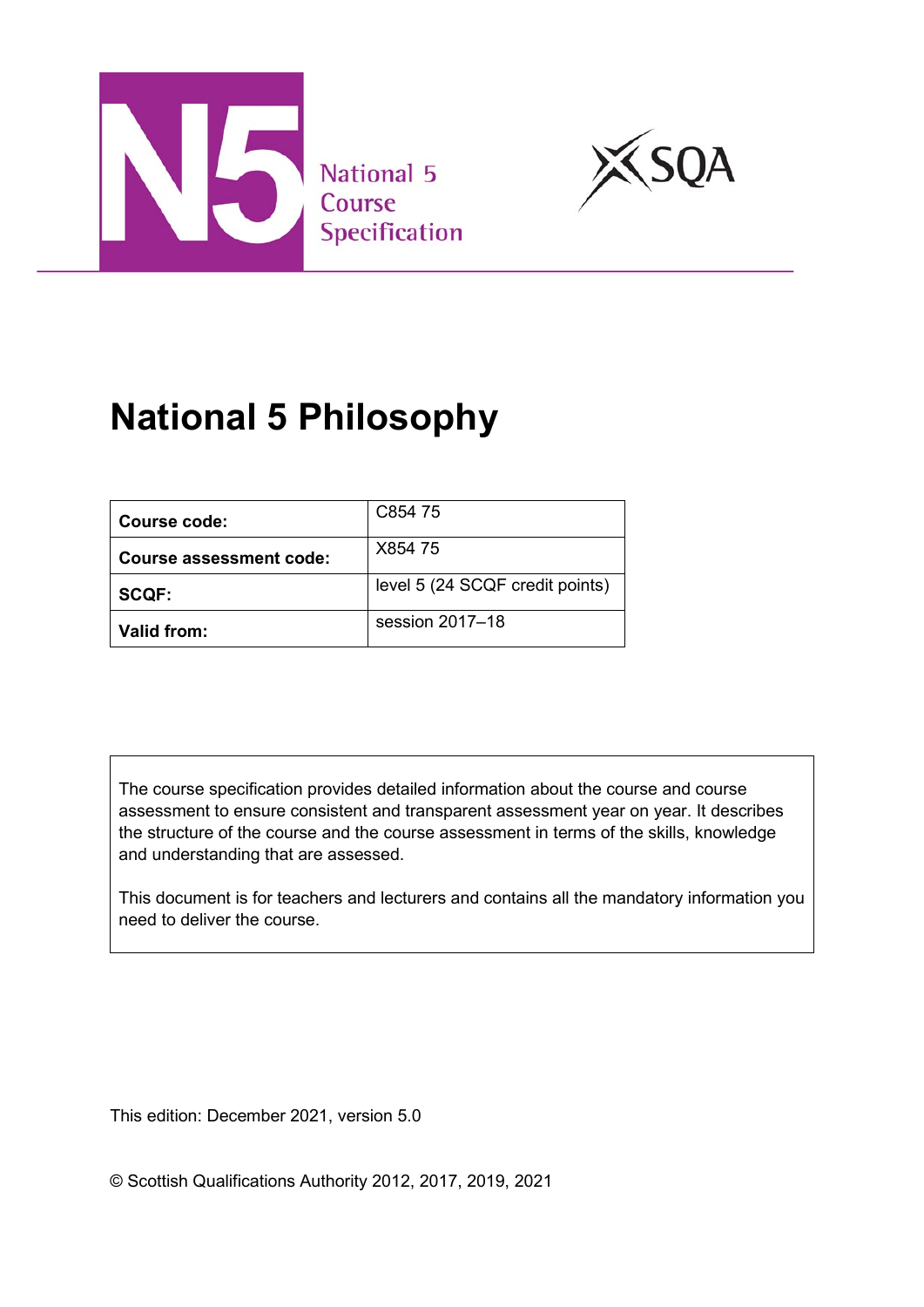# **Contents**

| <b>Course overview</b>                                              | 1              |
|---------------------------------------------------------------------|----------------|
| Course rationale                                                    | $\overline{2}$ |
| Purpose and aims                                                    | $\overline{2}$ |
| Who is this course for?                                             | $\overline{2}$ |
| <b>Course content</b>                                               | 3              |
| Skills, knowledge and understanding                                 | 3              |
| Skills for learning, skills for life and skills for work            | 9              |
| <b>Course assessment</b>                                            | 10             |
| Course assessment structure: question paper                         | 10             |
| Course assessment structure: assignment                             | 11             |
| Grading                                                             | 14             |
| <b>Equality and inclusion</b>                                       | 15             |
| <b>Further information</b>                                          | 16             |
| Appendix 1: course support notes                                    | 17             |
| Approaches to learning and teaching                                 | 17             |
| Preparing for course assessment                                     | 26             |
| Developing skills for learning, skills for life and skills for work | 26             |
| Appendix 2: types of questions and marking instructions             | 29             |
| Appendix 3: glossary                                                | 42             |
| Appendix 4: additional support materials                            | 46             |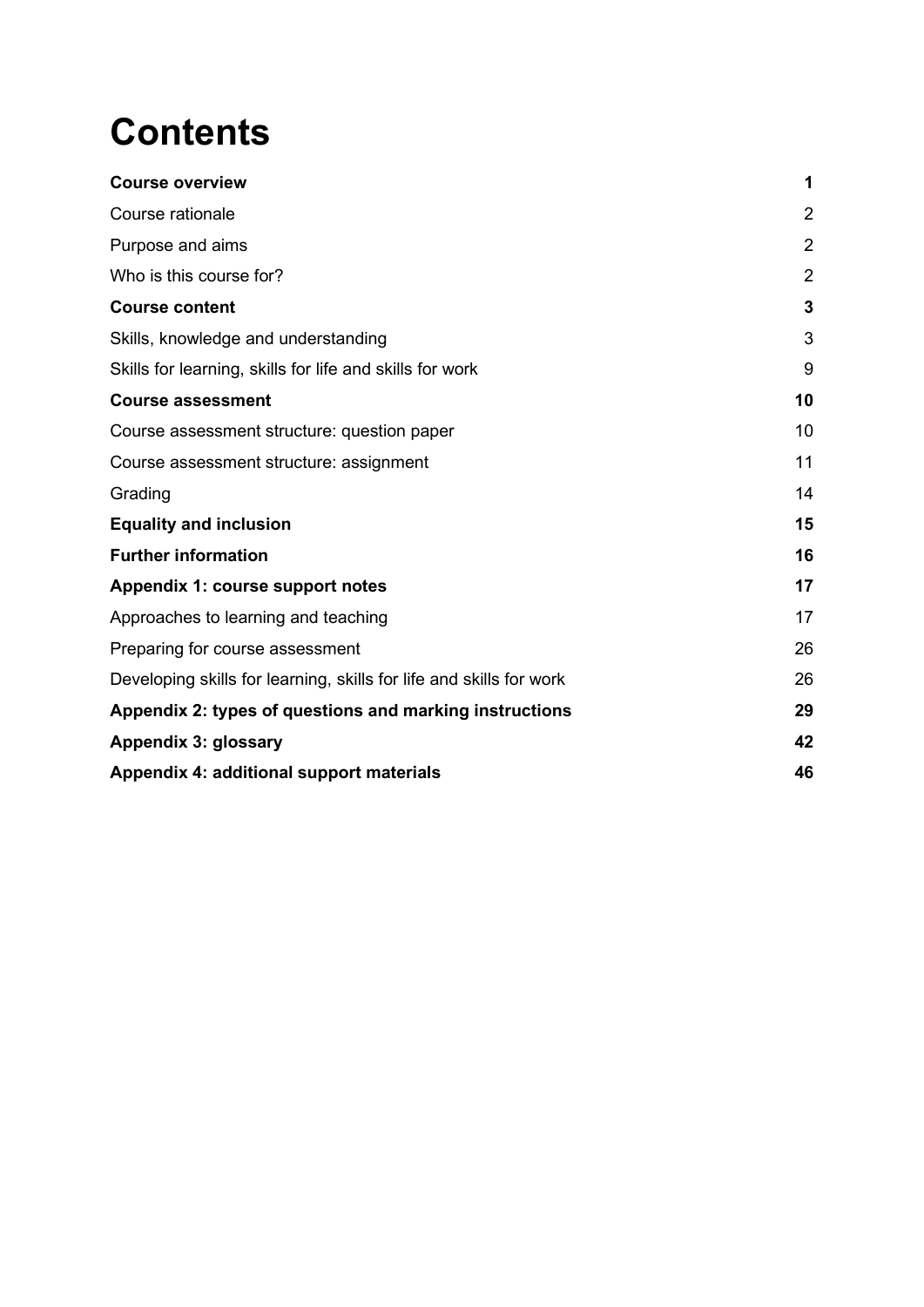# <span id="page-2-0"></span>**Course overview**

The course consists of 24 SCQF credit points which includes time for preparation for course assessment. The notional length of time for a candidate to complete the course is 160 hours.

The course assessment has two components.

| <b>Component</b>            | <b>Marks</b> | <b>Duration</b>               |
|-----------------------------|--------------|-------------------------------|
| Component 1: question paper | 80           | 2 hours and 20 minutes        |
| Component 2: assignment     | 20           | See course assessment section |

| <b>Recommended entry</b>                                                                                                                                                                     | <b>Progression</b>                                                                                                                                                                      |
|----------------------------------------------------------------------------------------------------------------------------------------------------------------------------------------------|-----------------------------------------------------------------------------------------------------------------------------------------------------------------------------------------|
| Entry to this course is at the discretion of                                                                                                                                                 | <b>Higher Philosophy course</b>                                                                                                                                                         |
| the centre.<br>Candidates should have achieved the fourth<br>curriculum level or the National 4 People<br>and Society course or the National 4<br>Religious, Moral and Philosophical Studies | Higher Religious, Moral and<br><b>Philosophical Studies course</b><br>other SQA qualifications in social<br>studies, social science or related areas<br>at SCQF level 5 or SCQF level 6 |
| course or equivalent qualifications and/or<br>experience prior to starting this course.                                                                                                      |                                                                                                                                                                                         |

### **Conditions of award**

The grade awarded is based on the total marks achieved across all course assessment components.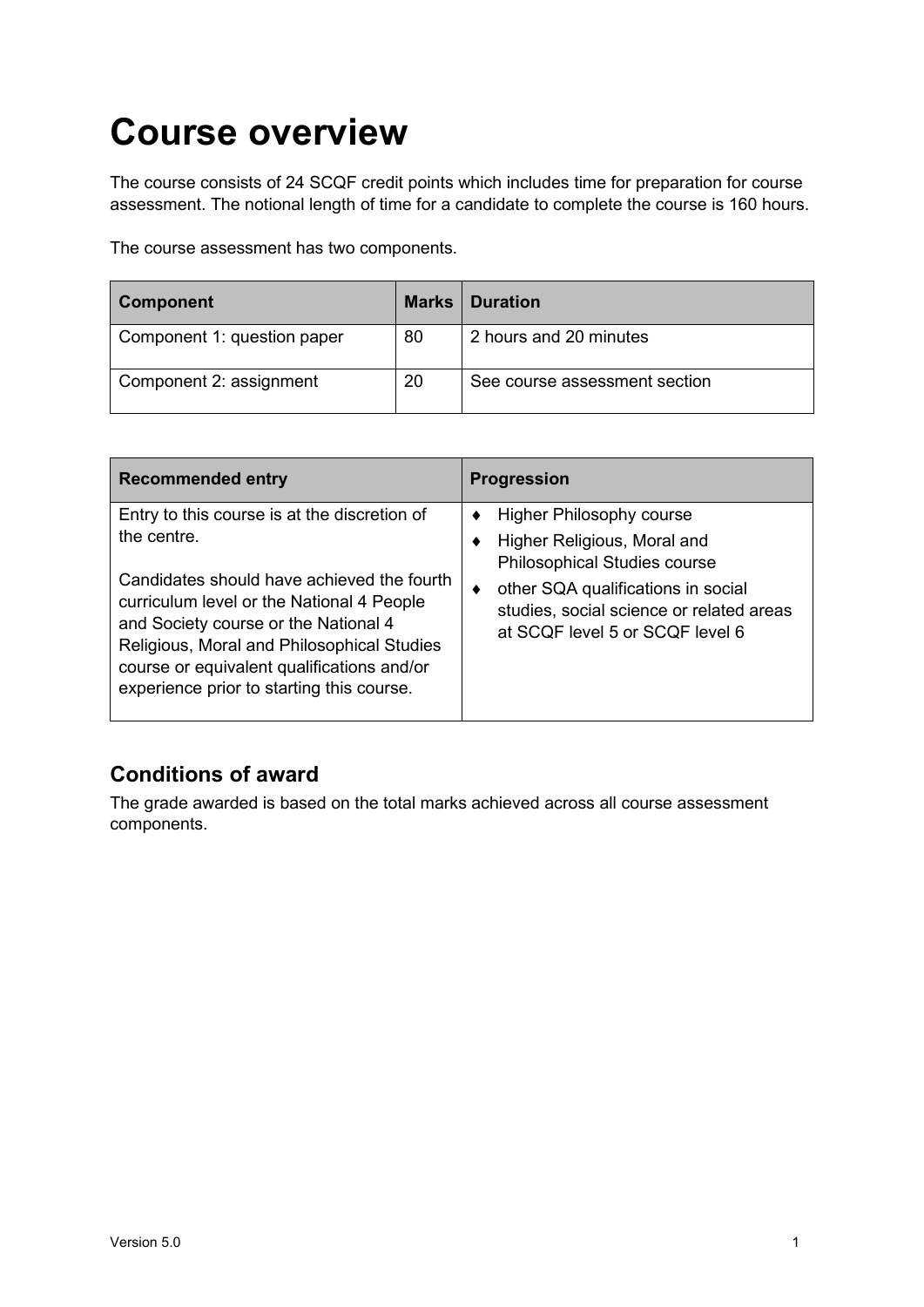# <span id="page-3-0"></span>**Course rationale**

National Courses reflect Curriculum for Excellence values, purposes and principles. They offer flexibility, provide more time for learning, more focus on skills and applying learning, and scope for personalisation and choice.

Every course provides opportunities for candidates to develop breadth, challenge and application. The focus and balance of assessment is tailored to each subject area.

The course builds on candidates' existing knowledge and curiosity about philosophy.

Candidates are introduced to the structure of arguments. They examine philosophical ideas and are encouraged to take an enquiring and reflective approach to the study of philosophy.

# <span id="page-3-1"></span>**Purpose and aims**

The course develops reasoning skills by focusing on abstract concepts and philosophical problems.

The course:

- ♦ develops basic knowledge and understanding of philosophy
- ♦ encourages candidates' ability to engage with abstract thought
- ♦ offers candidates insight into the ideas of others

Candidates develop a range of skills, including:

- $\bullet$  analysing arguments
- ♦ recalling, selecting and using specified knowledge
- ♦ explaining philosophical ideas and theories
- ♦ explaining criticisms of philosophical ideas and theories
- ♦ presenting ideas in a logical sequence in an extended piece of writing

# <span id="page-3-2"></span>**Who is this course for?**

This course is suitable for learners with the recommended entry level, who have an interest in philosophy.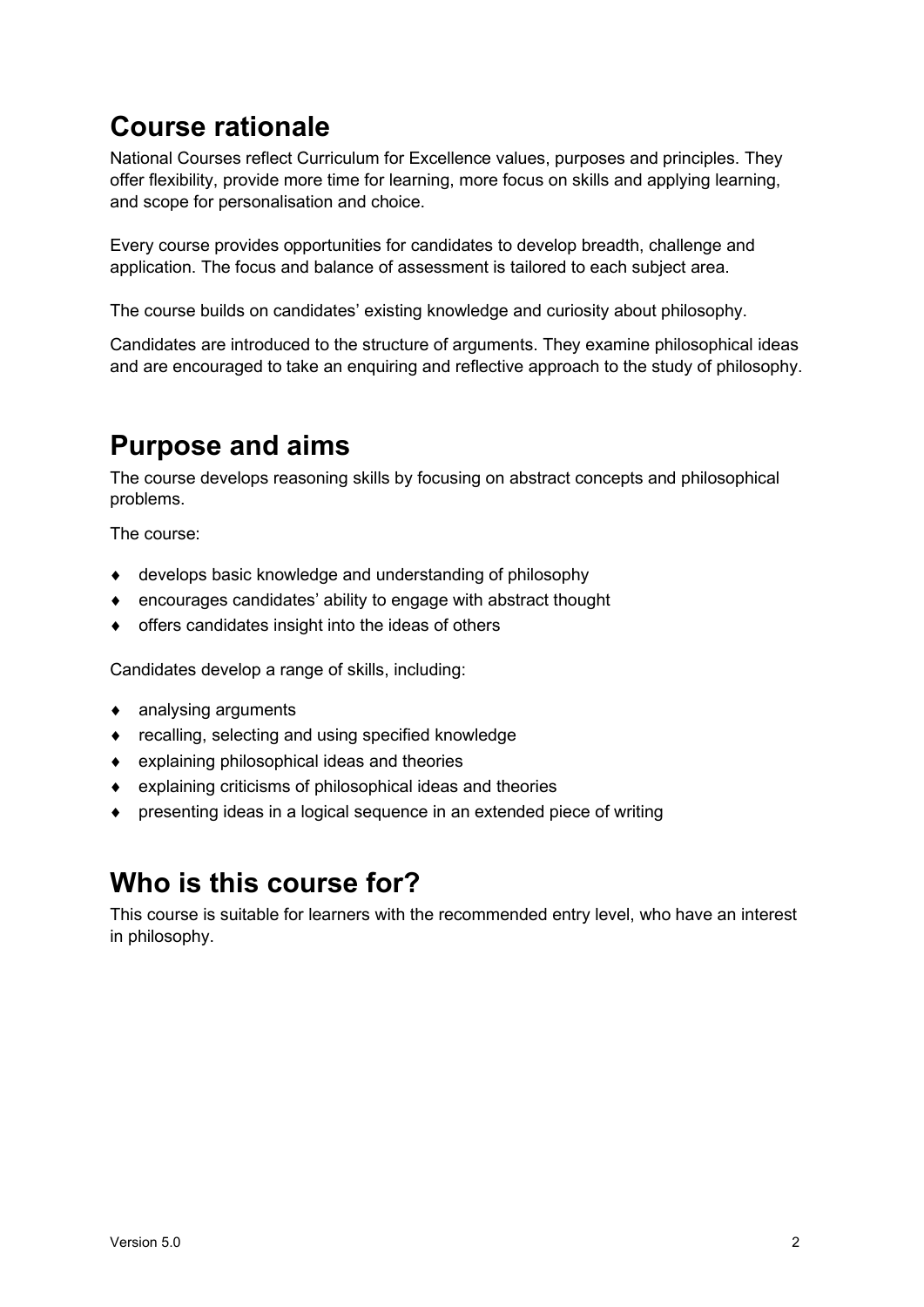# <span id="page-4-0"></span>**Course content**

The National 5 Philosophy course has three areas of study. Each area offers opportunities for candidates to focus on particular skills.

#### **Arguments in Action**

Candidates develop the ability to examine and assess the reliability of simple arguments.

#### **Knowledge and Doubt**

Candidates examine theories regarding the nature of knowledge and how it is acquired. They are introduced to criticisms of these theories.

#### **Moral Philosophy**

Candidates examine theories regarding moral decision-making and how these theories might be applied to specific situations. They are introduced to criticisms of these theories.

# <span id="page-4-1"></span>**Skills, knowledge and understanding**

#### **Skills, knowledge and understanding for the course**

The following provides a broad overview of the subject skills, knowledge and understanding developed in the course:

- ♦ analysing simple arguments
- ♦ recognising common fallacies used in arguments
- ♦ knowing, understanding and being able to explain philosophical positions and theories
- ♦ applying philosophical positions and theories to specific situations
- ♦ explaining criticisms of philosophical positions and theories
- ♦ investigating a philosophical question or claim
- ♦ presenting ideas in a logical sequence in an extended piece of writing

#### **Skills, knowledge and understanding for the course assessment**

The following provides details of skills, knowledge and understanding sampled in the course assessment.

#### **Component 1: question paper**

The question paper samples from the following areas of study:

#### **Arguments in Action**

Candidates must be able to identify, explain and give examples of the following terms to show their understanding:

- ♦ statement
- ♦ argument
- ♦ premise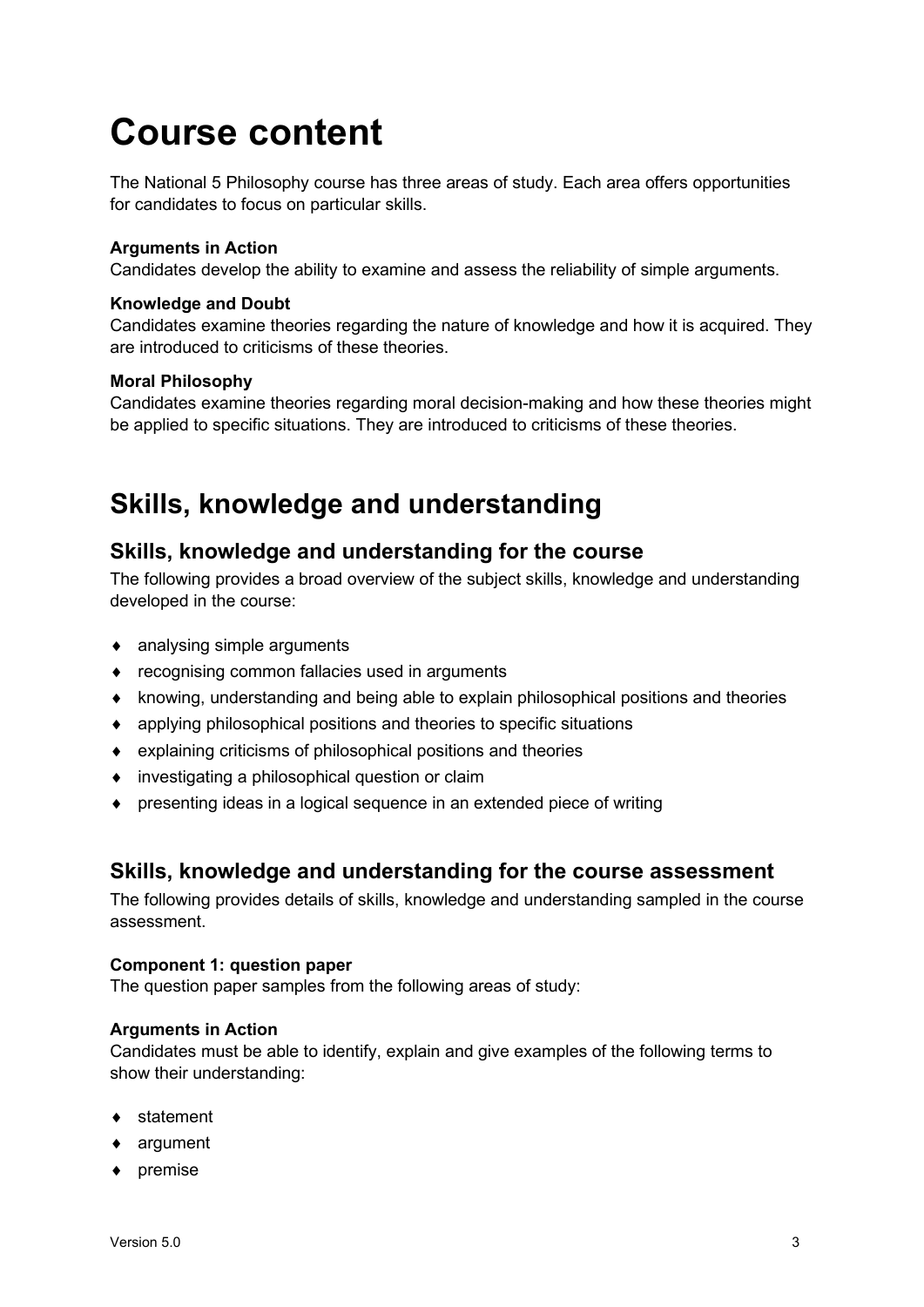- ♦ conclusion
- ♦ valid and invalid

Candidates must be able to:

- ♦ distinguish statements from questions, commands, exclamations and arguments
- ♦ identify premises and conclusions in an argument
- ♦ present an argument in standard form
- ♦ analyse simple arguments: identifying valid and invalid arguments; identifying informal fallacies within an argument
- ♦ identify, explain and give examples of the following common fallacies:
	- attacking the person; a conclusion is established on the grounds that an irrelevant personal characteristic is used as justification for rejecting what someone claims in an argument
	- false dilemma: a conclusion is established on the grounds that it is the best of the two options presented in the argument, when in fact more than two options are available
	- illegitimate appeal to authority: a conclusion is established on the grounds of a claim made by an authority when that authority is not established as authoritative on facts relevant to the argument
	- slippery slope: a conclusion (that an initial first step should not be taken) is established on the grounds that the first step will inevitably lead to further events and/or actions and/or commitments that are undesirable, without providing good reasons to suppose that further events will follow

#### **Knowledge and Doubt**

Candidates must understand and be able to explain the following concepts:

- ♦ the distinction between 'knowing how' and 'knowing that' knowledge as 'justified, true belief' (the tripartite theory of knowledge)
- ♦ empiricism all knowledge of the world ultimately depends on experience (Locke's blank sheet of paper)
- ♦ rationalism at least some knowledge of the world can be gained through reason and innate ideas (Leibniz' block of marble)
- ♦ scepticism the claim that knowledge (perhaps in just some cases; perhaps in all cases) is unattainable: sceptical arguments; infinite regress of justifications

For **Descartes**, candidates must be able to comment on:

♦ method of doubt: senses, dreaming, and deceiving God argument

#### **Senses argument**

- ♦ Descartes' claim that many of the beliefs he has taken to be completely reliable come from his sense experience
- ♦ his assertion that his senses have been shown to deceive him
- $\bullet$  his conclusion that it might be wise not to trust in them completely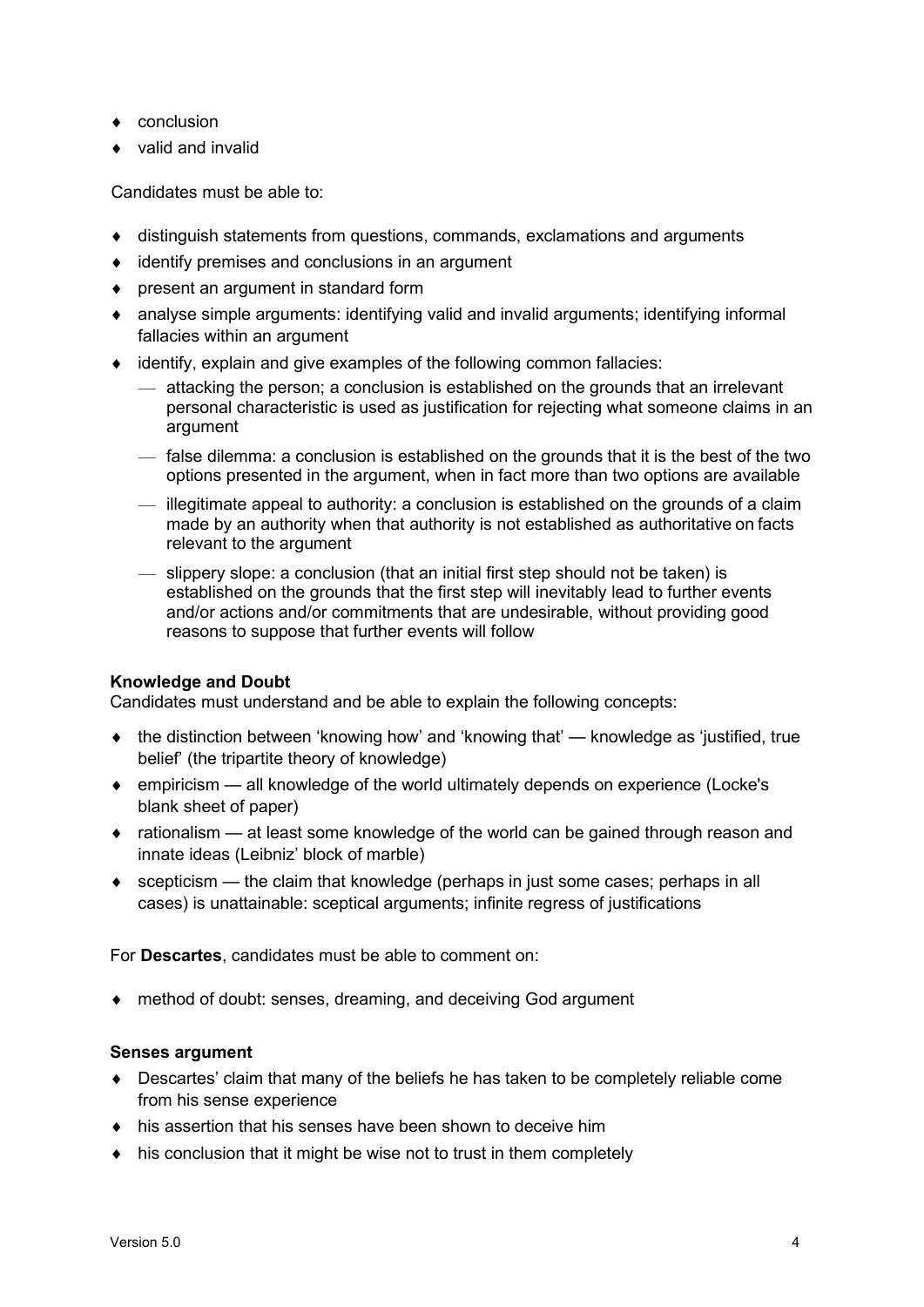$\bullet$  his examples of the kinds of things our senses deceive us about — things that are very small or very far away

#### **Dreaming argument**

- ♦ Descartes' point that the senses initially seem to be reliable for things that are very obvious, such as the fact that he is sitting by the fire holding a piece of paper in his hands
- $\bullet$  his belief that he sometimes thinks he is sitting by the fire when in fact he is in bed, dreaming that he is awake
- $\bullet$  his view that, in dreams, we can have the experience of seeing things yet these things are not there in reality
- $\bullet$  his suggestion that perhaps all his supposed experiences of the external world are, similarly, a product of his mind
- ♦ his claim that there are no definitive signs by which he can distinguish wakefulness from sleep
- ♦ his conclusion that, as he could be dreaming, he cannot trust any knowledge gained from his sense experiences

#### **Deceiving God argument**

- ♦ Descartes' use of the deceiving God argument to cast doubt over knowledge based on reason; for example God may even be deceiving him about mathematical truths
- ♦ his speculation that God is deceiving him about the existence of the entire world
- ♦ his conclusion that the foundations for all his knowledge are undermined by the possibility that God might be deceiving him

#### **Malicious demon**

- ♦ Descartes' conclusion that, by the end of the Method of Doubt, he can raise a doubt about every single one of his former beliefs without exception
- ♦ his tendency to keep falling back into his old beliefs
- ♦ his adoption of the malicious demon as a device he can use to deceive himself that his previous beliefs are actually false
- ♦ his speculation that the external world might be a complete illusion

#### **The Cogito**

- ♦ Descartes' consideration of the possibility that he might not exist
- $\bullet$  his claim that even the malicious demon cannot deceive him about his existence for, if he is being deceived, he undoubtedly exists
- $\bullet$  if he is doubting that he exists, then doubting is a form of thinking
- ♦ Descartes' conclusion that, if he is thinking, he must exist I think therefore I am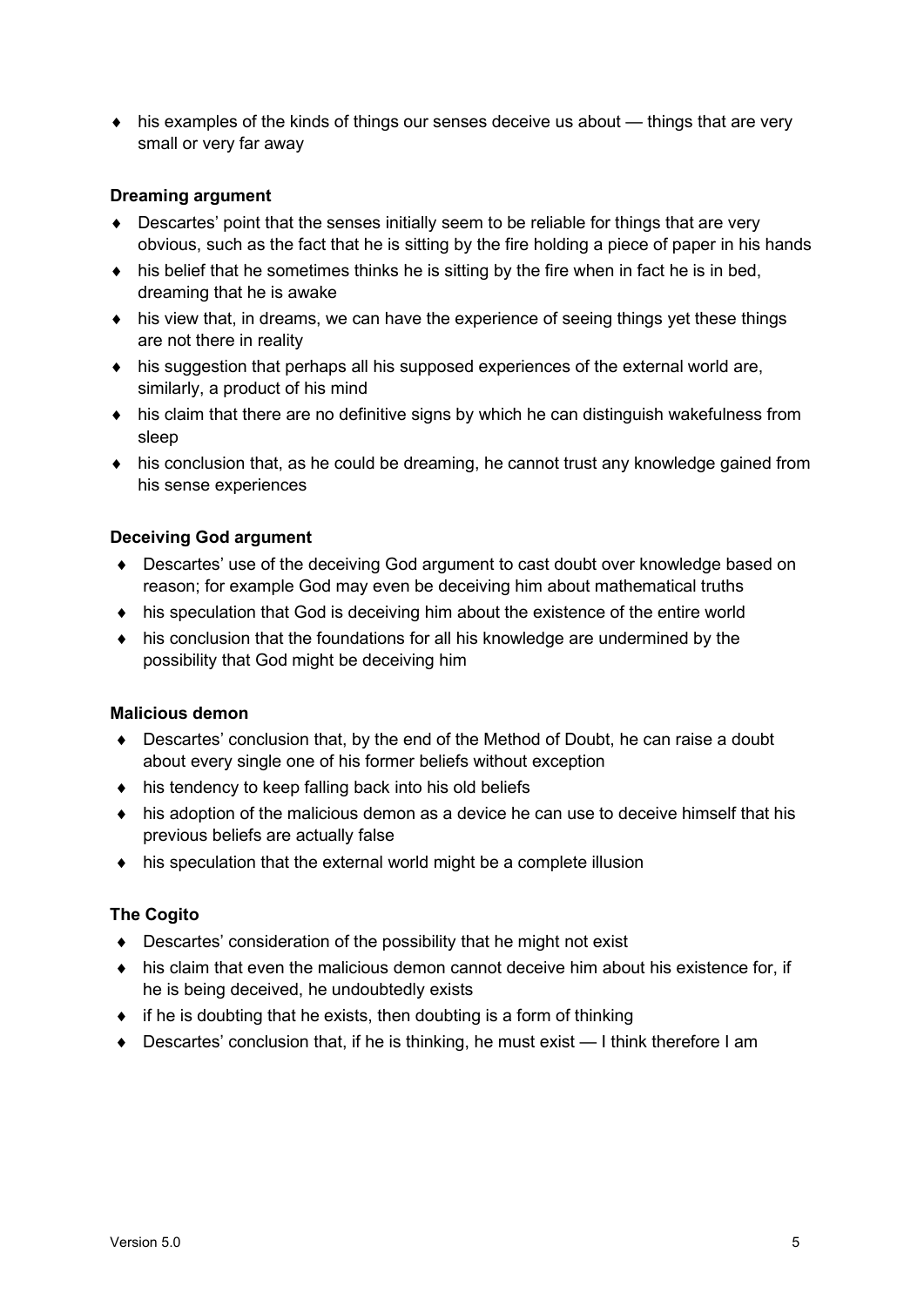For **Hume**, candidates must be able to comment on:

- ♦ Hume's distinction between impressions and ideas, including his distinction between simple and complex ideas
- ♦ Hume's explanation of the distinction between impressions and ideas with illustrative examples; heat, anger and love
- ♦ his explanation of the distinction between simple and complex ideas with the examples of the 'golden mountain' and 'virtuous horse'
- ♦ his response to the belief that we can imagine things we have never experienced
- $\bullet$  his explanation of how the imagination works in the ways we compound, transpose, augment and diminish simple ideas

#### **Hume's two arguments concerning the origin of ideas**

Argument 1: All ideas can be traced back to earlier impressions

- ♦ Hume's argument that any idea no matter how complex, can always be traced back to the impressions we have experienced
- ♦ his explanation of how the complex idea of God can be traced back to earlier impressions.

Argument 2: if I don't have the impression, then I don't have the corresponding idea.

- ♦ Hume's argument that, when the person does not have an impression, then they also don't have the corresponding idea
- $\bullet$  his claim that they will lack the corresponding idea as they have not gained the impression to derive the idea from
- $\bullet$  his three examples of this: malfunctioning senses, absence of relevant experience, absence due to species limitation

#### **Missing shade of blue**

- ♦ Hume's introduction of the missing shade of blue as a counter-example to his claim that all ideas are derived from impressions
- ♦ Hume's rejection of the counter-example as problematic for his theory on the grounds that it is so singular an example that it is scarcely worth observing

Candidates should be able to demonstrate their understanding of the listed content of Descartes and Hume and explain criticisms (strengths and weaknesses) of these positions and theories.

Candidates are not expected to engage with the original texts of Descartes and Hume.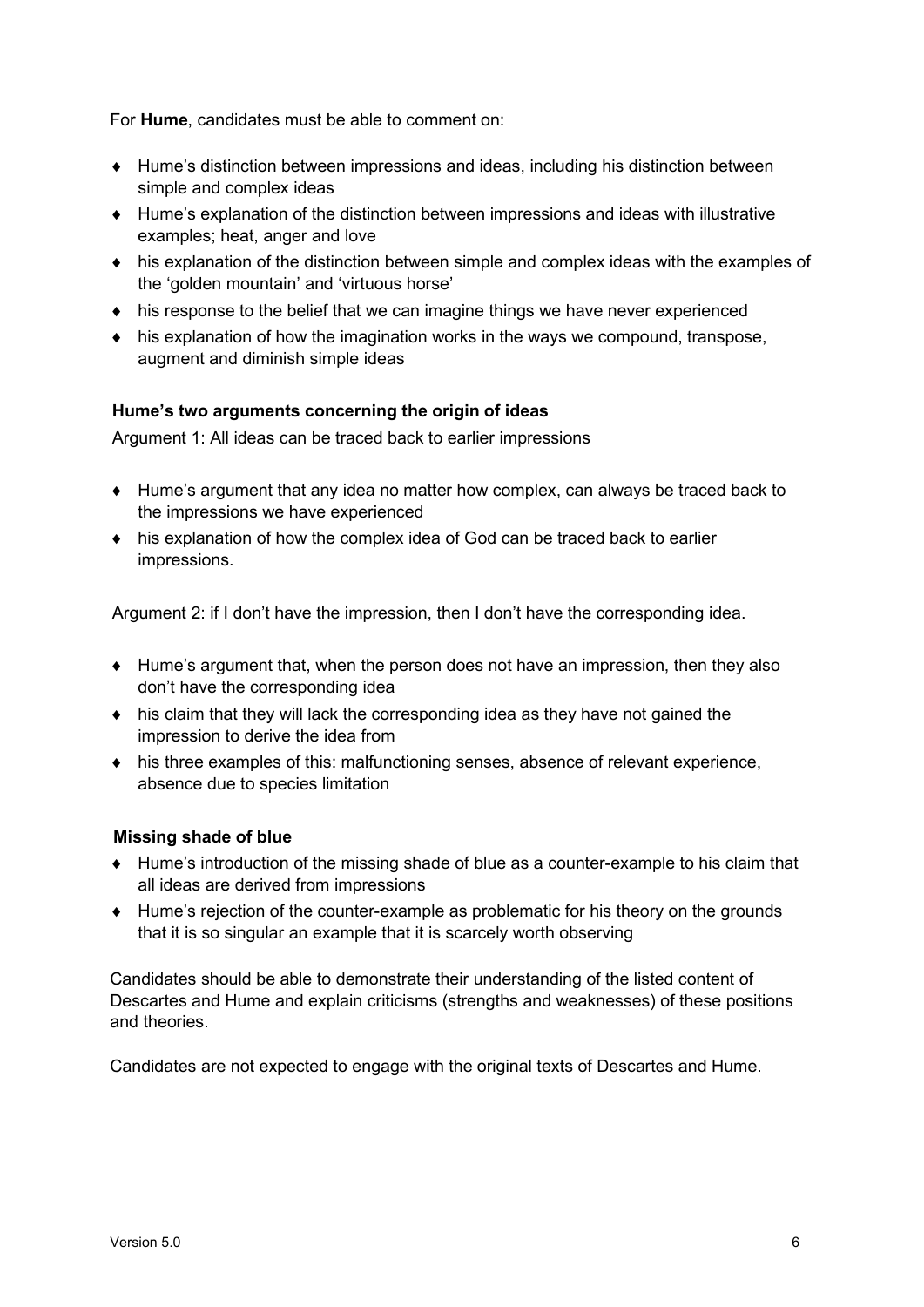#### **Moral Philosophy**

Candidates must be able to explain two moral theories: utilitarianism and one other.

Candidates must be able to apply these theories to specific situations.

For utilitarianism:

- $\bullet$  the greatest happiness principle: the principle that the more happiness and the less unhappiness an action produces, the more morally praiseworthy it will be; an action is right if it produces the greatest happiness for the greatest number and wrong if it produces the reverse of happiness
- $\bullet$  consequentialism: the view that the consequences of an action are the primary factor in calculating its moral worth; the greater the consequences an action produces the more morally right the action is; actions with bad outcomes are immoral
- ♦ equity: the principle that claims everyone's interests are of equal importance or at least are worthy of equal consideration; everyone's happiness counts equally in our moral decision making
- ♦ hedonism: the theory that all human beings naturally seek pleasure and avoid pain; pleasure is the only good; pleasure or happiness is the only thing worth valuing
- ♦ calculating potential happiness: Bentham's hedonic calculus; describing the hedonic calculus as a quantitative tool which measures how much utility an action produces; naming and explaining the component parts; applying the calculus to a situation
- ♦ Calculating potential happiness: Mill's distinction between higher and lower pleasures; describing the theory of higher and lower pleasures; explaining 'quantitative' and 'qualitative'; giving examples of higher and lower pleasures; explaining competent judges;

Candidates should be able to demonstrate their understanding of the listed content above and give appropriate criticisms.

#### **Three common criticisms of utilitarianism**

- ♦ evil pleasures: the criticism that not all pleasures are good; maximising happiness may lead to evil pleasures; the possibility that someone may derive great pleasure from the suffering of others; why this is a problem for utilitarianism because most people would view inflicting suffering on others as wrong; appropriate examples
- ♦ difficulty of predicting consequences: events can turn out differently from expected; we have no control over anything but our own actions, so unexpected consequences can happen; long-term versus short-term consequences; actual versus intended consequences; local versus global consequences; appropriate examples
- ♦ tyranny of the majority: possibility of majority exploiting the minority when maximising happiness; the problem of justice for the minority; examples of situations where the happiness of the minority appears to be sacrificed for the benefit of the majority; what the majority want is not necessarily right as it ignores justice and/or rights of the minority; appropriate examples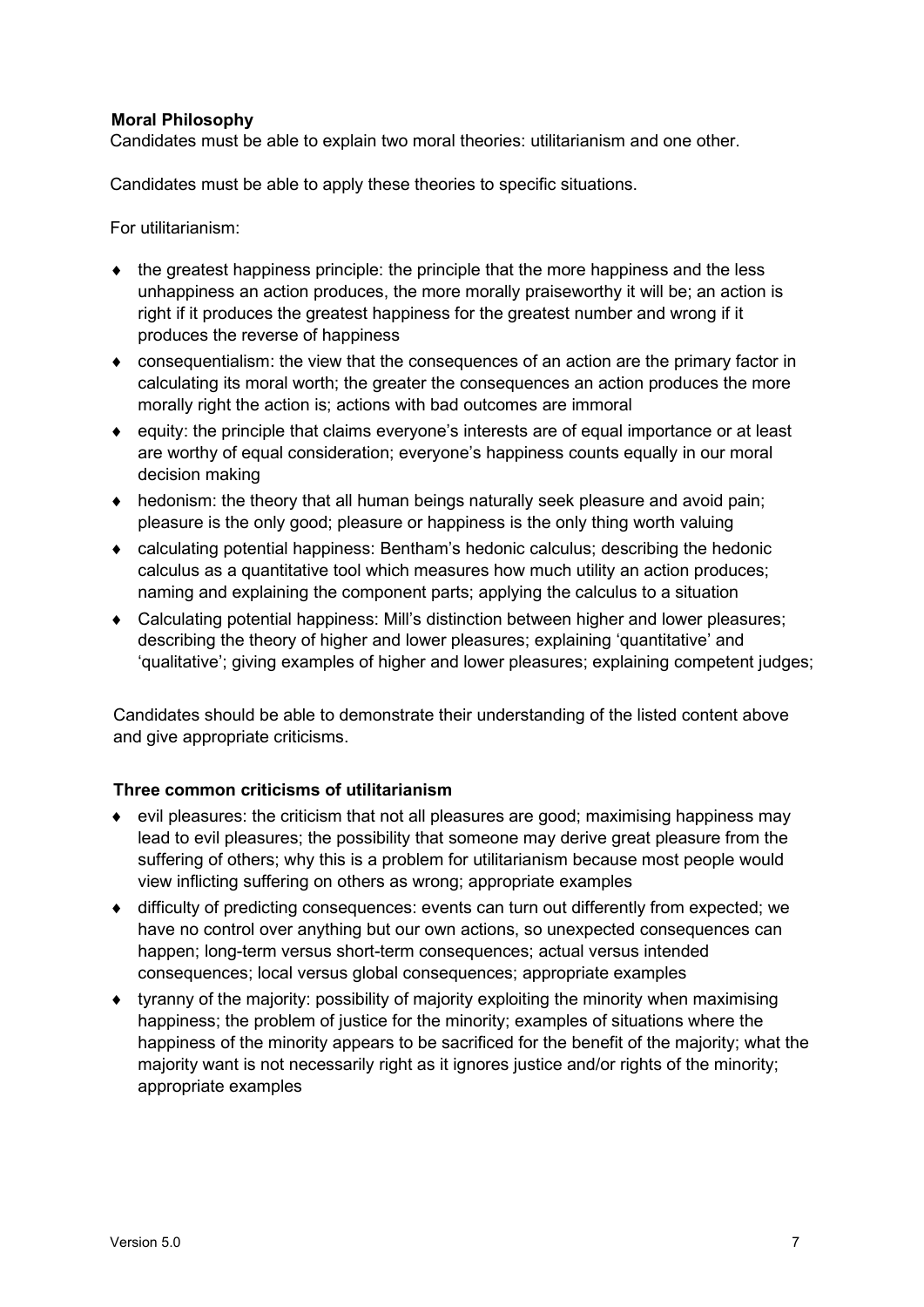#### **For the other moral theory:**

- $\bullet$  the main features
- $\bullet$  three common criticisms: candidates should be able to write about these in a similar level of detail to the criticisms of utilitarianism above

#### **Component 2: assignment**

Candidates are required to investigate a philosophical question or claim.

This includes:

- ♦ introducing the chosen philosophical question or claim and describing responses to it
- ♦ using and analysing relevant information relating to the chosen philosophical question or claim
- ♦ explaining criticisms of responses relating to the chosen philosophical question or claim
- ♦ presenting ideas in a logical sequence throughout the assignment

Skills, knowledge and understanding included in the course are appropriate to the SCQF level of the course. The SCQF level descriptors give further information on characteristics and expected performance at each SCQF level [\(www.scqf.org.uk\)](http://www.scqf.org.uk/).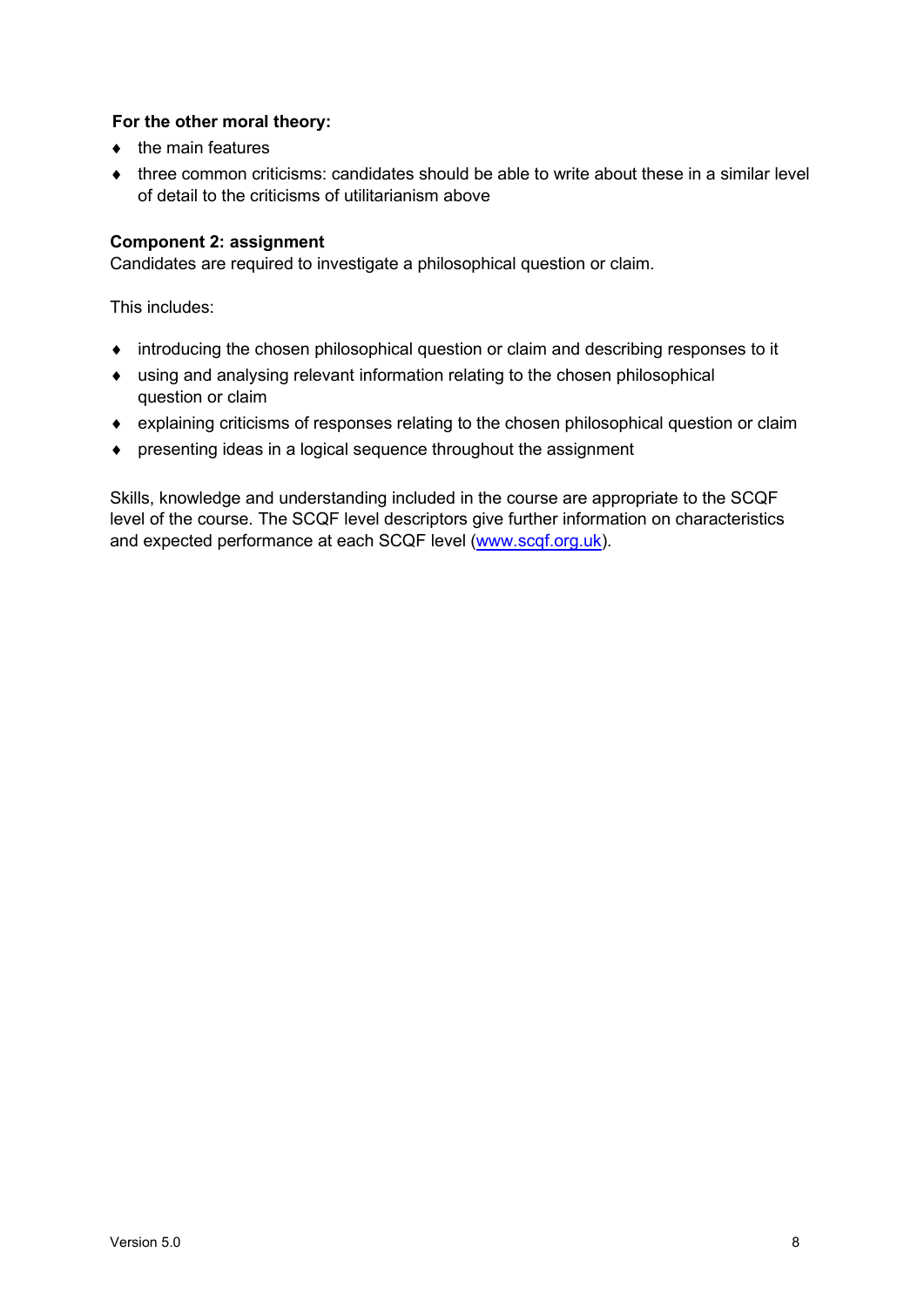# <span id="page-10-0"></span>**Skills for learning, skills for life and skills for work**

This course helps candidates to develop broad, generic skills. These skills are based on [SQA's Skills Framework: Skills for Learning, Skills for Life and Skills for Work](http://www.sqa.org.uk/sqa/63101.html) and draw from the following main skills areas:

#### **1 Literacy**

- 1.1 Reading
- 1.2 Writing
- 1.3 Listening and talking

#### **5 Thinking skills**

- 5.3 Applying
- 5.4 Analysing and evaluation

These skills must be built into the course where there are appropriate opportunities and the level should be appropriate to the level of the course.

Further information on building in skills for learning, skills for life and skills for work is given in the course support notes.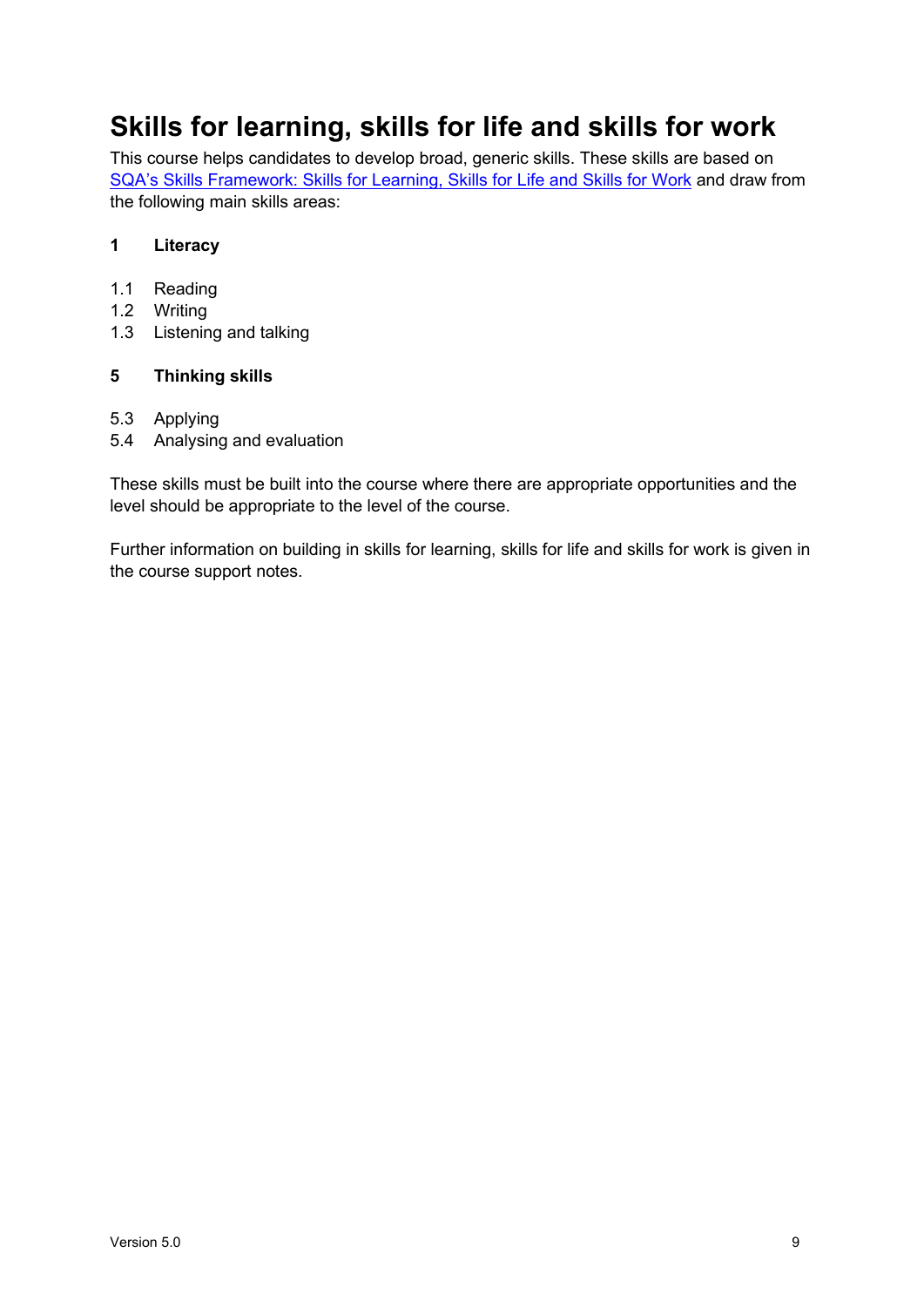# <span id="page-11-0"></span>**Course assessment**

Course assessment is based on the information provided in this document.

The course assessment meets the key purposes and aims of the course by addressing:

- ♦ breadth drawing on knowledge and skills from across the course
- ♦ application requiring application of knowledge and/or skills in practical or theoretical contexts as appropriate

This enables candidates to:

- ♦ demonstrate knowledge and understanding of philosophical positions and theories from across the course to answer questions in a question paper
- ♦ select, use and analyse relevant knowledge to investigate a philosophical question or claim

# <span id="page-11-1"></span>**Course assessment structure: question paper**

### **Question paper 80 marks**

The question paper samples philosophical knowledge and understanding from across the course. Candidates are required to integrate and apply knowledge and understanding to respond to questions.

The question paper gives candidates an opportunity to demonstrate the following skills, knowledge and understanding:

- ♦ analysing simple arguments
- ♦ recognising common fallacies used in arguments
- ♦ knowing, understanding and being able to explain philosophical positions and theories
- ♦ applying philosophical positions and theories to specific situations
- ♦ explaining criticisms of philosophical positions and theories

The question paper has 80 marks out of a total of 100 marks. Two questions are worth 30 marks each and one question is worth 20 marks. The question paper therefore constitutes 80% of the course assessment.

#### **Setting, conducting and marking the question paper**

The question paper is set and marked by SQA, and conducted in centres under conditions specified for external examinations by SQA. Candidates complete this in 2 hours and 20 minutes.

Specimen question papers for National 5 courses are published on SQA's website. These illustrate the standard, structure and requirements of the question papers candidates sit. The specimen papers also include marking instructions.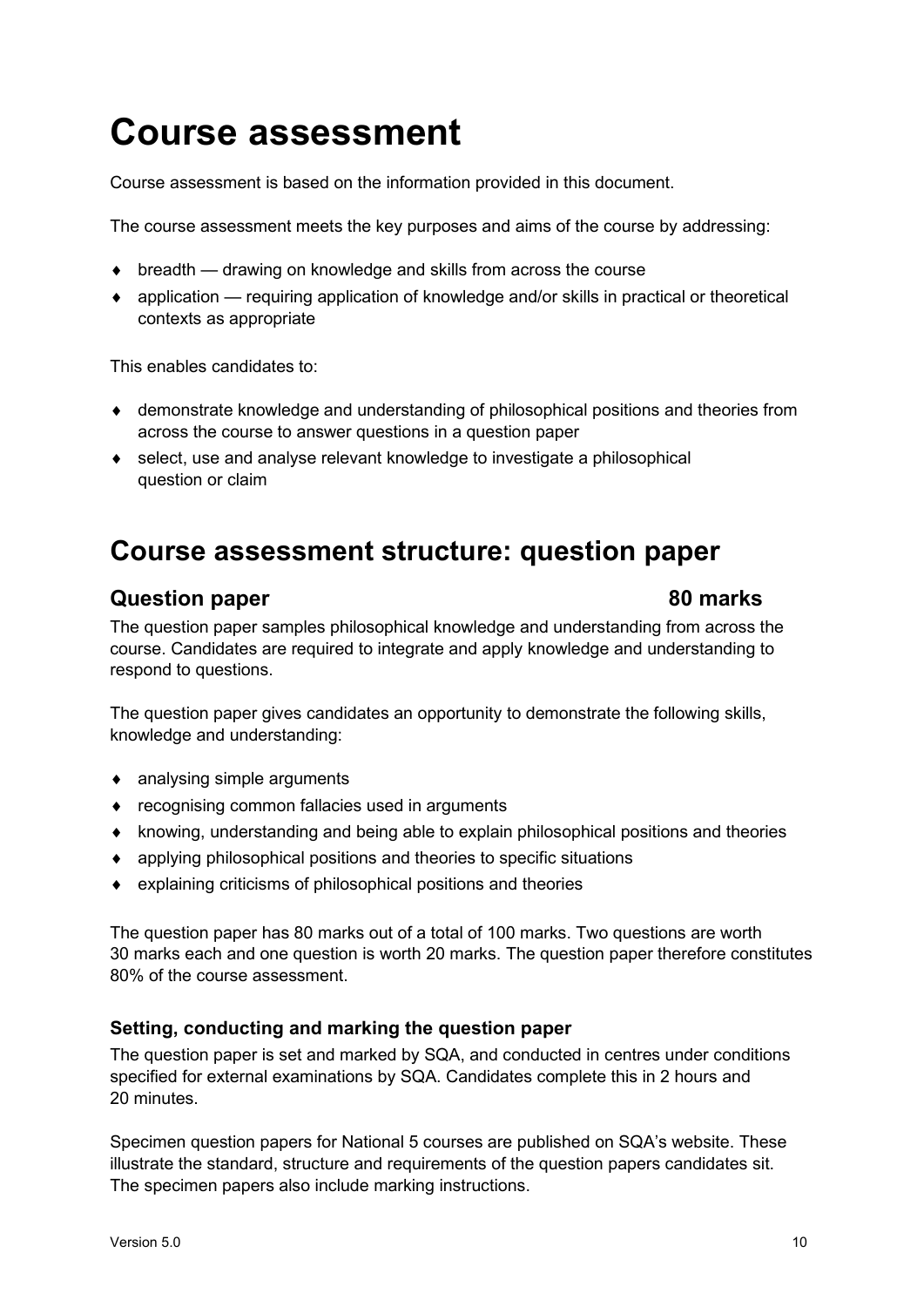# <span id="page-12-0"></span>**Course assessment structure: assignment**

### **Assignment 20 marks**

The assignment gives candidates an opportunity to demonstrate the following skills, knowledge and understanding:

- ♦ introducing the chosen philosophical question or claim and describing responses to it
- ♦ using and analysing relevant information relating to the chosen philosophical question or claim
- ♦ explaining criticisms of responses relating to the chosen philosophical question or claim
- ♦ presenting ideas in a logical sequence throughout the assignment

Candidates do this by choosing and investigating a philosophical question or claim, and producing a report based on this investigation.

The assignment has 20 marks out of a total of 100 marks for course assessment. The assignment therefore constitutes 20% of the course assessment.

#### **Setting, conducting and marking the assignment**

The assignment gives candidates an open choice of topics within guidelines set by SQA. Evidence is submitted to SQA for external marking. All marking is quality assured by SQA.

#### **Assessment conditions**

The assignment has two stages:

- ♦ research
- ♦ production of evidence

#### **Time**

Candidates choose and investigate a philosophical question or claim. The research stage includes choosing an issue, collecting evidence, organising, evaluating and preparation time for the production of evidence. This stage has been designed to be capable of completion over a notional period of 8 hours.

The production of evidence stage is when the candidate produces a report on the issue. This must be completed within 1 hour and in one sitting. Candidates should undertake the production of evidence stage in time to meet the submission date set by SQA.

#### **Supervision, control and authentication**

The research stage is conducted under some supervision and control. This means that, although candidates may complete part of the work outwith the learning and teaching setting, assessors should put in place processes for monitoring progress and ensuring that the work is the candidate's own and that plagiarism has not taken place.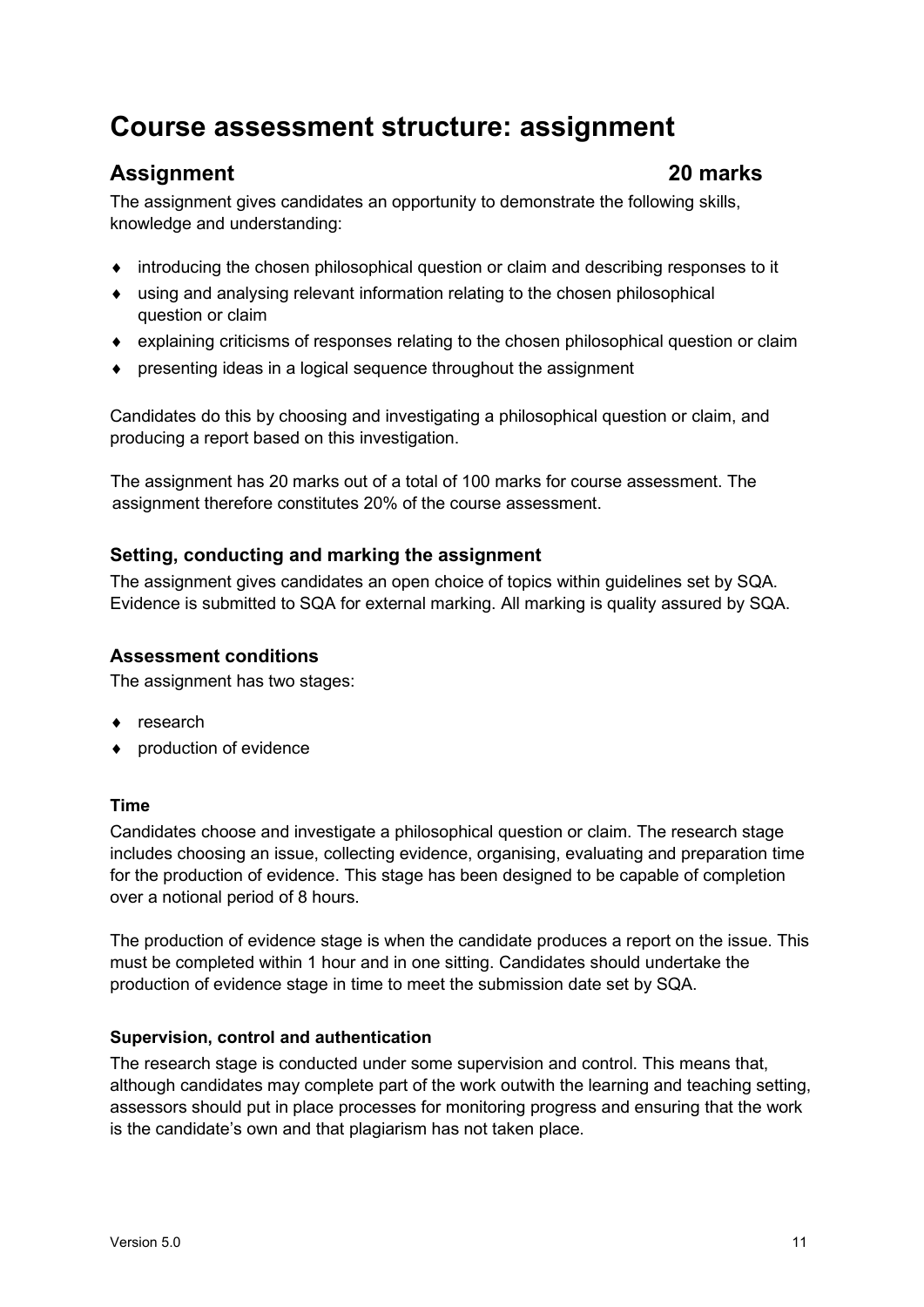For example:

- ♦ interim progress meetings with candidates
- ♦ questioning
- ♦ candidate's record of activity/progress
- ♦ assessor observation

Group work approaches are acceptable as part of the research stage. However, there must be clear evidence for each candidate to show that they have met the evidence requirements.

The **production of evidence stage** is conducted under a high degree of supervision and control. This means that:

- ♦ candidates must be in direct sight of the assessor (or other responsible person) during the period of the assessment
- ♦ candidates must not communicate with each other
- ♦ candidates may use their Philosophy resource sheet for support but must enclose it with their report

Assessors must exercise their professional responsibility in ensuring that evidence submitted by a candidate is the candidate's own work.

#### **Resources**

During the research stage, there are no restrictions on the resources to which candidates may have access.

During the final production of evidence stage, candidates should only have access to the Philosophy resource sheet.

The purpose of the resource sheet is to support the candidate during the writing stage. It should be no more than 200 words in length. It may contain:

- $\bullet$  a plan of the assignment
- ♦ quotes, extracts, diagrams, charts, tables
- ♦ bullet lists

The resource sheet is not assessed. However, it must be included with the written report from the candidate.

#### **Reasonable assistance**

Assessors should provide reasonable guidance on the types of issue which enable candidates to meet all the requirements of the assignment. They may also give guidance to candidates on the likely availability and accessibility of resources for their chosen issue.

Candidates should work on their research with minimum support from the assessor.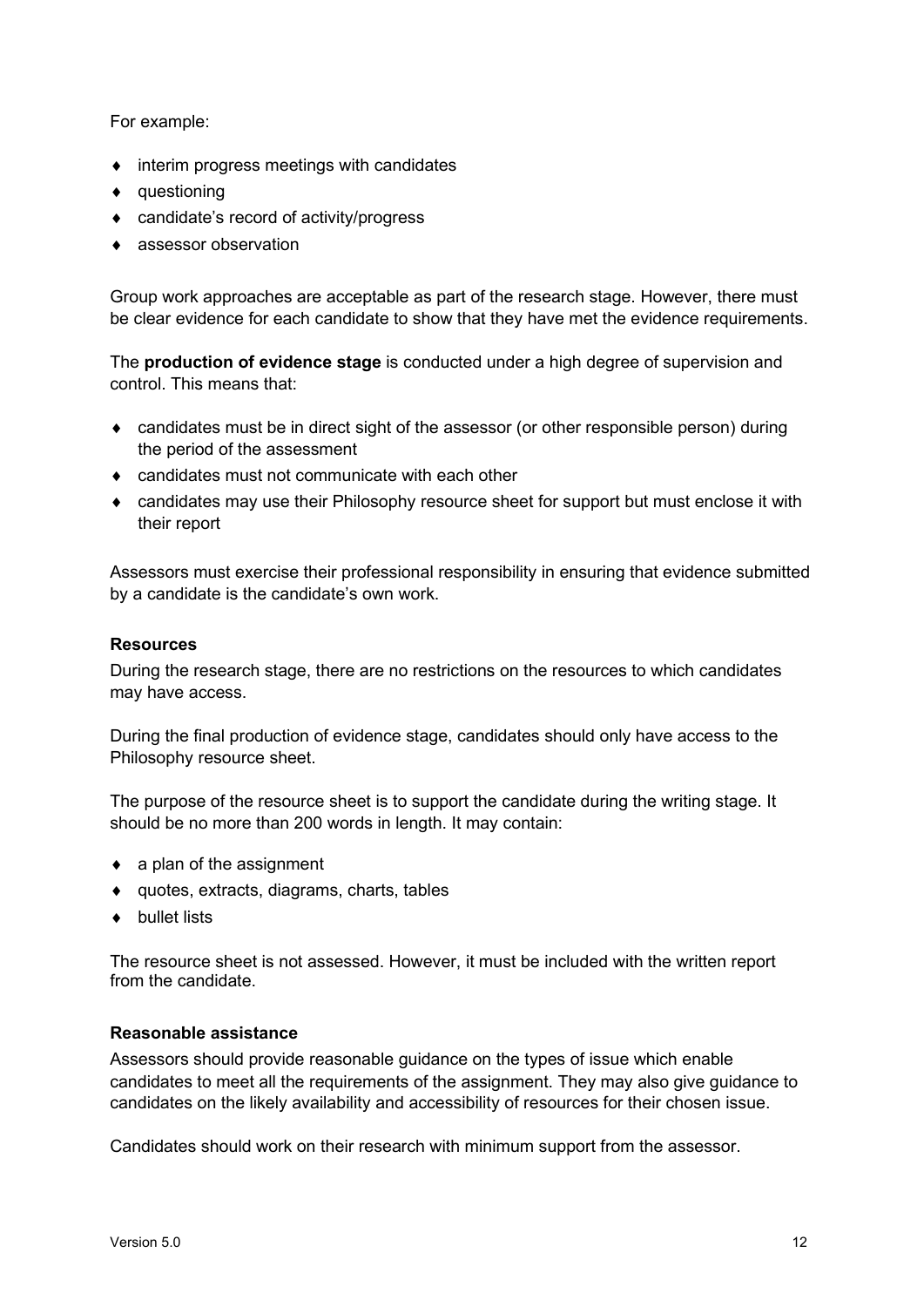Assessors must exercise their professional responsibility in ensuring that evidence submitted by a candidate is the candidate's own work.

Candidates must undertake the production of evidence independently. However, reasonable assistance may be provided prior to the production of evidence taking place. The term 'reasonable assistance' is used to try to balance the need for support with the need to avoid giving too much assistance. If a candidate requires more than what is deemed to be 'reasonable assistance', they may not be ready for assessment or it may be that they have been entered for the wrong level of qualification.

Reasonable assistance may be given on a generic basis to a class or group of candidates, eg advice on how to develop a project plan. It may also be given to candidates on an individual basis. When reasonable assistance is given on a one-to-one basis in the context of something that a candidate has already produced or demonstrated, there is a danger that it becomes support for assessment and assessors need to be aware that this may be going beyond reasonable assistance.

In the research stage, reasonable assistance may include:

- ♦ directing candidates to the instructions for candidates
- ♦ clarifying instructions/requirements of the task
- ♦ advising candidates on the choice of issue
- ♦ advising candidates on possible sources of information
- ♦ arranging visits to enable gathering of evidence
- $\bullet$  interim progress checks

In preparing for the production of evidence stage, reasonable assistance may include advising candidates of the nature and volume of specified resources which may be used to support the production of evidence.

At any stage, reasonable assistance does not include:

- $\bullet$  providing the issue
- ♦ directing candidates to specific resources to be used
- $\bullet$  providing model answers or writing frames specific to the task (such as outlines, paragraph headings or section headings)
- ♦ providing detailed feedback on drafts, including marking

### **Evidence to be gathered**

The following candidate evidence is required for this assessment:

- ♦ Philosophy resource sheet: this must be a single sheet of A4 with no more than 200 words on it
- ♦ candidate assignment evidence produced under a high degree of supervision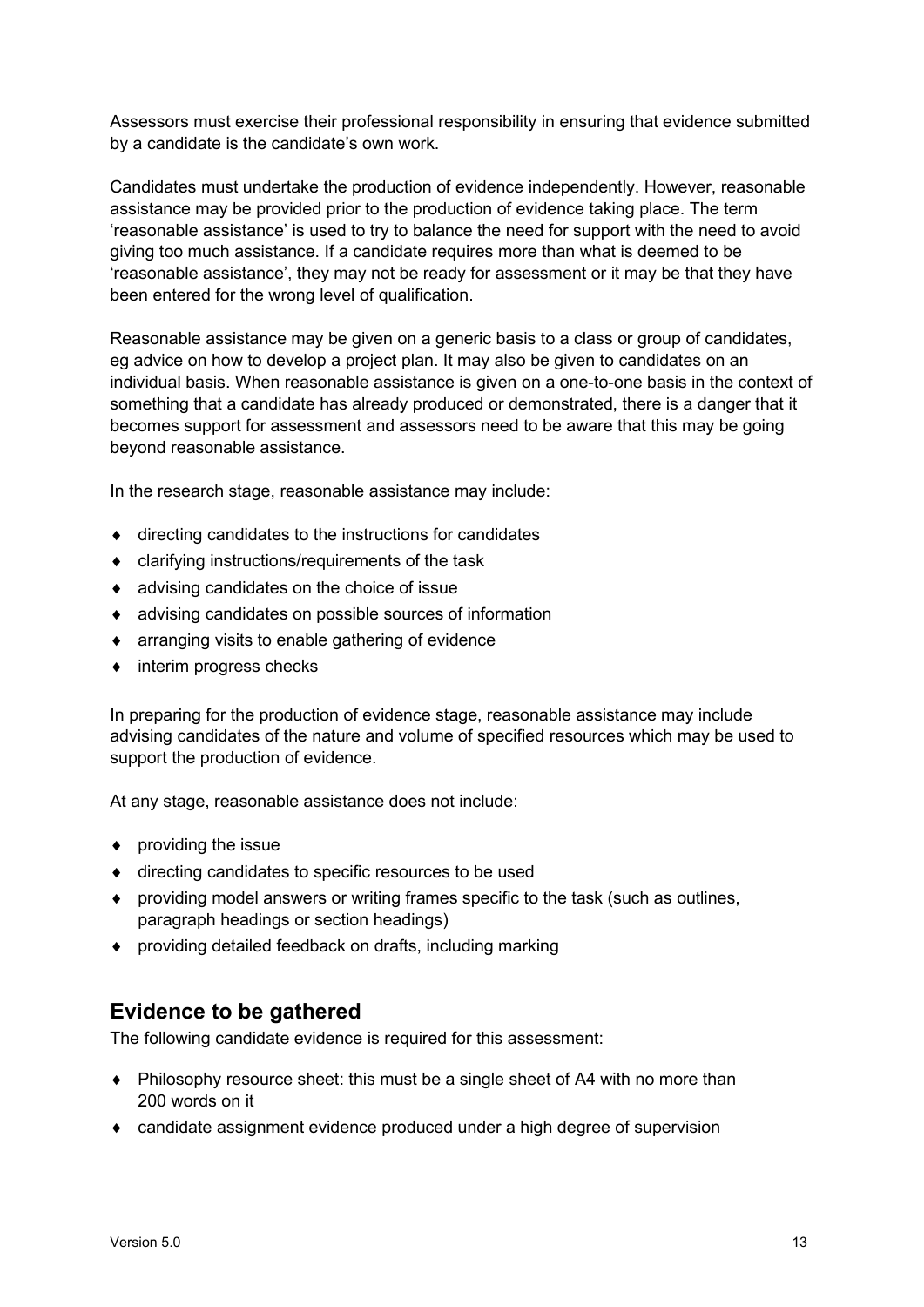If a candidate does not submit a resource sheet, a penalty of 4 marks out of the total 20 marks is applied.

#### **Volume**

There is no word count for the assignment. However, the Philosophy resource sheet should have no more than 200 words on it.

# <span id="page-15-0"></span>**Grading**

A candidate's overall grade is determined by their performance across the course assessment. The course assessment is graded A–D on the basis of the total mark for all course assessment components.

#### **Grade description for C**

For the award of grade C, candidates will typically have demonstrated successful performance in relation to the skills, knowledge and understanding for the course.

#### **Grade description for A**

For the award of grade A, candidates will typically have demonstrated a consistently high level of performance in relation to the skills, knowledge and understanding for the course.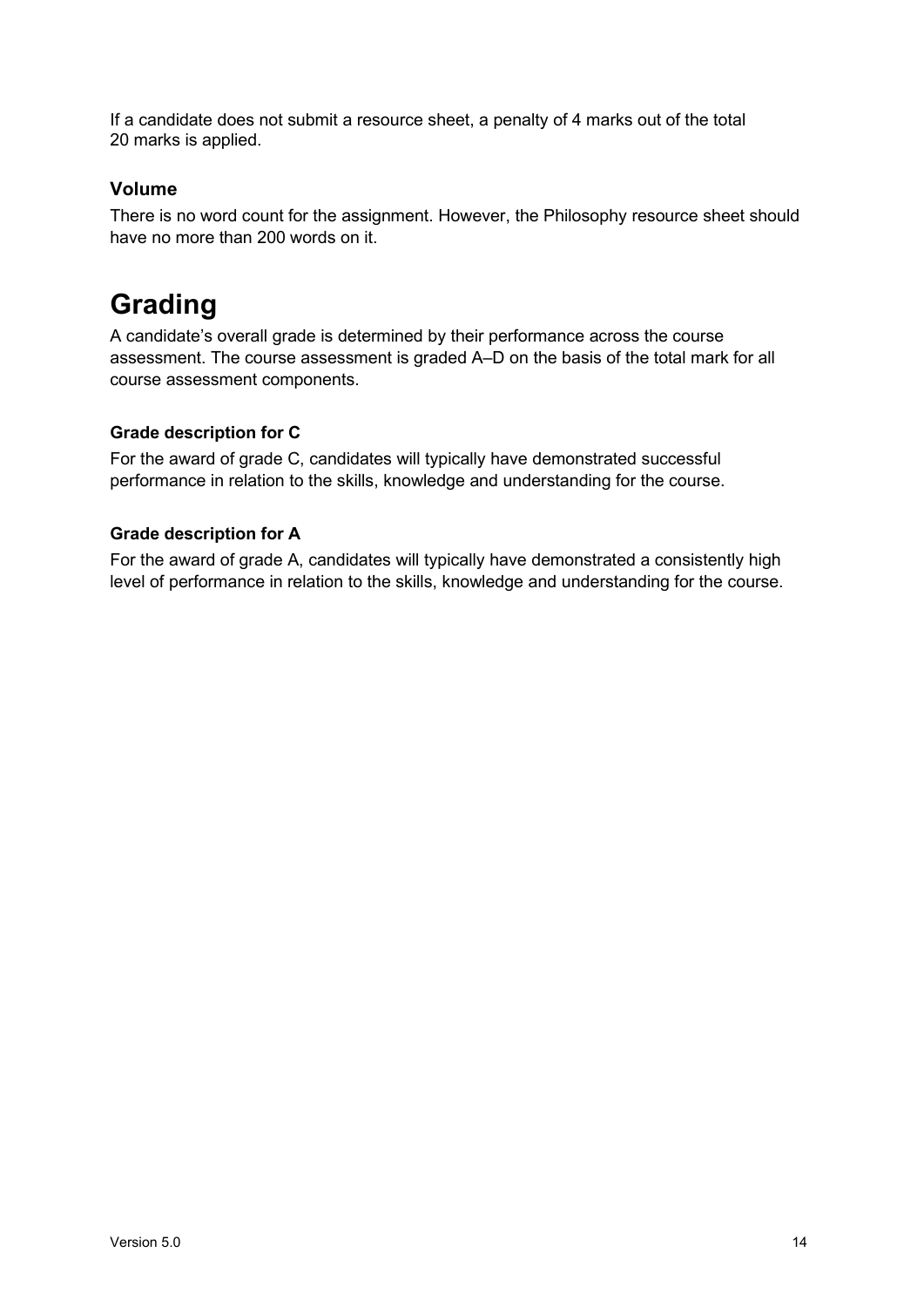# <span id="page-16-0"></span>**Equality and inclusion**

This course is designed to be as fair and as accessible as possible with no unnecessary barriers to learning or assessment.

For guidance on assessment arrangements for disabled candidates and/or those with additional support needs, please follow the link to the assessment arrangements web page: [www.sqa.org.uk/assessmentarrangements.](http://www.sqa.org.uk/sqa/14977.html)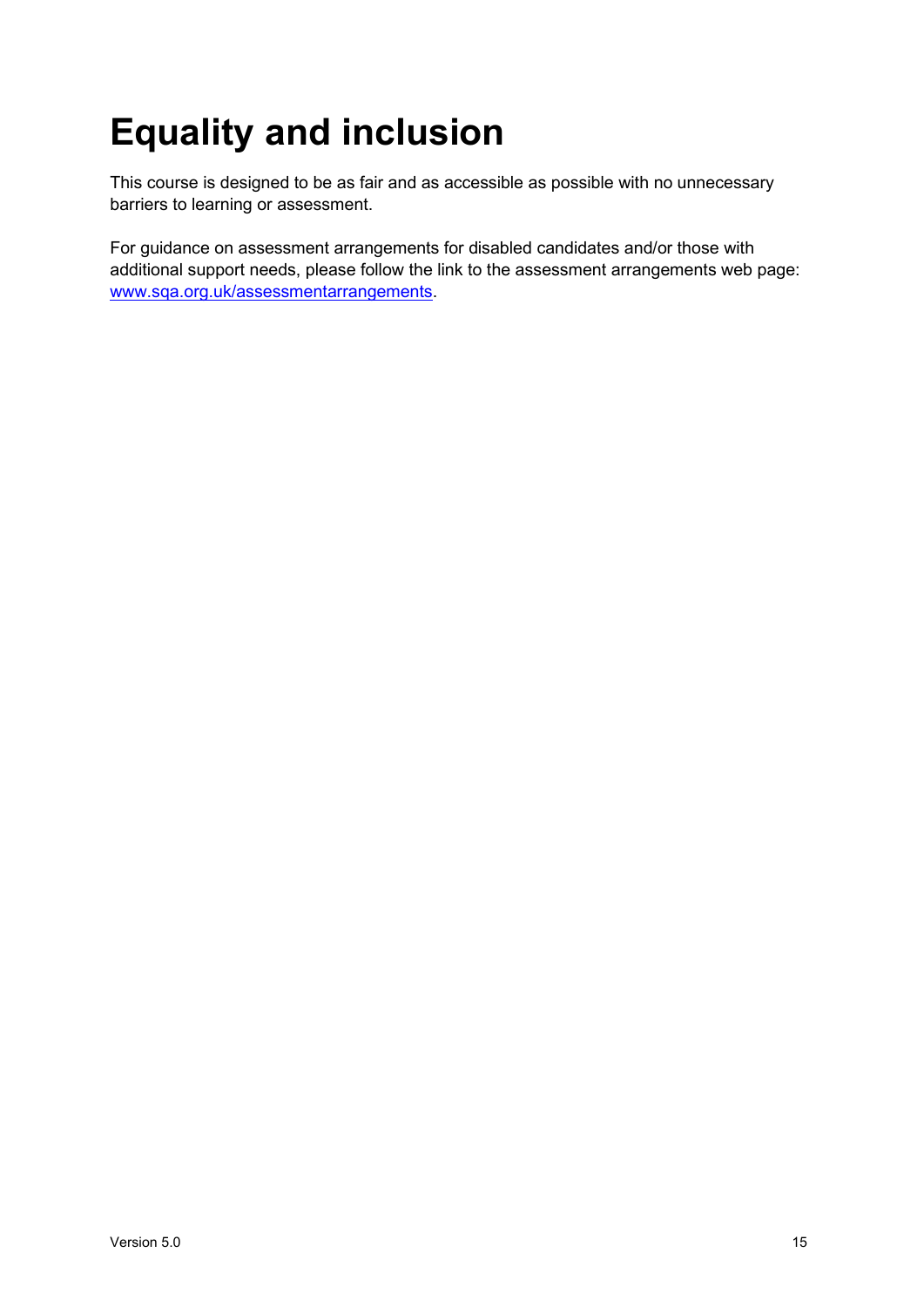# <span id="page-17-0"></span>**Further information**

The following reference documents provide useful information and background.

- ♦ [National 5 Philosophy](http://www.sqa.org.uk/sqa/45748.html) subject page
- ♦ [Assessment arrangements web page](http://www.sqa.org.uk/assessmentarrangements)
- ♦ [Building the Curriculum 3–5](https://www.education.gov.scot/scottish-education-system/policy-for-scottish-education/policy-drivers/cfe-%28building-from-the-statement-appendix-incl-btc1-5%29/Building%20the%20Curriculum)
- ♦ [Design Principles for National Courses](http://www.sqa.org.uk/sqa/68409.html)
- ♦ [Guide to Assessment](http://www.sqa.org.uk/sqa/2424.html)
- ♦ SCQF Framework [and SCQF level descriptors](http://scqf.org.uk/the-framework/scqf-levels/)
- ♦ [SCQF Handbook](http://scqf.org.uk/new-scqf-handbook/)
- ♦ [SQA Skills Framework: Skills for Learning, Skills for Life and Skills for Work](http://www.sqa.org.uk/sqa/63101.html)
- ♦ [Coursework Authenticity: A Guide for Teachers and Lecturers](http://www.sqa.org.uk/sqa/1418.html)
- ♦ [Educational Research Reports](http://www.sqa.org.uk/sqa/35847.958.html)
- ♦ [SQA Guidelines on e-assessment for Schools](http://www.sqa.org.uk/sqa/2424.html)
- ♦ [SQA e-assessment web page](http://www.sqa.org.uk/sqa/68750.html)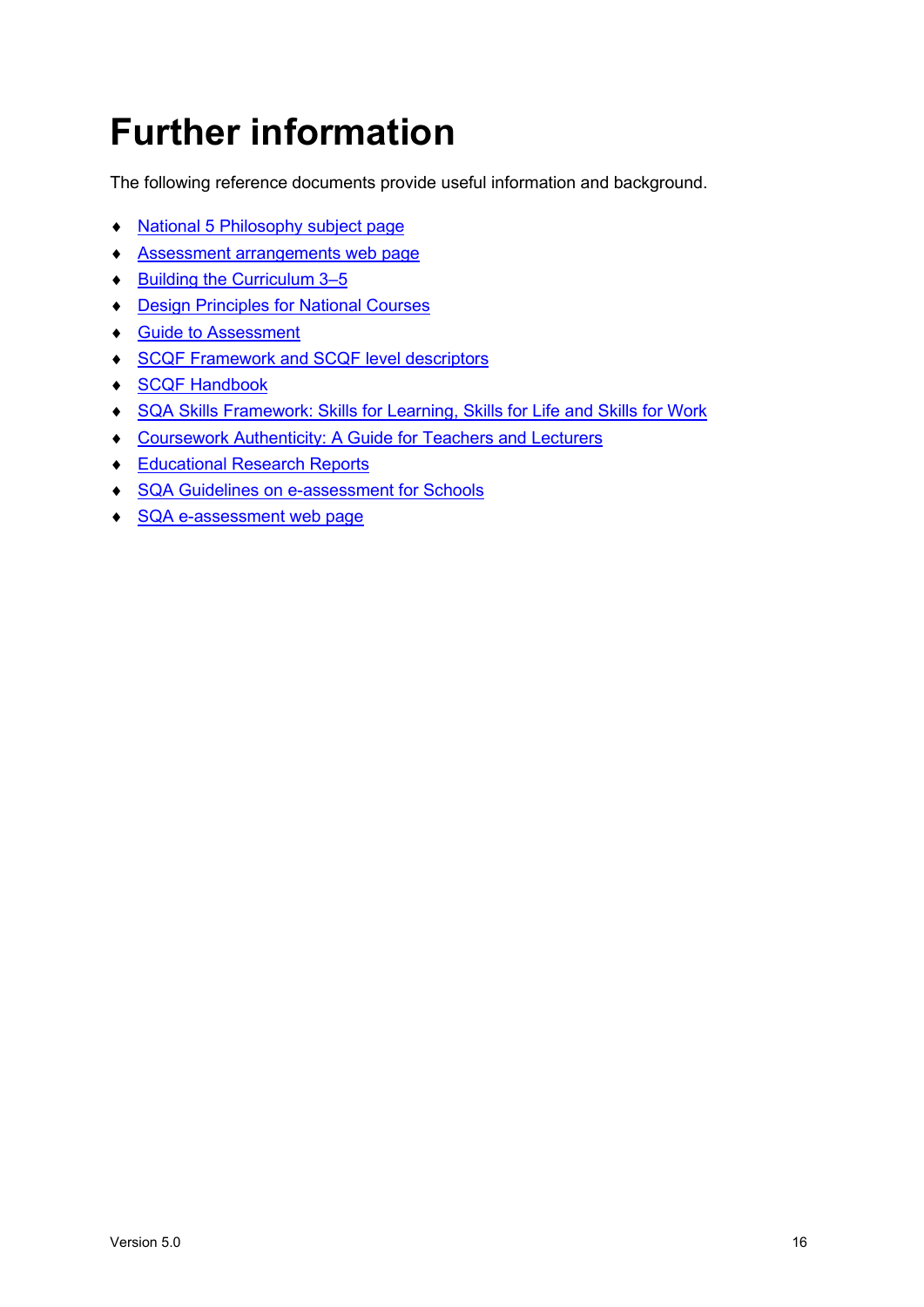# <span id="page-18-0"></span>**Appendix 1: course support notes**

# **Introduction**

These support notes are not mandatory. They provide advice and guidance to teachers and lecturers on approaches to delivering the course. They should be read in conjunction with this course specification and the specimen question paper and/or coursework.

# <span id="page-18-1"></span>**Approaches to learning and teaching**

The National 5 Philosophy course has three areas of study:

- ♦ Arguments in Action
- ♦ Moral Philosophy
- ♦ Knowledge and Doubt

There is no recommended teaching order for this course — the three areas of study can be covered in any order.

Teaching the content for Arguments in Action and the introduction to Knowledge and Doubt in the order listed in the course specification would be helpful to candidates because this approach will help to build up knowledge and skills. Descartes and Hume can be taught in any order as can Moral Philosophy.

While there is no specified introductory content in Moral Philosophy, it might be useful to consider questions such as the following:

- ♦ What is it that makes an action right or wrong?
- ♦ Are people capable of acting morally or is everyone selfish?
- ♦ Why should I do the right thing?
- ♦ What is the purpose of moral theories?
- ♦ How do moral theories help us to make decisions?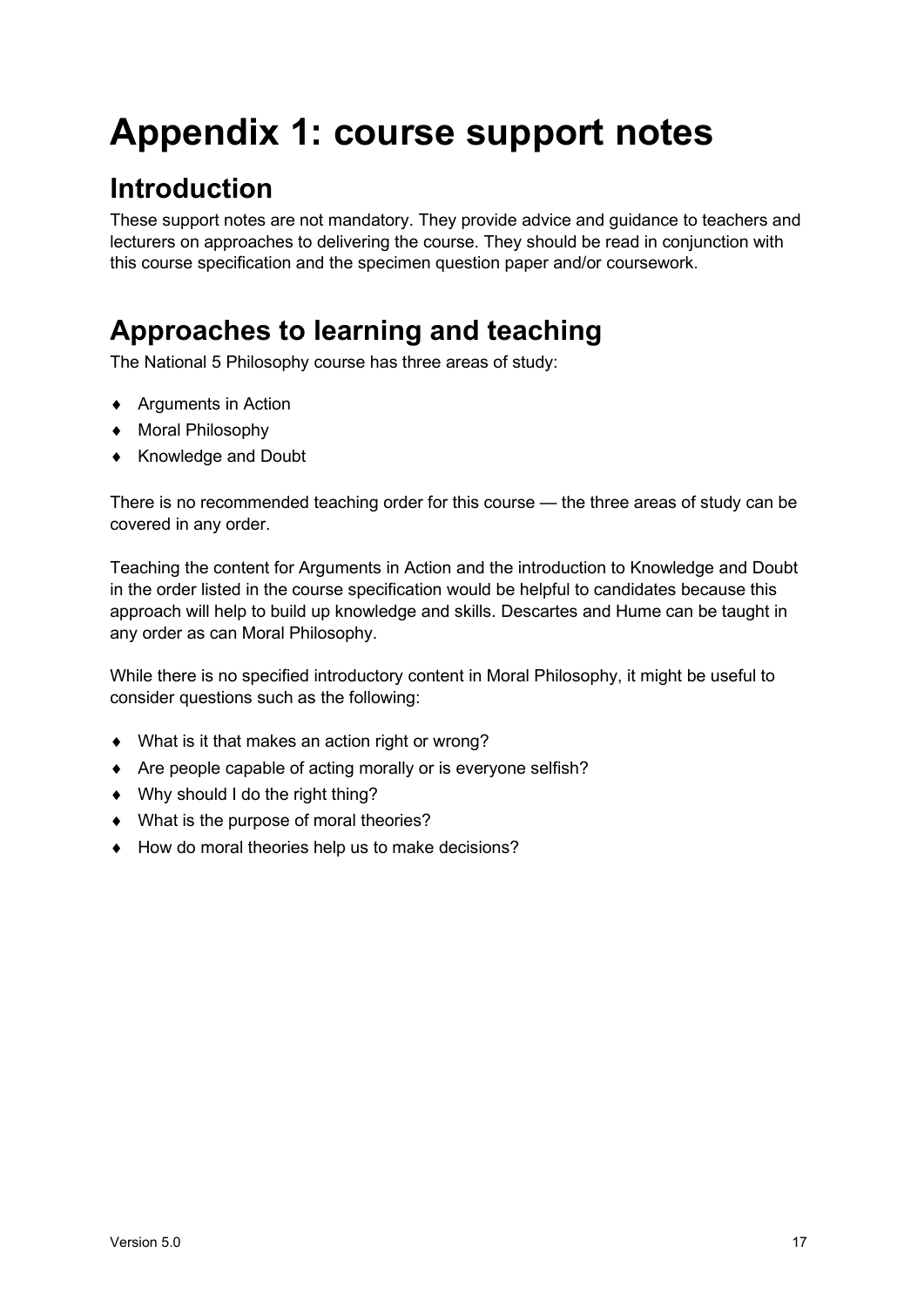The following tables provide information that teachers and lecturers could use to support the development of skills, knowledge and understanding required for the National 5 Philosophy course.

#### **Question paper**

| <b>Common queries</b>                                  | <b>Clarification</b>                                                                                                                                                                                                                                                                                                                                                                                                                                                                                                           |  |  |
|--------------------------------------------------------|--------------------------------------------------------------------------------------------------------------------------------------------------------------------------------------------------------------------------------------------------------------------------------------------------------------------------------------------------------------------------------------------------------------------------------------------------------------------------------------------------------------------------------|--|--|
| Structure of the question<br>paper                     | The exam will broadly follow the pattern of the specimen question paper. There will be three sections in the<br>exam paper:                                                                                                                                                                                                                                                                                                                                                                                                    |  |  |
|                                                        | 20 marks<br>Arguments in Action<br>Knowledge and Doubt<br>30 marks<br>Moral Philosophy<br>30 marks                                                                                                                                                                                                                                                                                                                                                                                                                             |  |  |
|                                                        | The mark range will be from 1 to 10 marks. The number of questions will vary from year to year.                                                                                                                                                                                                                                                                                                                                                                                                                                |  |  |
|                                                        | Further information on the types of questions found in the question papers can be found in appendix 2.                                                                                                                                                                                                                                                                                                                                                                                                                         |  |  |
| The marking of standard<br>form questions              | Candidates are expected to make sure that each premise/conclusion is a stand-alone meaningful claim, for<br>example:                                                                                                                                                                                                                                                                                                                                                                                                           |  |  |
|                                                        | 'But then people spend huge amounts of money' will not be accepted; it should be written as 'People spend huge<br>amounts of money.'                                                                                                                                                                                                                                                                                                                                                                                           |  |  |
| Analysing simple arguments                             | Candidates should be able to identify valid and invalid arguments and if arguments contain any of the four<br>informal fallacies listed in this course specification.                                                                                                                                                                                                                                                                                                                                                          |  |  |
| Candidates and the texts of<br>Descartes and Hume      | Unlike the Higher Knowledge and Doubt, this is not a text-based section so candidates are not expected to read<br>the texts of Descartes and Hume. However, candidates are expected to be very familiar with the areas listed in<br>this course specification. Relevant extracts from the texts are included in appendix 4 to support teachers and<br>lecturers. Some of these extracts have been annotated with additional headings — it is important that these<br>annotations are not viewed as part of the original texts. |  |  |
| Candidates and the texts of<br><b>Bentham and Mill</b> | Candidates are not expected to read the texts of Bentham and Mill. However, candidates are expected to be<br>very familiar with the areas listed in this course specification. Extracts from relevant texts are included in<br>appendix 4 to support teachers and lecturers.                                                                                                                                                                                                                                                   |  |  |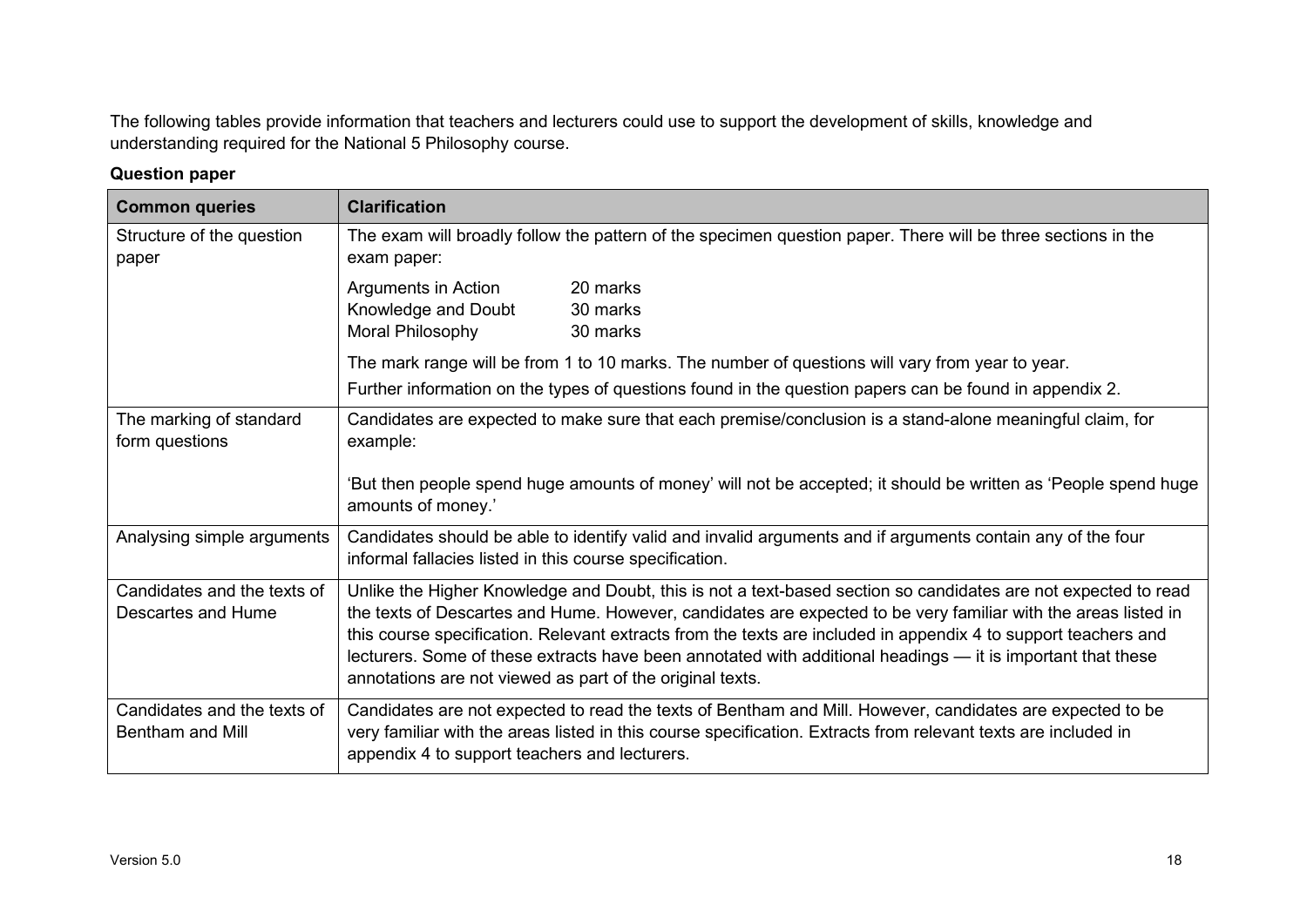| <b>Common queries</b>     | <b>Clarification</b>                                                                                                                                                                                                                                                                                                                                                                                                                   |
|---------------------------|----------------------------------------------------------------------------------------------------------------------------------------------------------------------------------------------------------------------------------------------------------------------------------------------------------------------------------------------------------------------------------------------------------------------------------------|
| The optional moral theory | Since National 5 Philosophy was first introduced in 2014, nearly all centres have chosen Kantianism or Virtue<br>ethics as their optional moral theory. However, there are other moral theories which would also be acceptable to<br>study, for instance situational ethics, natural law and ethical egoism. Whatever moral theory is chosen, it is<br>important that candidates can apply their chosen theory to specific situations. |

#### **Assignment**

| <b>Common queries</b>                                                                              | <b>Clarification</b>                                                                                                                                                                                                                                                                                                                                                                                             |
|----------------------------------------------------------------------------------------------------|------------------------------------------------------------------------------------------------------------------------------------------------------------------------------------------------------------------------------------------------------------------------------------------------------------------------------------------------------------------------------------------------------------------|
| Assignment as a teacher- or<br>lecturer-led whole class<br>exercise                                | This is not acceptable. It would be beyond the level of intended support.                                                                                                                                                                                                                                                                                                                                        |
| All candidates in a school<br>investigating the same<br>philosophical question<br>or claim         | This approach is against the spirit of the task. Candidates are expected to choose their own question or claim.                                                                                                                                                                                                                                                                                                  |
| Limit to the type of<br>philosophical question or<br>claim which can be chosen                     | In theory, there is no limit. However, some questions are clearly more straightforward than others are and the<br>ability of candidates needs to be considered when discussing a proposed question with them. Candidates also<br>must be sure that they are discussing a philosophical question or claim.                                                                                                        |
| Setting the context for the<br>chosen philosophical<br>question or claim                           | In their introduction, candidates should clearly show what area of philosophy their question or claim is drawn<br>from and say why it is important/interesting. Good practice would be stating their conclusion to their question or<br>claim in their introduction and making it clear that they are going to argue to that conclusion. Irrelevant narrative<br>such as biographical details should be avoided. |
| Describing philosophical<br>responses relating to the<br>chosen philosophical<br>question or claim | Candidates can describe the views/theories of specific philosophers here, for example Kant's moral theory. Or<br>they can describe views/theories without reference to specific philosophers, for example hard determinism in the<br>context of the free will debate.                                                                                                                                            |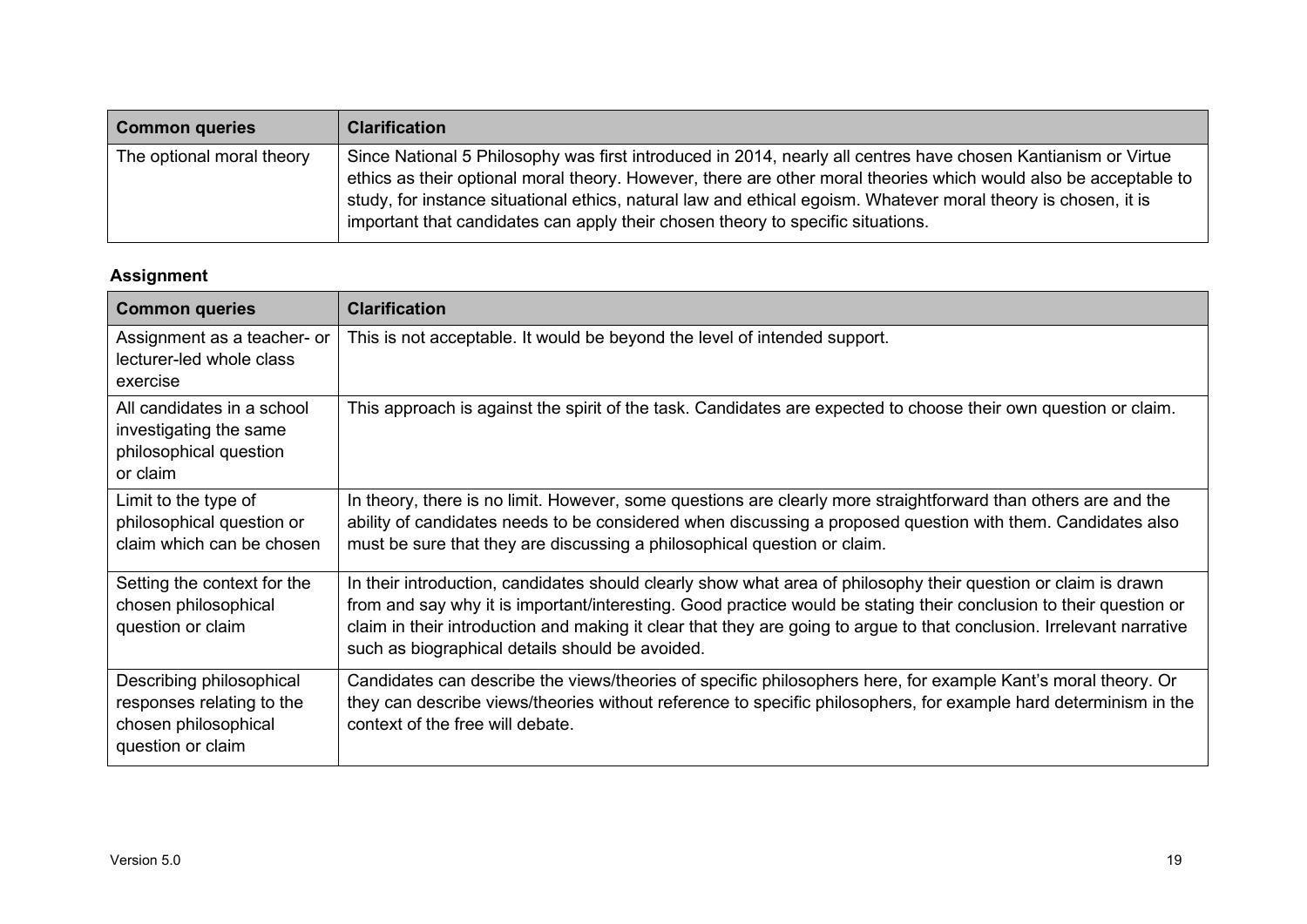| <b>Common queries</b>                                                               | <b>Clarification</b>                                                                                                                                                                                              |
|-------------------------------------------------------------------------------------|-------------------------------------------------------------------------------------------------------------------------------------------------------------------------------------------------------------------|
| Using and analysing<br>relevant information relating<br>to the chosen philosophical | One way of analysing relevant information is by making relevant connections between concepts – for example,<br>when writing about free will and determinism:                                                      |
| question or claim                                                                   | Clearly showing that, despite differences to hard determinism, soft determinists fully accept that all human<br>behaviour is determined/subject to the laws of cause and effect.                                  |
| Using and analysing<br>relevant information relating<br>to the chosen philosophical | One way of analysing relevant information is by explaining possible implications or consequences, for example,<br>when writing about Kant's view of morality:                                                     |
| question or claim                                                                   | Considering Kant's view that a moral action is one that we are duty bound to perform, and what the implications<br>of that view might be in relation to doing charitable work because we feel guilty if we don't. |
| Using and analysing<br>relevant information relating<br>to the chosen philosophical | One way of analysing relevant information is by considering different interpretations of a concept, for example,<br>when writing about free will and determinism:                                                 |
| question or claim                                                                   | Considering different interpretations of 'free' in the context of the free will versus determinism debate, and how<br>we make different judgements about human behaviour in the light of these definitions.       |
| Using and analysing<br>relevant information relating<br>to the chosen philosophical | One way of analysing relevant information is by Identifying alternative viewpoints, for example, when writing<br>about knowledge:                                                                                 |
| question or claim                                                                   | Explaining that, while many philosophers might accept the definition of knowledge as justified true belief, Gettier<br>challenges this view by exposing the problem of accidental correctness.                    |
| Plagiarism                                                                          | This is a major concern, and teachers and lecturers are advised to read the following information on plagiarism.                                                                                                  |
|                                                                                     | http://www.sqa.org.uk/sqa/files_ccc/Guidance_on_conditions_of_assessment_for_coursework.pdf                                                                                                                       |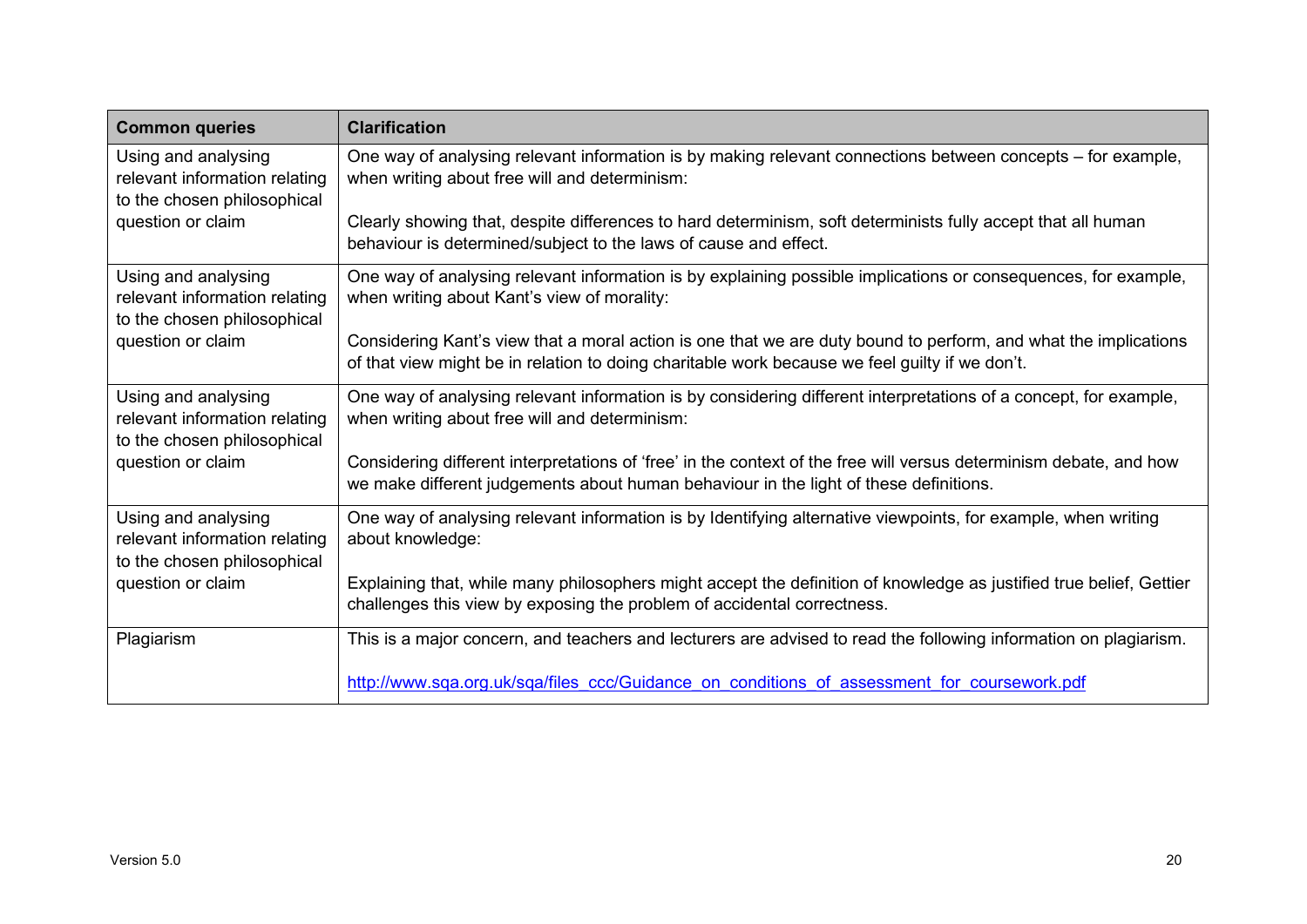## **Identifying arguments across the course**

The following are examples of relevant arguments in action across the course that candidates will find helpful to consider.

| <b>Arguments in</b><br>action | <b>Arguments across</b><br>the course | Presentation of arguments in Knowledge and Doubt in standard form                                                                                                                                                                                                                       |  |
|-------------------------------|---------------------------------------|-----------------------------------------------------------------------------------------------------------------------------------------------------------------------------------------------------------------------------------------------------------------------------------------|--|
| <b>Descartes</b>              | Senses argument                       | My senses sometimes deceive me.<br>Premise 1:<br>I should never trust something that has deceived me even once.<br>Premise 2:<br>I should not trust my senses.<br>Conclusion:                                                                                                           |  |
| <b>Descartes</b>              | Dream argument                        | Premise 1:<br>I often have perceptions when awake that are similar to those I have while I am<br>dreaming.                                                                                                                                                                              |  |
|                               |                                       | Premise 2:<br>There are no definite signs to distinguish dream experiences from waking experiences.<br>It is possible that I am dreaming right now and that all of my perceptions are false.<br>Conclusion:                                                                             |  |
| <b>Descartes</b>              | Deceiving God<br>argument             | Premise 1:<br>It is believed that there is a God who has created me and who is all powerful.<br>He has it in his power to cause me to be deceived about simple mathematical truths.<br>Premise 2:<br>It is possible that I am deceived about simple mathematical truths.<br>Conclusion: |  |
| <b>Descartes</b>              | Malicious demon<br>argument           | Premise 1:<br>Instead of assuming that God is the source of my deceptions, I will assume that there<br>exists a malicious demon, who is capable of deceiving me in the same way I supposed<br>God to be able.                                                                           |  |
|                               |                                       | Premise 2:<br>He has it in his power to cause me to be deceived about what my senses tell me as well<br>as simple mathematical truths.                                                                                                                                                  |  |
|                               |                                       | I have reason to doubt what my senses tell me as well as the mathematical truths that I<br>Conclusion:<br>seem to know.                                                                                                                                                                 |  |
| <b>Descartes</b>              | Cogito                                | Premise 1:<br>A malicious demon might be causing me to doubt my existence.<br>Doubting is a form of thinking.<br>Premise 2:<br>Thinking things exist.<br>Premise 3:<br>I think, therefore I am.<br>Conclusion:                                                                          |  |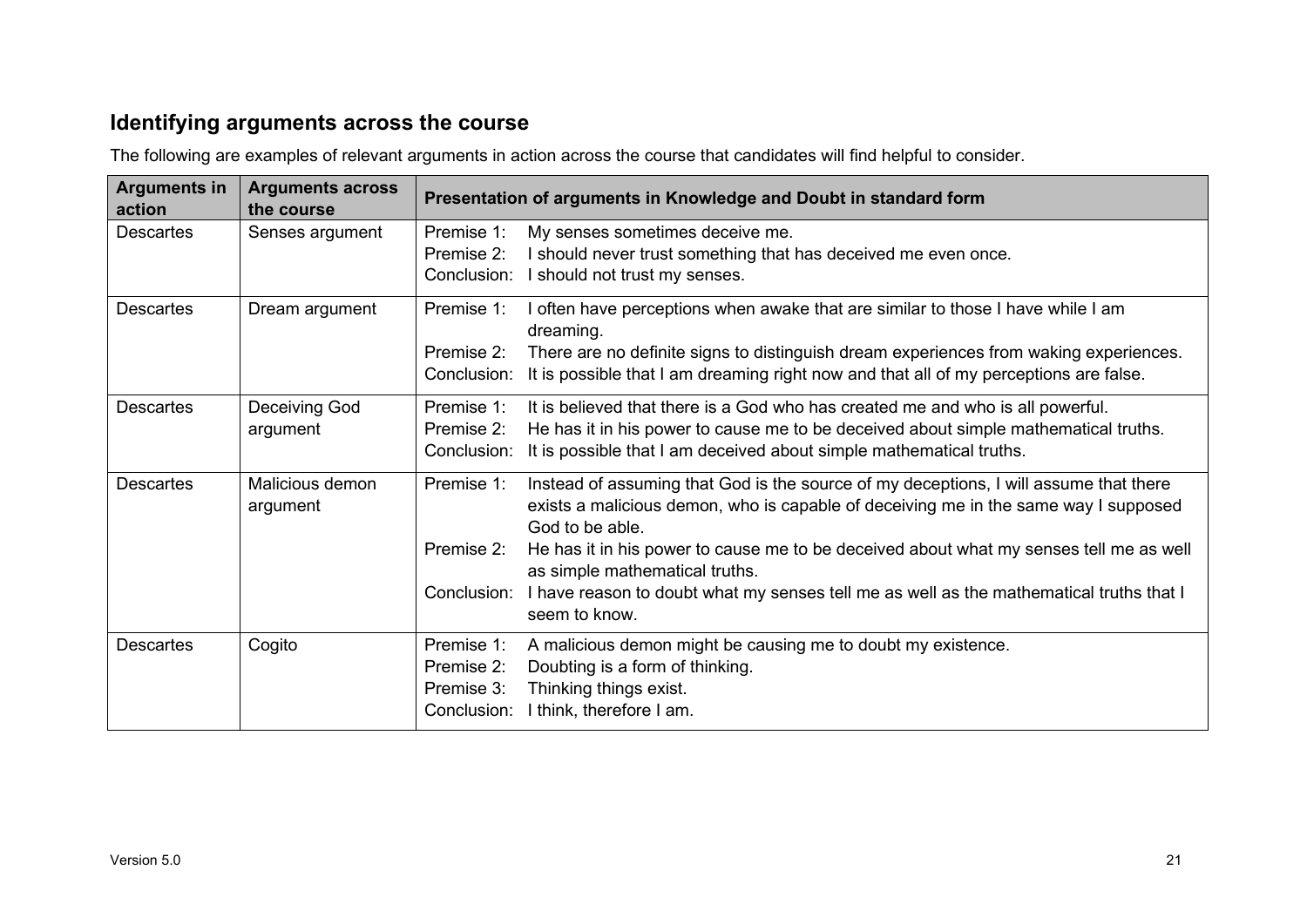| <b>Arguments in</b><br>action | <b>Arguments across</b><br>the course | Presentation of arguments in Knowledge and Doubt in standard form |                                                                                                                                                                                   |
|-------------------------------|---------------------------------------|-------------------------------------------------------------------|-----------------------------------------------------------------------------------------------------------------------------------------------------------------------------------|
| Hume                          | Impressions and<br>ideas              | Premise 1:                                                        | There is a considerable difference between experiencing something and afterwards<br>remembering it.                                                                               |
|                               |                                       | Premise 2:                                                        | Feeling heat and afterwards remembering it are two very different perceptions.                                                                                                    |
|                               |                                       | Premise 3:                                                        | Experiencing being in love and remembering it are two very different perceptions.                                                                                                 |
|                               |                                       | Conclusion:                                                       | The mind is divided into impressions and ideas on the basis of force and liveliness.                                                                                              |
| Hume                          | Simple and complex<br>ideas           | Premise 1:                                                        | A golden mountain (a complex idea) is two simple ideas joined together – gold and<br>a mountain.                                                                                  |
|                               |                                       | Premise 2:                                                        | The idea of God (a complex idea) is several simple ideas joined together by the mind.                                                                                             |
|                               |                                       | Conclusion:                                                       | All our complex ideas are copies of simple impressions joined together.                                                                                                           |
| Hume                          | Missing shade of<br>blue              | Premise 1:                                                        | A person may be able to form the idea of a missing shade of blue, even if they haven't<br>previously experienced it, if all the other shades are arranged in an ordered sequence. |
|                               |                                       | Premise 2:                                                        | The example is so singular it's hardly worth noticing and on its own is not worth altering<br>our general theory.                                                                 |
|                               |                                       | Conclusion:                                                       | All our ideas are copies of impressions.                                                                                                                                          |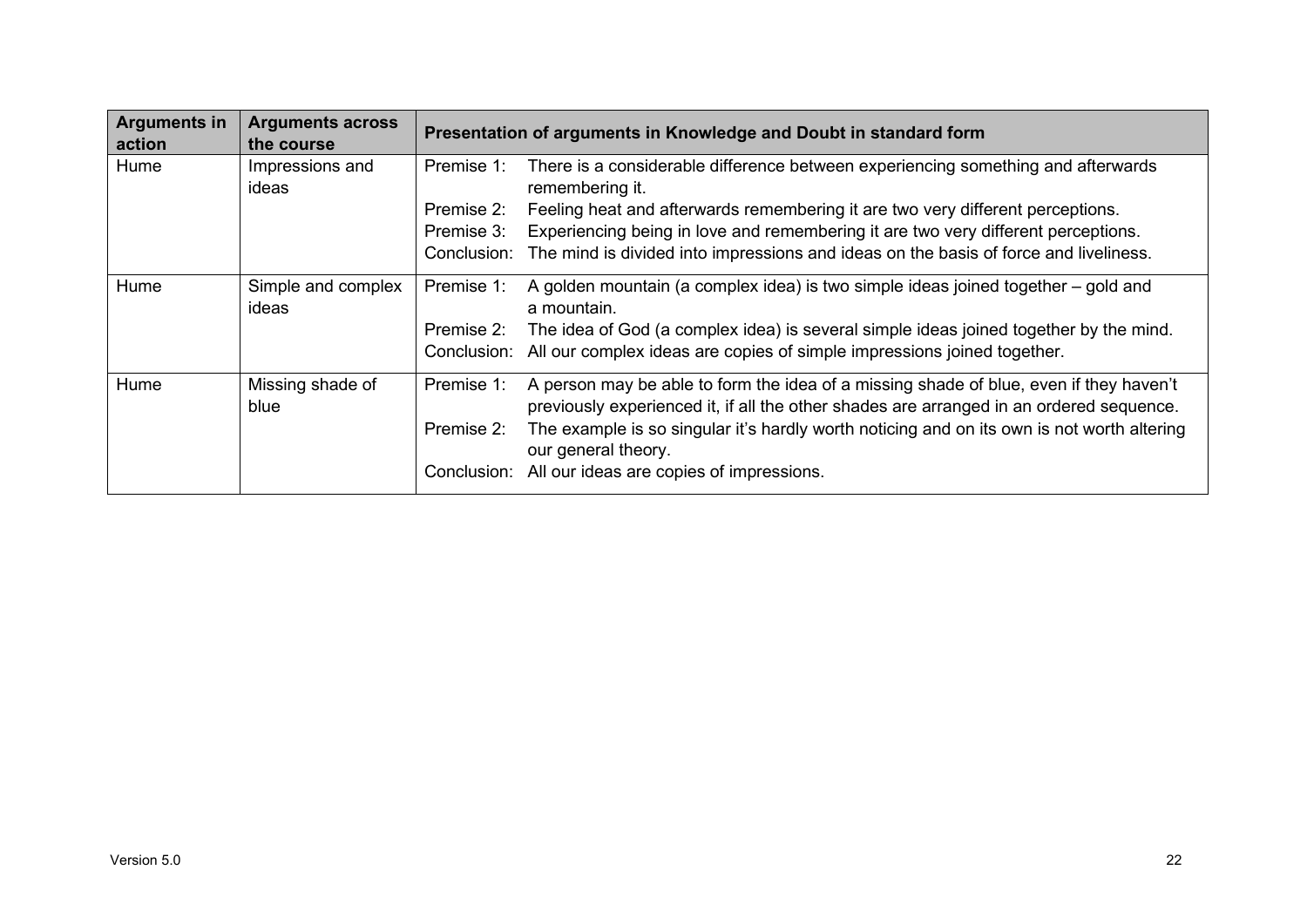## **Recommended textbooks for teachers and lecturers**

| Area of study                                                                                                                                                                                                                                                                                                                                                                                        | <b>Recommended textbooks</b>                                                                                          |
|------------------------------------------------------------------------------------------------------------------------------------------------------------------------------------------------------------------------------------------------------------------------------------------------------------------------------------------------------------------------------------------------------|-----------------------------------------------------------------------------------------------------------------------|
| <b>Arguments in Action</b><br>Candidates must be able to identify, explain and give examples of the following terms<br>to show their understanding:                                                                                                                                                                                                                                                  | The glossary in appendix 3 of this document gives<br>the accepted definitions of the terms in Arguments<br>in Action. |
| statement<br>argument<br>premise<br>conclusion<br>valid and invalid                                                                                                                                                                                                                                                                                                                                  |                                                                                                                       |
| Candidates must be able to:                                                                                                                                                                                                                                                                                                                                                                          |                                                                                                                       |
| distinguish statements from questions, commands, exclamations and arguments<br>٠<br>identify premises and conclusions in an argument<br>٠<br>present an argument in standard form<br>٠<br>analyse simple arguments<br>٠<br>identify, explain and give examples of the following common fallacies:<br>$-$ attacking the person<br>false dilemma<br>illegitimate appeal to authority<br>slippery slope |                                                                                                                       |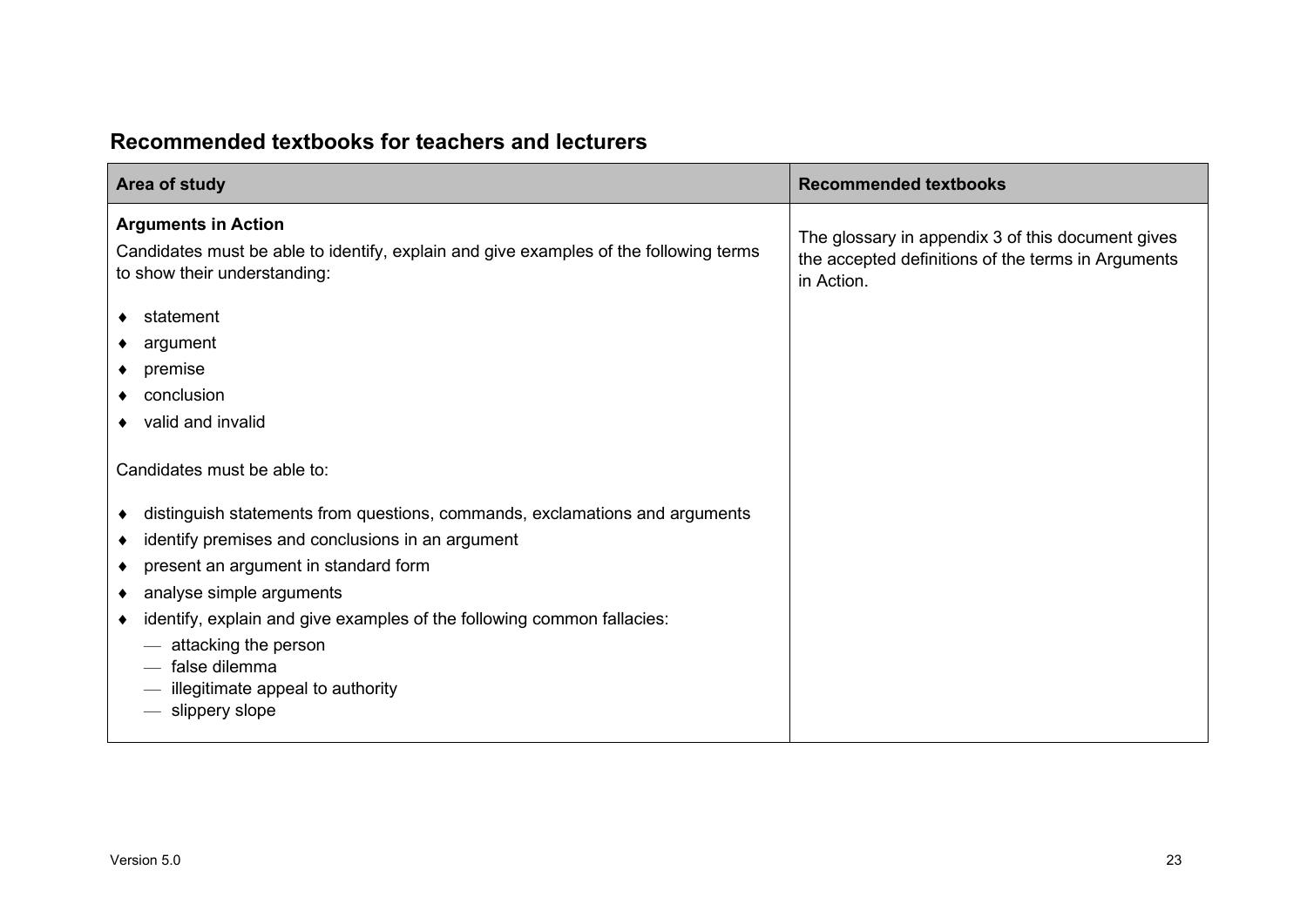|                             | Area of study                                                                                                                                                                                        | <b>Recommended textbooks</b>                                                                                                                                                                      |
|-----------------------------|------------------------------------------------------------------------------------------------------------------------------------------------------------------------------------------------------|---------------------------------------------------------------------------------------------------------------------------------------------------------------------------------------------------|
|                             | <b>Knowledge and Doubt</b>                                                                                                                                                                           | Additional support materials (appendix 4)                                                                                                                                                         |
|                             | Candidates must understand and be able to explain the following concepts:                                                                                                                            | Robert Martin, Epistemology: A Beginner's Guide<br>(Beginner's Guides) 2010 Oneworld Publications                                                                                                 |
| $\bullet$                   | the distinction between 'knowing how' and 'knowing that' — knowledge as 'justified,<br>true belief' (the tripartite theory of knowledge)                                                             | Thomas Nagel, What Does It All Mean?: A Very                                                                                                                                                      |
| ٠                           | empiricism - all knowledge of the world ultimately depends on experience (Locke's<br>blank sheet of paper)                                                                                           | Short Introduction to Philosophy 1989                                                                                                                                                             |
| $\bullet$                   | rationalism — at least some knowledge of the world can be gained through reason<br>and innate ideas (Leibniz' block of marble)                                                                       | Nigel Warburton, Philosophy: The Basics 2012                                                                                                                                                      |
| $\bullet$                   | scepticism — the claim that knowledge (perhaps in just some cases; perhaps in all<br>cases) is unattainable                                                                                          |                                                                                                                                                                                                   |
|                             | For Descartes, candidates must be able to comment on:                                                                                                                                                | Additional support materials (appendix 4)                                                                                                                                                         |
| $\bullet$<br>$\bullet$<br>٠ | method of doubt: senses, dreaming, and deceiving God argument<br>malicious demon<br>the Cogito                                                                                                       | G. Hatfield, Descartes and the Meditations,<br>Routledge, 2003                                                                                                                                    |
|                             | For Hume, candidates must be able to comment on:                                                                                                                                                     | Additional support materials (appendix 4)                                                                                                                                                         |
| ٠<br>٠<br>٠                 | arguments concerning the origin of ideas<br>impressions and ideas including simple and complex ideas<br>missing shade of blue                                                                        | Harold Noonan, The Routledge Philosophy<br>Guidebook to Hume on Knowledge, Routledge, 1999<br>Alan Bailey & Dan O' Brien, Hume's 'Enquiry<br>Concerning Human Understanding', Bloomsbury,<br>2006 |
|                             | Candidates should be able to demonstrate their understanding of the listed content of<br>Descartes and Hume and explain criticisms (strengths and/or weaknesses) of these<br>positions and theories. | Textbooks as recommended above                                                                                                                                                                    |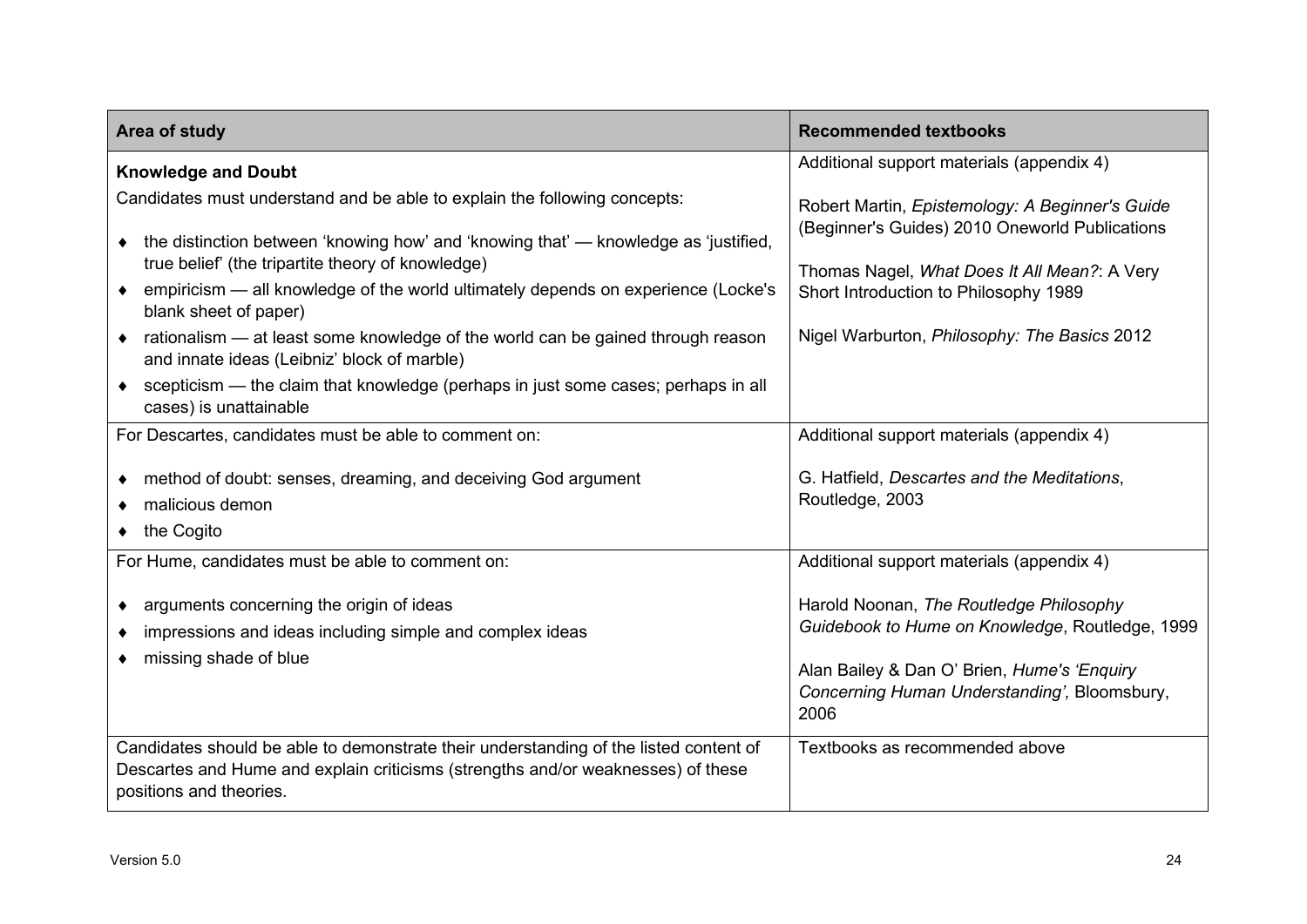| Area of study                                                                                                                | <b>Recommended textbooks</b>                                              |
|------------------------------------------------------------------------------------------------------------------------------|---------------------------------------------------------------------------|
| <b>Moral Philosophy</b>                                                                                                      | Additional support materials (appendix 4)                                 |
| Candidates must be able to explain two moral theories: utilitarianism and one other.                                         | Roger Crisp, Routledge Philosophy GuideBook to                            |
| Candidates must be able to apply these theories to specific situations.                                                      | Mill on Utilitarianism Routledge 1997                                     |
| For utilitarianism:                                                                                                          | H. LaFollette (ed.), Blackwell Guide to Ethical Theory<br>Blackwell, 2000 |
| the greatest happiness principle                                                                                             |                                                                           |
| consequentialism; equity; hedonism                                                                                           |                                                                           |
| calculating potential happiness: Bentham's hedonic calculus; Mill's higher and<br>lower pleasures                            |                                                                           |
| three common criticisms of utilitarianism: evil pleasures; difficulty of predicting<br>consequences; tyranny of the majority |                                                                           |
| For the other moral theory:                                                                                                  | Textbooks as recommended above                                            |
| the main features                                                                                                            |                                                                           |
| three common criticisms                                                                                                      |                                                                           |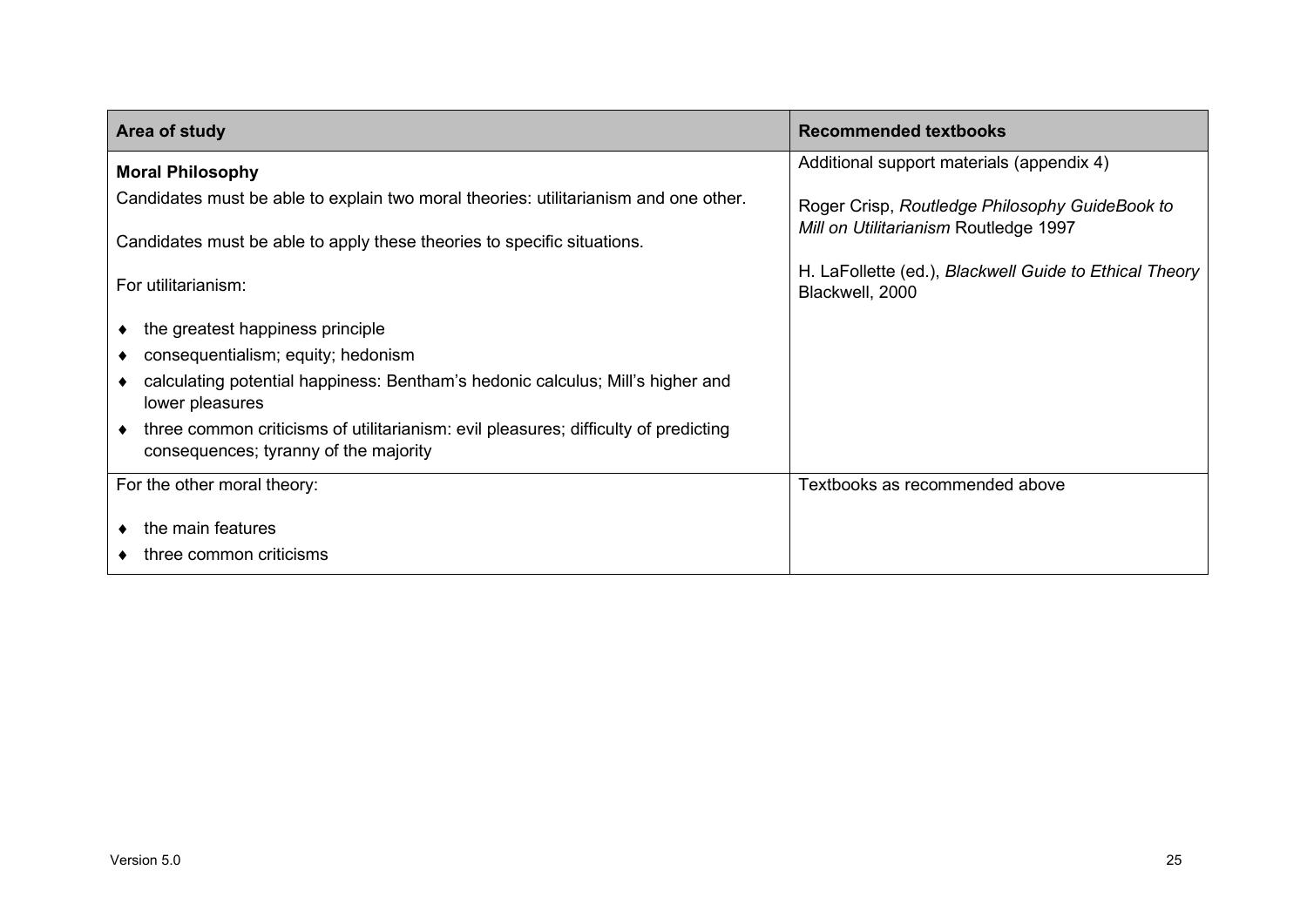# <span id="page-27-0"></span>**Preparing for course assessment**

Each course has additional time which may be used at the discretion of the teacher or lecturer to enable candidates to prepare for course assessment. This time may be used near the start of the course and at various points throughout the course for consolidation and support.

Course assessment takes the form of a question paper and an assignment, which draw on the skills, knowledge and understanding developed across the course.

# <span id="page-27-1"></span>**Developing skills for learning, skills for life and skills for work**

Course planners should identify opportunities throughout the course for candidates to develop skills for learning, skills for life and skills for work.

Candidates should be aware of the skills they are developing and teachers and lecturers can provide advice on opportunities to practise and improve them.

SQA does not formally assess skills for learning, skills for life and skills for work.

There may also be opportunities to develop additional skills depending on approaches being used to deliver the course in each centre. This is for individual teachers and lecturers to manage.

| <b>Skills</b>  |          | Examples of opportunities to develop these skills<br>within Philosophy                                                                                                                                                                                                                                                                                 |  |  |
|----------------|----------|--------------------------------------------------------------------------------------------------------------------------------------------------------------------------------------------------------------------------------------------------------------------------------------------------------------------------------------------------------|--|--|
| 1              | Literacy |                                                                                                                                                                                                                                                                                                                                                        |  |  |
| 1.1<br>Reading |          | Reading in philosophy involves the ability to understand and interpret<br>ideas, opinions and information presented in sources, for a purpose<br>and within a context. It includes handling information to make reasoned<br>and informed decisions.                                                                                                    |  |  |
|                |          | Candidates should naturally be exposed to a range of written sources in<br>the delivery this course. This may include engagement with primary and<br>secondary philosophical texts. This will develop their ability to read and<br>comprehend texts and moreover acquire the skill of reading between<br>the lines and identifying hidden assumptions. |  |  |
|                |          | These sources could take the form of websites, textbooks, class notes<br>or newspapers, which could be used to identify a range of arguments<br>from a variety of issues.                                                                                                                                                                              |  |  |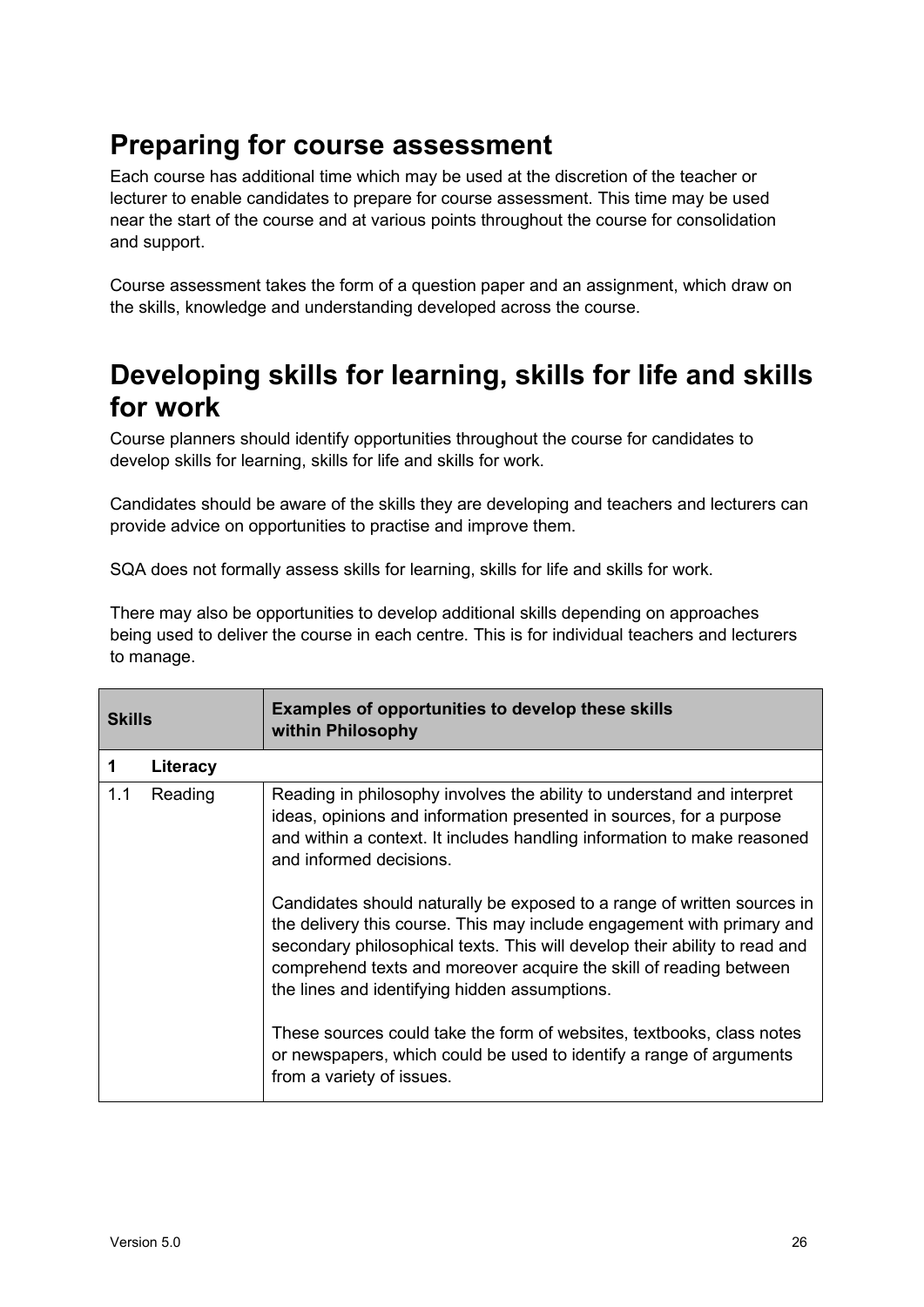| <b>Skills</b>                   | Examples of opportunities to develop these skills<br>within Philosophy                                                                                                                                                                                                                                                                                                                                         |  |  |
|---------------------------------|----------------------------------------------------------------------------------------------------------------------------------------------------------------------------------------------------------------------------------------------------------------------------------------------------------------------------------------------------------------------------------------------------------------|--|--|
| 1.2<br>Writing                  | Writing in philosophy involves the ability to create texts which<br>communicate ideas, opinions and information, to meet a purpose and<br>within a context. Candidates are to be given the opportunity to respond<br>in written form to examples and problems encountered in the delivery<br>of this course.                                                                                                   |  |  |
|                                 | This writing could take the form of short response answers to set<br>questions, summarising and explaining key ideas, or could be a typed<br>contribution to an online message board or forum.                                                                                                                                                                                                                 |  |  |
|                                 | Regardless of how this is accommodated, care is to be taken to<br>emphasise the importance of communicating clearly in writing,<br>considering the need for precise use of language. The careful study of<br>arguments should itself help instil a renewed awareness of the<br>importance and impact of the written word.                                                                                      |  |  |
| 1.3<br>Listening<br>and talking | Listening in philosophy involves the ability to understand and interpret<br>ideas, opinions and information presented orally for a purpose and<br>within a context, drawing on non-verbal communication as appropriate.<br>Talking means the ability to communicate orally ideas, opinions and<br>information for a purpose and within a context.                                                              |  |  |
| <b>Thinking skills</b><br>5     |                                                                                                                                                                                                                                                                                                                                                                                                                |  |  |
| 5.3<br>Applying                 | Applying in philosophy involves the ability to use existing information to<br>solve a problem in a different context, and to plan, organise and<br>complete a task. Wherever possible candidates are to be given the<br>opportunity to apply the skills, knowledge and understanding they have<br>developed to novel examples and scenarios.<br>This should become routine as candidates acquire philosophical |  |  |
|                                 | techniques and a technical vocabulary and practise their application to<br>problems and arguments that have been supplied for them or that they<br>have identified themselves.                                                                                                                                                                                                                                 |  |  |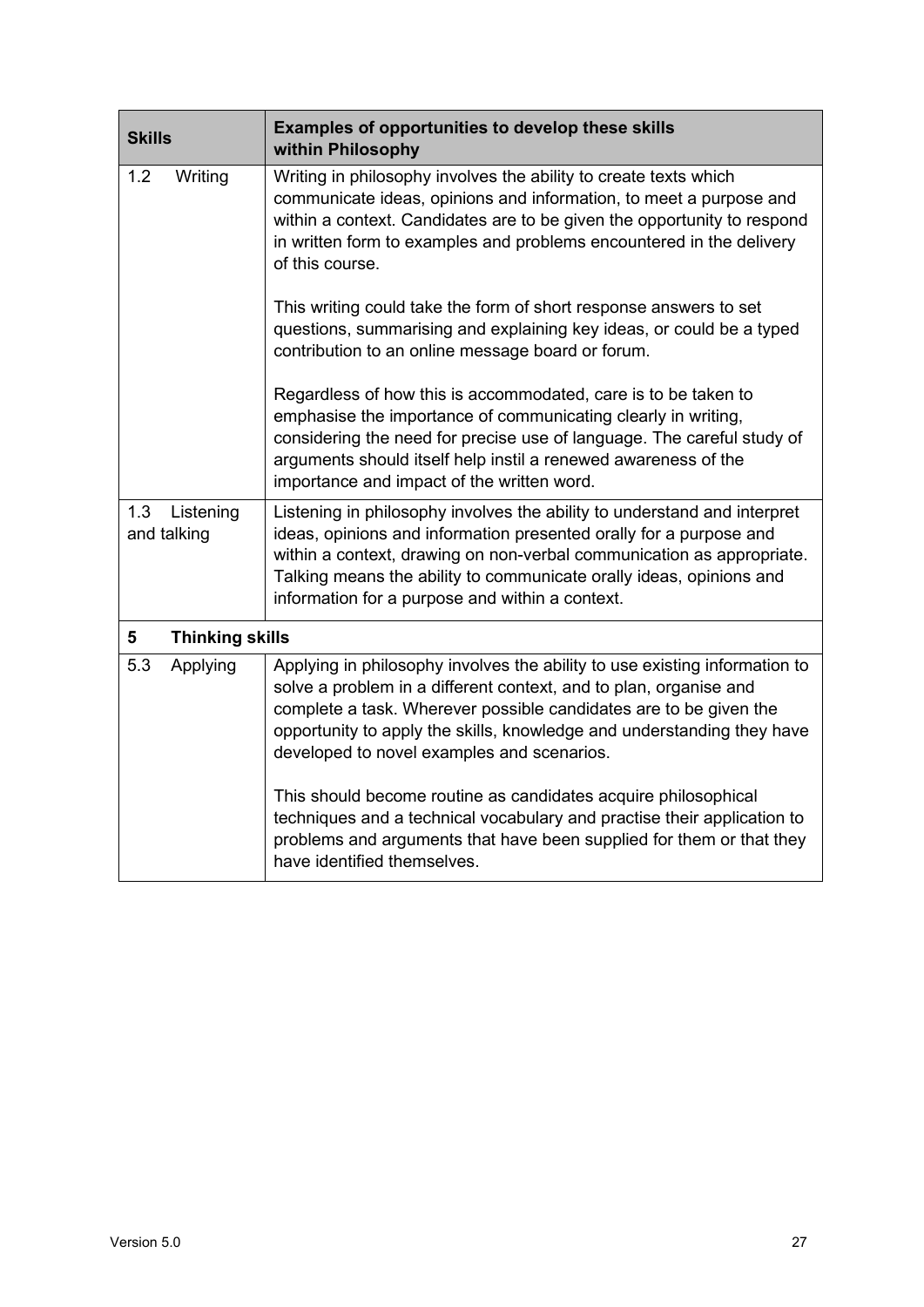| <b>Skills</b>                      | <b>Examples of opportunities to develop these skills</b><br>within Philosophy                                                                                                                                                                                                                                                                                                                                                                                                                                                                                                                                                                                                                                                                                                                                                                                                                                                                                         |
|------------------------------------|-----------------------------------------------------------------------------------------------------------------------------------------------------------------------------------------------------------------------------------------------------------------------------------------------------------------------------------------------------------------------------------------------------------------------------------------------------------------------------------------------------------------------------------------------------------------------------------------------------------------------------------------------------------------------------------------------------------------------------------------------------------------------------------------------------------------------------------------------------------------------------------------------------------------------------------------------------------------------|
| Analysing<br>5.4<br>and evaluating | Analysing and evaluating in philosophy involves the ability to identify<br>and weigh-up the features of a situation or issue and to use your<br>judgement of them in coming to a conclusion. It includes reviewing and<br>considering any potential solutions. The ability to analyse and evaluate<br>philosophical positions, theories and arguments is the chief objective of<br>the areas of study.<br>In Arguments in Action, candidates should be routinely given<br>opportunities to assess arguments for their reliability using the<br>concepts they have been taught. Examples used should vary in<br>complexity and sophistication to stretch candidates and develop their<br>capacity for analysis. At a simple level of analysis, candidates should<br>be able to identify premises and conclusions within arguments while<br>more sophisticated examples may involve extrapolation of premises<br>from a mixture of relevant and irrelevant information. |

There may be opportunities to develop other skills for learning, skills for life and skills for work. For example, the use of learning logs/peer and self-evaluation of understanding of key philosophical ideas may contribute to the area of health and wellbeing and the skill of personal learning.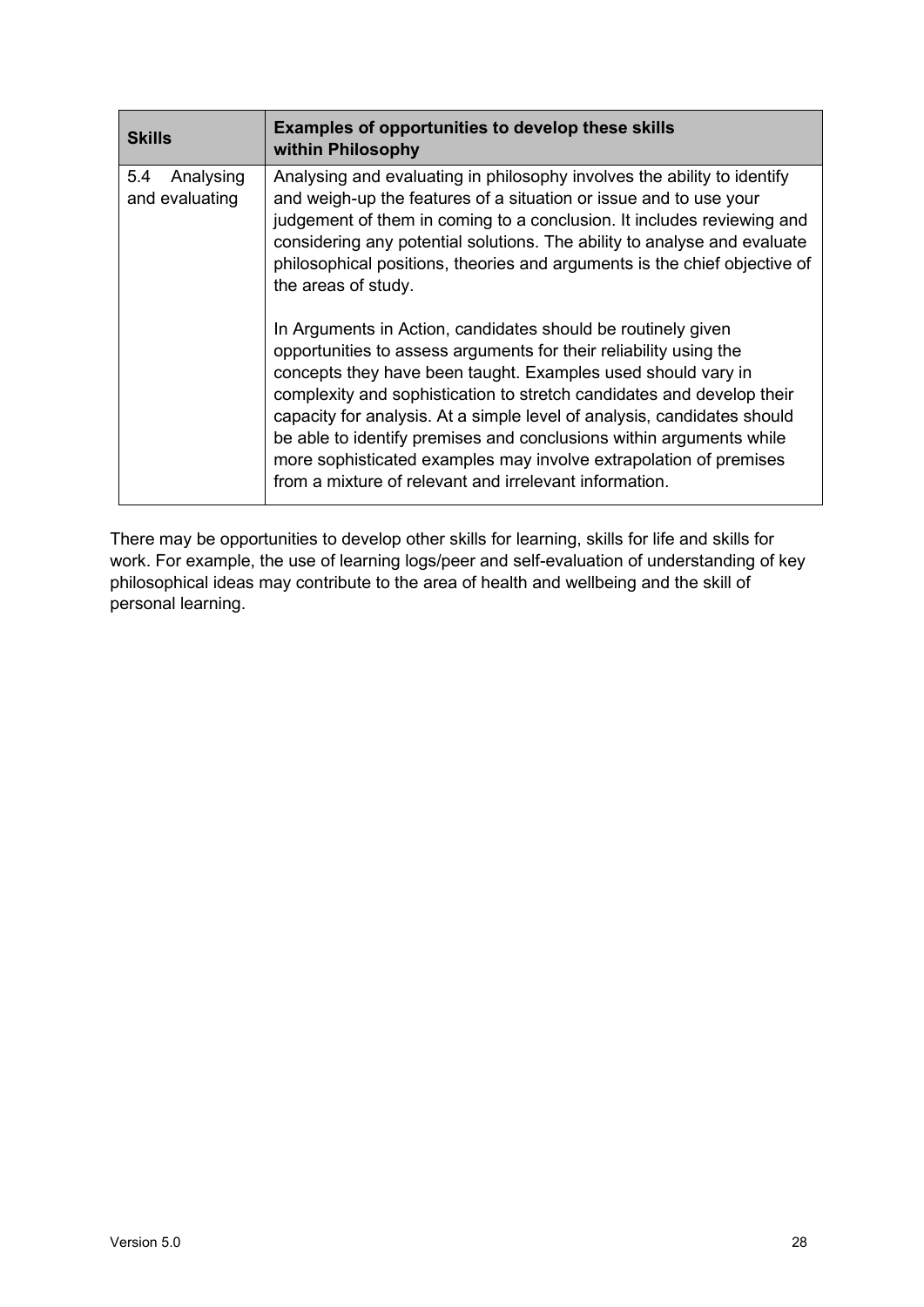# **Appendix 2: types of questions and marking instructions**

The questions in the question paper will have a mark range of between 1 and 10 marks.

Questions will focus on the specified content in the course specification. The following list of types of questions is not exhaustive.

<span id="page-30-0"></span>

| <b>Area</b>            | Type of question                                                   | <b>Example question</b>                                                                                                 | <b>Max mark</b> | <b>Marking instructions</b>                                                                                                                                                                                                                                                                                                                                                                                       |
|------------------------|--------------------------------------------------------------------|-------------------------------------------------------------------------------------------------------------------------|-----------------|-------------------------------------------------------------------------------------------------------------------------------------------------------------------------------------------------------------------------------------------------------------------------------------------------------------------------------------------------------------------------------------------------------------------|
| Arguments in<br>Action | Questions that ask<br>for the recall of key<br>points of knowledge | What is meant by describing an<br>argument as 'valid'? Your answer<br>should include an example of a valid<br>argument. | $\overline{2}$  | Award 1 mark for the explanation of a valid<br>argument and 1 mark for a correct example of a<br>valid argument.<br>Award 1 mark for any one of the following:<br>an argument which would guarantee a true<br>conclusion if the premises were true<br>the conclusion necessarily follows from the<br>premises<br>an argument in which it is impossible for the<br>conclusion to be false if the premises are true |
| Arguments in<br>Action | Questions that ask<br>for examples                                 | Give an example of a sentence that<br>is not a statement.                                                               |                 | Award 1 mark for any acceptable answer such as:<br>Do you want to go on a trip?<br><b>OR</b><br>Shut the door!                                                                                                                                                                                                                                                                                                    |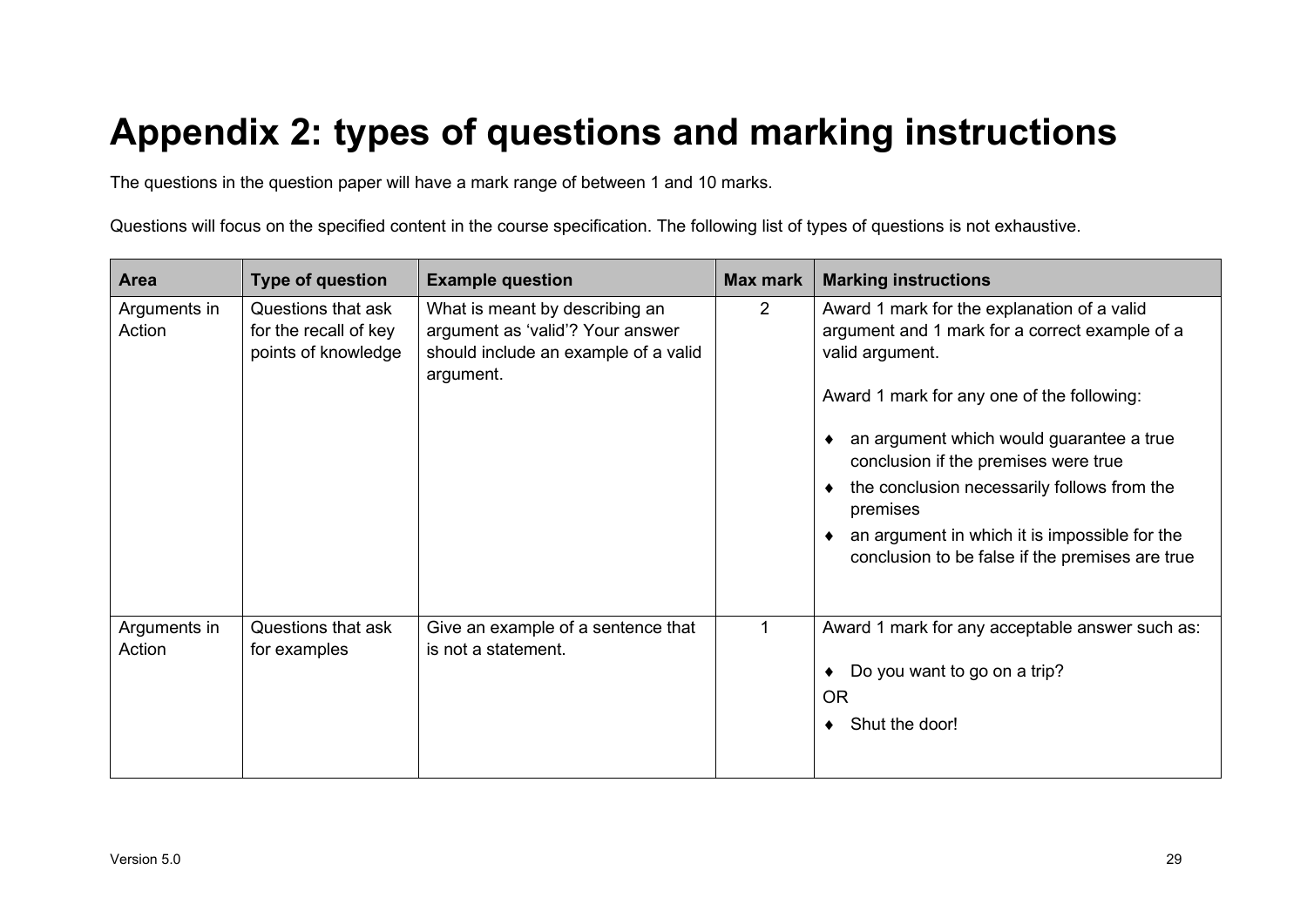| <b>Area</b>            | <b>Type of question</b>                                                  | <b>Example question</b>                                                                                                                                                                                            | <b>Max mark</b> | <b>Marking instructions</b>                                                                                                                                                                                                                                                                                                                                                                                                                                                                                                                                                                                                                                                                                                                                                                                       |
|------------------------|--------------------------------------------------------------------------|--------------------------------------------------------------------------------------------------------------------------------------------------------------------------------------------------------------------|-----------------|-------------------------------------------------------------------------------------------------------------------------------------------------------------------------------------------------------------------------------------------------------------------------------------------------------------------------------------------------------------------------------------------------------------------------------------------------------------------------------------------------------------------------------------------------------------------------------------------------------------------------------------------------------------------------------------------------------------------------------------------------------------------------------------------------------------------|
| Arguments in<br>Action | Questions that ask<br>for arguments to be<br>written in standard<br>form | Read the following argument:<br>'You can't afford to buy those<br>trainers. If you had more money you<br>could afford to buy them, but you<br>don't have the money.'<br>Rewrite this argument in standard<br>form. | 3               | Candidates should set out the argument in either of<br>the following ways:<br>Premise 1: If you had more money you could<br>afford to buy those trainers.<br>Premise 2: You don't have more money.<br>Conclusion: You can't afford to buy those<br>٠<br>trainers.<br><b>OR</b><br>Premise 1: You need more money to buy those<br>trainers.<br>Premise 2: You don't have more money.<br>Conclusion: You can't afford to buy those<br>٠<br>trainers.<br>Award 1 mark for setting out the argument in<br>standard form - the statements must be on<br>separate lines with the premises first and the<br>conclusion last.<br>Award 1 mark for identifying the premises.<br>Award 1 mark for identifying the conclusion.<br>Award a maximum of 2 marks if 'them' is not<br>changed to 'those trainers' in the premise. |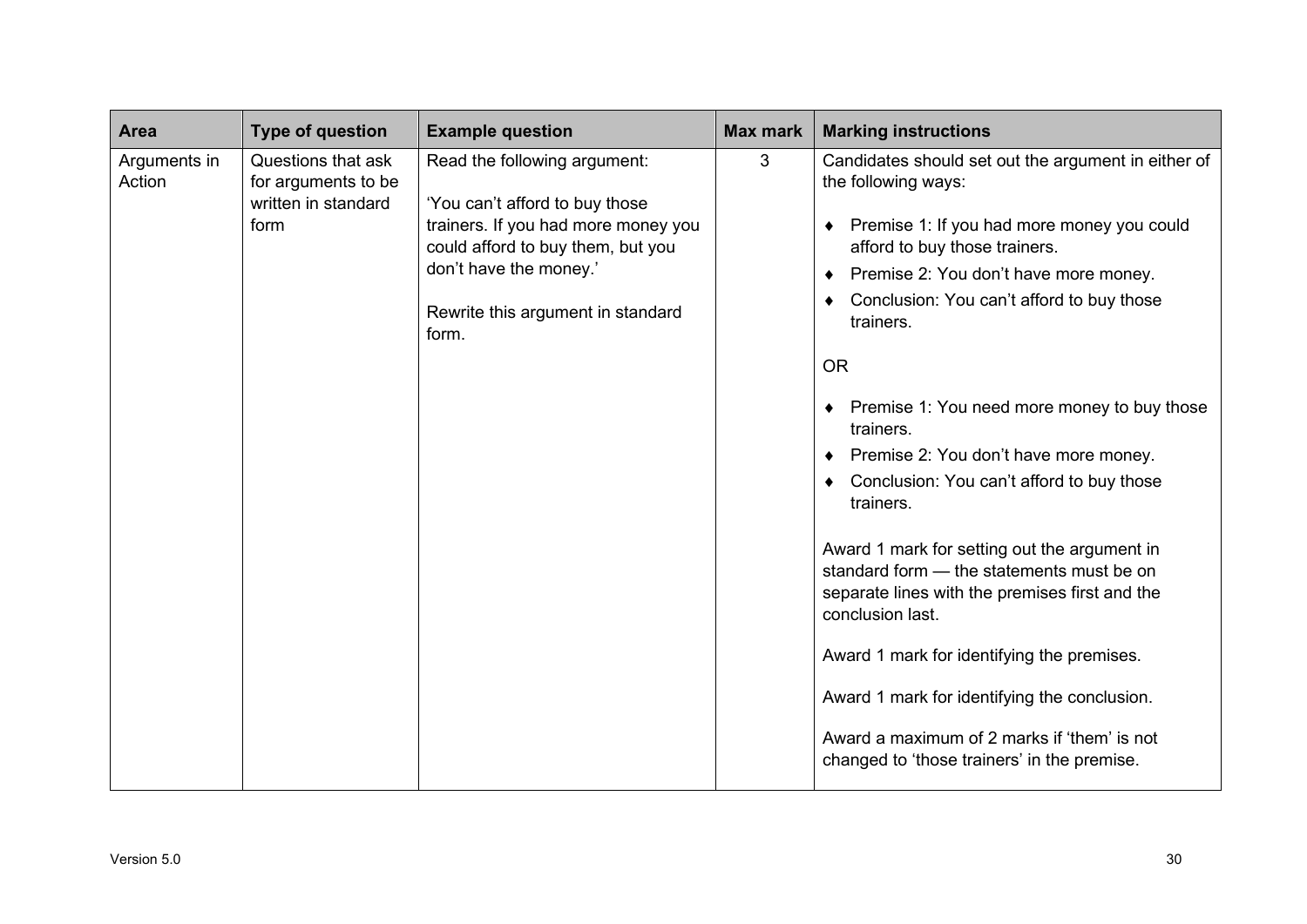| <b>Area</b>            | <b>Type of question</b>                                                              | <b>Example question</b>                                                                                                                                                                                                                                                                                  | <b>Max mark</b> | <b>Marking instructions</b>                                                                                                                                                                                                                                                                                                                                                                                                                                                |
|------------------------|--------------------------------------------------------------------------------------|----------------------------------------------------------------------------------------------------------------------------------------------------------------------------------------------------------------------------------------------------------------------------------------------------------|-----------------|----------------------------------------------------------------------------------------------------------------------------------------------------------------------------------------------------------------------------------------------------------------------------------------------------------------------------------------------------------------------------------------------------------------------------------------------------------------------------|
| Arguments in<br>Action | Questions that<br>involve identifying<br>missing premises<br>and/or conclusion       | Add the missing conclusion to form a<br>valid argument.<br>Premise 1: All fruits are edible.<br>Premise 2: Apples are fruit.<br><b>Conclusion: Conclusion:</b><br>$\bullet$                                                                                                                              | $\mathbf{1}$    | Award 1 mark for 'Apples are edible'.                                                                                                                                                                                                                                                                                                                                                                                                                                      |
| Arguments in<br>Action | Questions requiring<br>the explanation of<br>specific informal<br>fallacies          | Read the following argument:<br>'You claim that the boy did not steal<br>the goods but why should anyone<br>listen to you? Your father was<br>caught speeding on the motorway.'<br>Explain the informal fallacy in the<br>above argument. Your answer<br>should directly refer to the above<br>argument. | 3               | Award 1 mark for identifying Attacking the Person<br>as the fallacy.<br>Award 2 marks for explaining the Attacking the<br>Person fallacy in relation to the argument.<br>This is an informal fallacy in which someone uses<br>an irrelevant attack on their opponent as a<br>justification for rejecting a claim their opponent has<br>made. (1 mark) In this case, the irrelevant claim is<br>that the opponent's father was caught speeding on<br>the motorway. (1 mark) |
| Arguments in<br>Action | Multiple choice<br><b>Questions requiring</b><br>candidates to<br>identify arguments | The following list contains<br>arguments, commands and<br>statements. State the three numbers<br>that identify the arguments.<br>(1) The dog lay on the floor. He<br>snored loudly. It might sound gross<br>but it was actually really cute.                                                             | 3               | Award 1 mark for each correct number:<br>(3)<br>٠<br>(4)<br>(5)<br>٠                                                                                                                                                                                                                                                                                                                                                                                                       |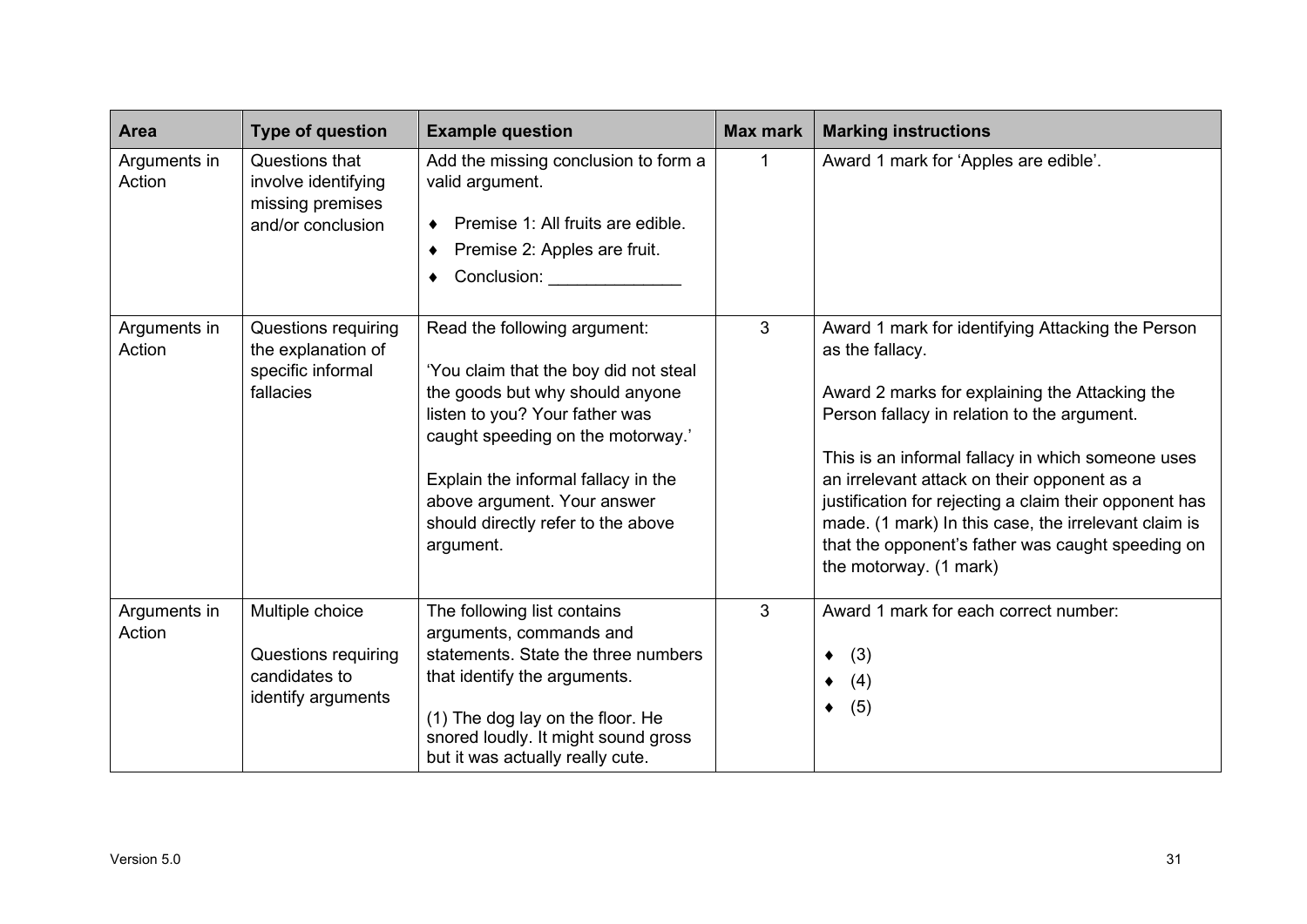| <b>Area</b> | Type of question | <b>Example question</b>                                                                          | Max mark | <b>Marking instructions</b> |
|-------------|------------------|--------------------------------------------------------------------------------------------------|----------|-----------------------------|
|             |                  | (2) Eew! Orange is your favourite<br>colour? Gross! It's my least<br>favourite.                  |          |                             |
|             |                  | (3) Philosophy is very difficult. That<br>means you will have to pay attention<br>and work hard. |          |                             |
|             |                  | (4) Fish have tails. Therefore fish<br>can swim.                                                 |          |                             |
|             |                  | (5) I went to bed late. I am extremely<br>tired. So I probably won't do well in<br>this test.    |          |                             |
|             |                  | (6) This toast is burnt! Annoying!                                                               |          |                             |
|             |                  | (7) My legs are sore because I've<br>been doing too much PE.                                     |          |                             |
|             |                  | (8) Shut the door! You're always<br>leaving doors open!                                          |          |                             |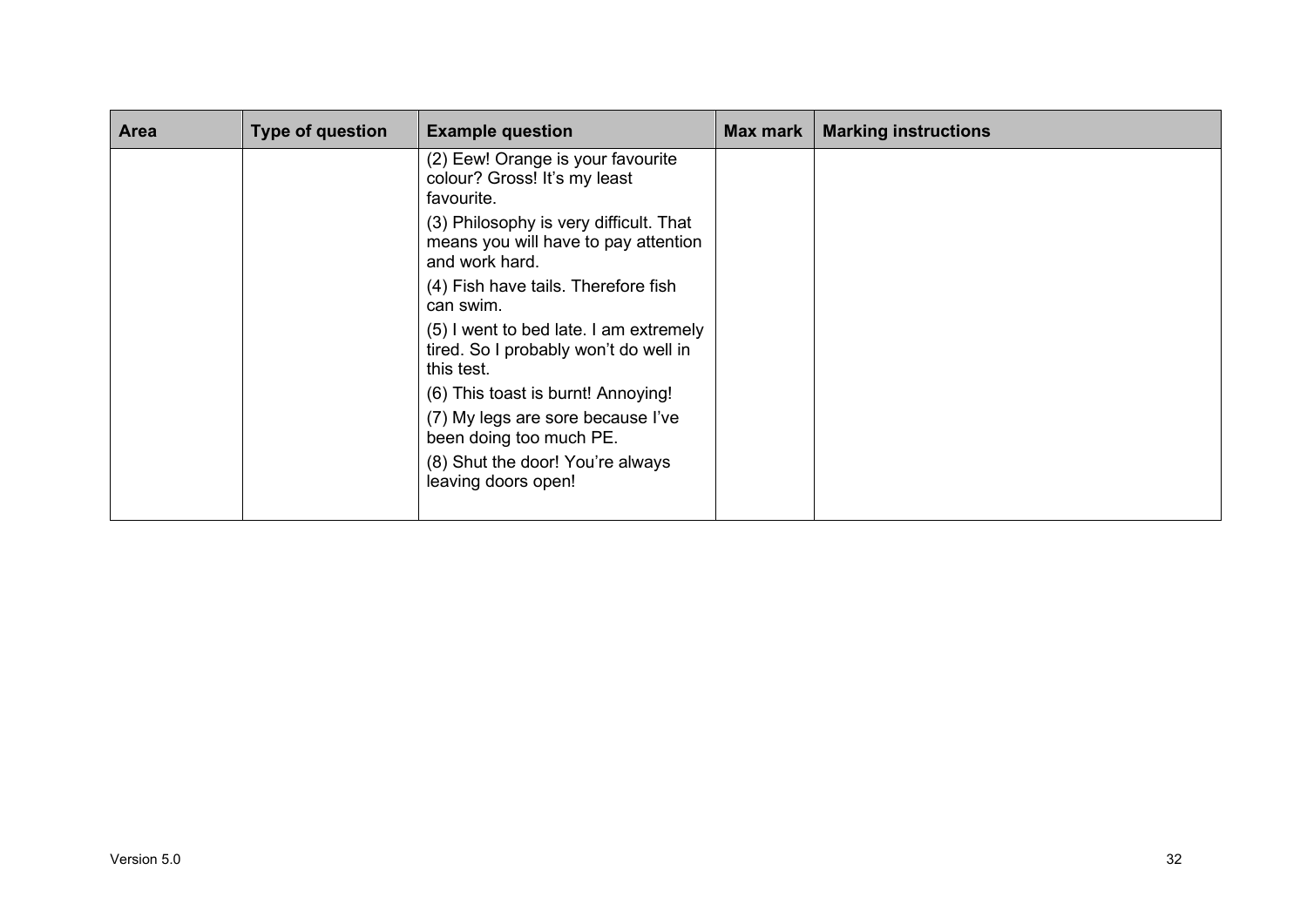| Area                   | Type of question                                                                    | <b>Example question</b>                                                                                                                                                                                                                                                                                                                                                          | <b>Max mark</b> | <b>Marking instructions</b>                                                                                                                                                                                                                    |
|------------------------|-------------------------------------------------------------------------------------|----------------------------------------------------------------------------------------------------------------------------------------------------------------------------------------------------------------------------------------------------------------------------------------------------------------------------------------------------------------------------------|-----------------|------------------------------------------------------------------------------------------------------------------------------------------------------------------------------------------------------------------------------------------------|
| Knowledge<br>and Doubt | Questions that ask<br>for the recall of key<br>points of knowledge                  | What is scepticism?                                                                                                                                                                                                                                                                                                                                                              | $\overline{2}$  | Award 1 mark each for any two relevant points, for<br>example:<br>Scepticism is the claim that certain knowledge<br>is unattainable. (1 mark)<br>It is not possible for any knowledge claim to be<br>$\bullet$<br>properly justified. (1 mark) |
| Knowledge<br>and Doubt | Multiple choice                                                                     | The following statements are about<br>Descartes. Two of them are true.<br>State the numbers that identify the<br>two true statements:<br>(1) Descartes was a sceptic.<br>(2) Descartes was not a sceptic but<br>adopted sceptical arguments.<br>(3) Descartes considered that God<br>might be deceiving him.<br>(4) Descartes thought empiricism<br>was superior to rationalism. | 2               | Award 1 mark for each correct number:<br>(2)<br>٠<br>(3)<br>$\bullet$                                                                                                                                                                          |
| Knowledge<br>and Doubt | Questions that ask<br>for an explanation of<br>a philosophical<br>concept or theory | Explain Descartes' method of doubt.                                                                                                                                                                                                                                                                                                                                              | 8               | Award 2 marks for a brief outline of Descartes'<br>aims of his method of doubt such as:<br>to find certainty (1 mark)<br>٠<br>to find a foundation for knowledge (1 mark)                                                                      |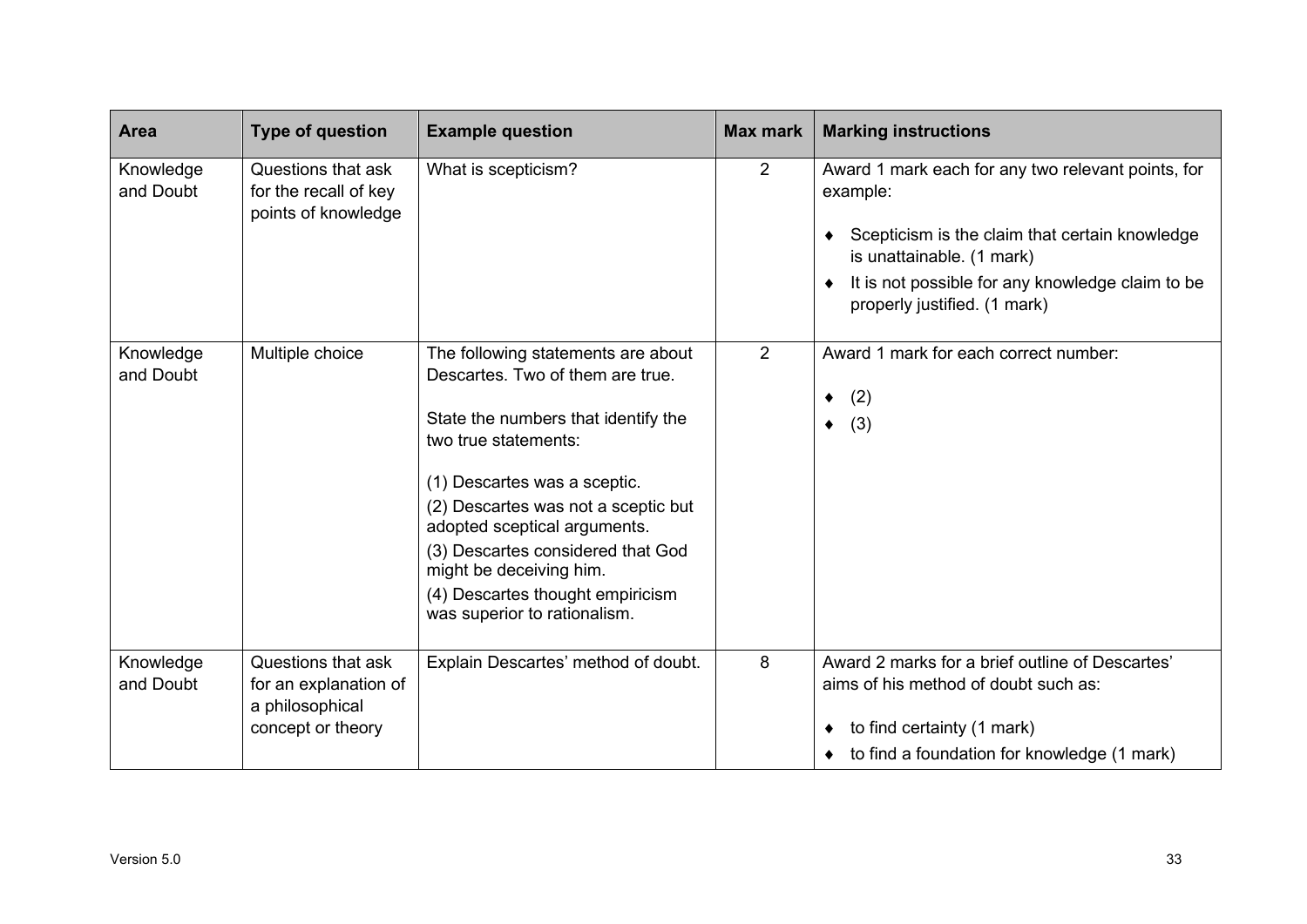| Area | <b>Type of question</b> | <b>Example question</b> | Max mark | <b>Marking instructions</b>                                                                                                                                                                                                        |
|------|-------------------------|-------------------------|----------|------------------------------------------------------------------------------------------------------------------------------------------------------------------------------------------------------------------------------------|
|      |                         |                         |          | • to examine his beliefs and keep only true<br>beliefs (1 mark)                                                                                                                                                                    |
|      |                         |                         |          | Award 6 marks for accurate explanation of the<br>stages of the method of doubt: 2 marks for each<br>stage of the method of doubt; 1 mark for each<br>accurate point. Candidates must refer to all three<br>stages to gain 6 marks. |
|      |                         |                         |          | <b>Senses argument</b>                                                                                                                                                                                                             |
|      |                         |                         |          | Candidates should cover the main points of<br>Descartes' argument:                                                                                                                                                                 |
|      |                         |                         |          | his assertion that his senses have been shown<br>to deceive him (1 mark)                                                                                                                                                           |
|      |                         |                         |          | his conclusion that it might be wise not to trust<br>in them completely (1 mark)                                                                                                                                                   |
|      |                         |                         |          | <b>Dreaming argument</b><br>Candidates should cover the main points of<br>Descartes' argument:                                                                                                                                     |
|      |                         |                         |          | his claim that there are no definitive signs by<br>$\bullet$<br>which he can distinguish wakefulness from<br>sleep (1 mark)                                                                                                        |
|      |                         |                         |          | his conclusion that, as he could be dreaming,<br>٠<br>he cannot trust any knowledge gained from his<br>sense experiences (1 mark)                                                                                                  |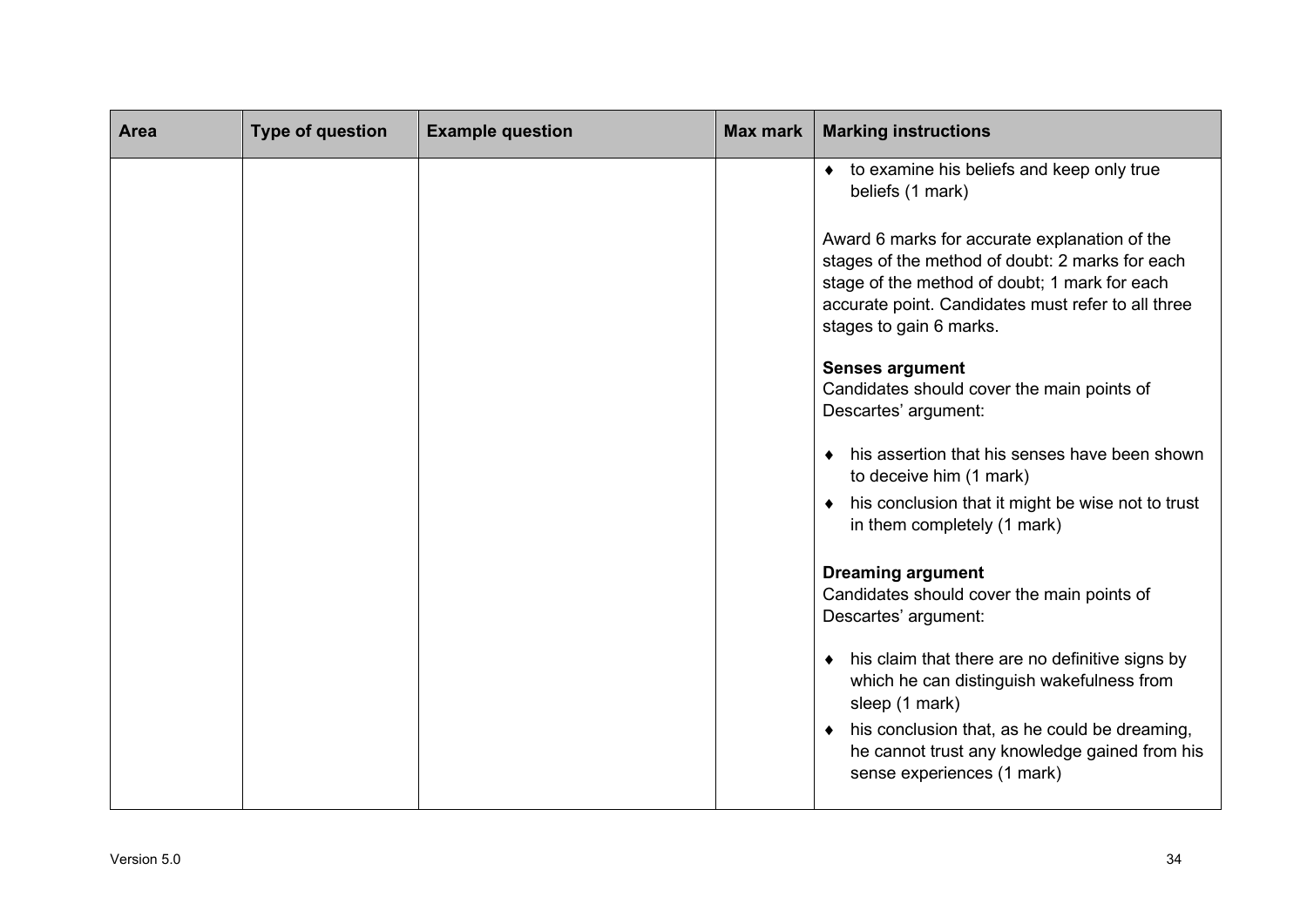| Area                   | <b>Type of question</b>                                                                            | <b>Example question</b>                                          | <b>Max mark</b> | <b>Marking instructions</b>                                                                                                                                                                                                                                                                                                                                                                                                                                                                                                                                                                                                                                     |
|------------------------|----------------------------------------------------------------------------------------------------|------------------------------------------------------------------|-----------------|-----------------------------------------------------------------------------------------------------------------------------------------------------------------------------------------------------------------------------------------------------------------------------------------------------------------------------------------------------------------------------------------------------------------------------------------------------------------------------------------------------------------------------------------------------------------------------------------------------------------------------------------------------------------|
|                        |                                                                                                    |                                                                  |                 | <b>Deceiving God argument</b><br>Candidates should cover the main points of<br>Descartes' argument:<br>Descartes uses the deceiving God argument to<br>٠<br>cast doubt over knowledge based on reason.<br>$(1$ mark $)$<br>Descartes concludes that the foundations for all<br>٠<br>of his knowledge are undermined by the<br>possibility that God might be deceiving him.<br>$(1$ mark $)$                                                                                                                                                                                                                                                                     |
| Knowledge<br>and Doubt | Questions that ask<br>for explanations of<br>criticisms of a<br>philosophical<br>concept or theory | Explain criticisms of Hume's theory<br>of impressions and ideas. | 4               | Award 1 mark for any of the following points, and a<br>further mark for developing the point further.<br>Hume's atomistic theory fits in with our scientific<br>٠<br>understanding of the world. (1 mark)<br>The distinction between simple and complex<br>◆<br>ideas allows Hume to account for acts of the<br>imagination. (1 mark)<br>Hume defends his position against criticism by<br>٠<br>pointing out that his distinction between<br>impressions and ideas applies only to the<br>healthy mind. (1 mark)<br>Hume's theory gives strong arguments against<br>innate ideas. (1 mark)<br>It's not clear what Hume means by force and<br>vivacity. (1 mark) |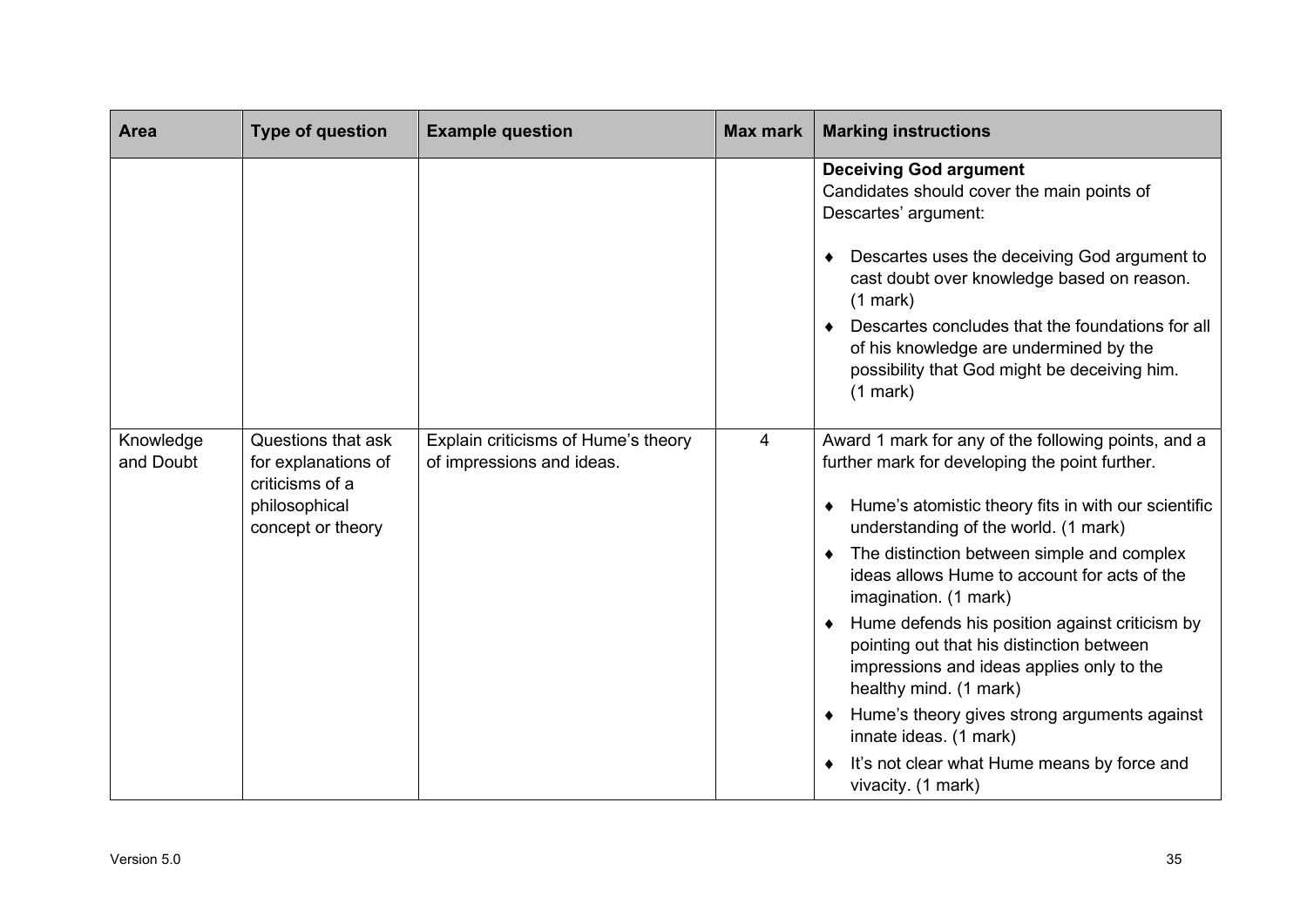| <b>Area</b> | Type of question | <b>Example question</b> | Max mark | <b>Marking instructions</b>                                                                                                                                  |
|-------------|------------------|-------------------------|----------|--------------------------------------------------------------------------------------------------------------------------------------------------------------|
|             |                  |                         |          | It's questionable whether all impressions have<br>٠<br>more force and vivacity than all ideas. (1 mark)                                                      |
|             |                  |                         |          | Not all ideas are faint (1 mark), for example<br>nightmares as they might counts as ideas.<br>$(1$ mark)                                                     |
|             |                  |                         |          | Award marks for appropriate criticisms of the<br>missing shade of blue, for example:                                                                         |
|             |                  |                         |          | If there can be a missing shade of blue, there<br>can be other missing sensations which may<br>cause a problem for Hume's empiricism.<br>$(2 \text{ marks})$ |
|             |                  |                         |          | Award 0 marks for describing the missing shade of<br>blue.                                                                                                   |
|             |                  |                         |          | Award a maximum of 2 marks for criticisms of the<br>missing shade of blue.                                                                                   |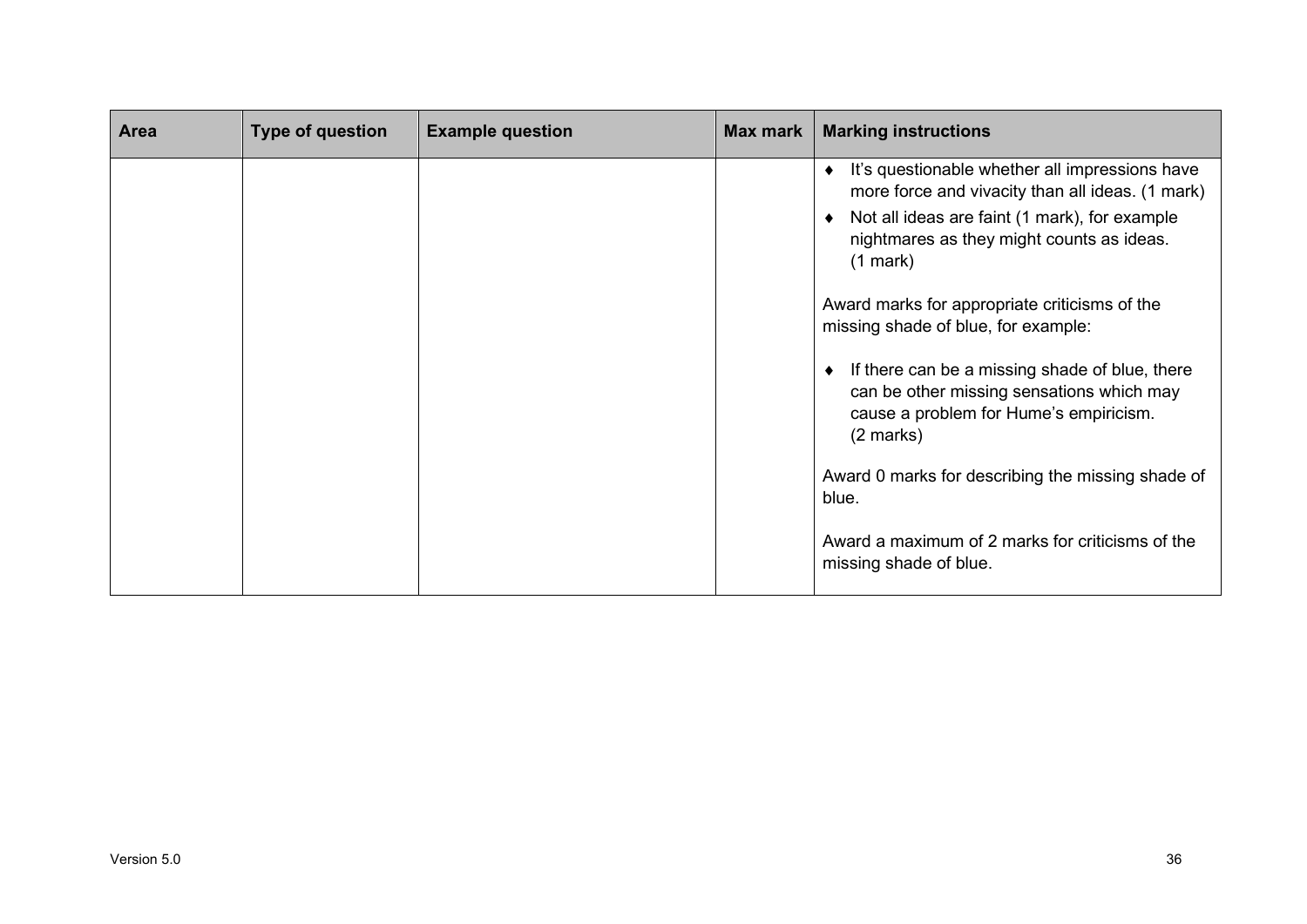| <b>Area</b>         | <b>Type of question</b>                                            | <b>Example question</b>                                                                                                                                                                                                                                                                                                                                                                                                                                                      | <b>Max mark</b>           | <b>Marking instructions</b>                                                                                                                                                                                                                                              |
|---------------------|--------------------------------------------------------------------|------------------------------------------------------------------------------------------------------------------------------------------------------------------------------------------------------------------------------------------------------------------------------------------------------------------------------------------------------------------------------------------------------------------------------------------------------------------------------|---------------------------|--------------------------------------------------------------------------------------------------------------------------------------------------------------------------------------------------------------------------------------------------------------------------|
| Moral<br>Philosophy | Questions that ask<br>for the recall of key<br>points of knowledge | State two features of Bentham's<br>utilitarianism.                                                                                                                                                                                                                                                                                                                                                                                                                           | $\mathbf{2}^{\mathsf{I}}$ | Candidates must state two features of Bentham's<br>Utilitarianism. The following are acceptable:<br>The Greatest Happiness Principle (1 mark)<br>٠<br>Consequentialism (1 mark)<br>٠<br>Equity (1 mark)<br>٠<br>Hedonism (1 mark)<br>٠<br>Hedonic Calculus (1 mark)<br>٠ |
| Moral<br>Philosophy | Multiple choice                                                    | The following statements relate to<br>higher and lower pleasures. Two of<br>them are true. State the numbers of<br>the two true statements.<br>(1) Mill said lower pleasures were<br>things like reading and problem<br>solving.<br>(2) Higher pleasures are pleasures<br>of the mind.<br>(3) Bentham developed the idea of<br>higher and lower pleasures.<br>(4) The theory of higher and lower<br>pleasures was devised to address a<br>problem with the hedonic calculus. | $\overline{2}$            | Award 1 mark for each correct number:<br>(2)<br>٠<br>(4)<br>٠                                                                                                                                                                                                            |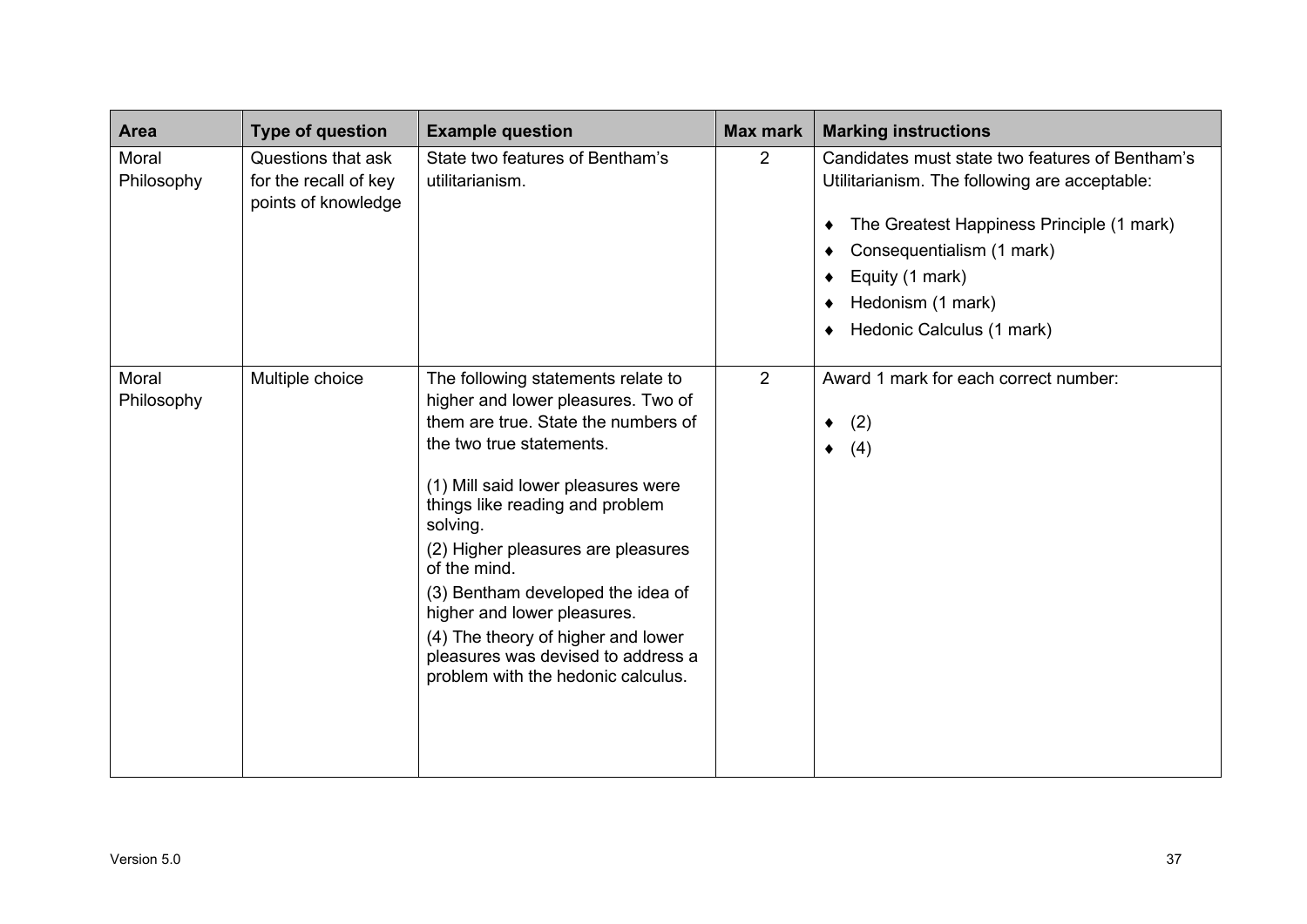| Area                | <b>Type of question</b>                                                             | <b>Example question</b>                                                                                             | <b>Max mark</b> | <b>Marking instructions</b>                                                                                                                                                                                                                                                                                                                                                                                                 |
|---------------------|-------------------------------------------------------------------------------------|---------------------------------------------------------------------------------------------------------------------|-----------------|-----------------------------------------------------------------------------------------------------------------------------------------------------------------------------------------------------------------------------------------------------------------------------------------------------------------------------------------------------------------------------------------------------------------------------|
| Moral<br>Philosophy | Questions that ask<br>for an explanation of<br>a philosophical<br>concept or theory | You have studied another moral<br>theory as well as utilitarianism.<br>Explain the main features of this<br>theory. | 6               | Award 1 mark for stating a feature and an<br>additional mark for expanding on that feature:<br>For candidates who have studied Kantianism, any<br>main features, such as:<br>deontological theory (1 mark) — focus on duty<br>$(1$ mark)<br>it is based on intentions, (1 mark) not<br>consequences (1 mark)<br>reason is sovereign when making moral<br>decisions (1 mark)                                                 |
|                     |                                                                                     |                                                                                                                     |                 | Maxims are universalised (1 mark) using the<br>Categorical Imperative (1 mark)<br>• no one should be used 'merely as a means to<br>an end (1 mark) but always at the same time as<br>an end in themselves' (1 mark)<br>For candidates who have studied Virtue Ethics, any<br>main features, such as:<br>it is concerned with how to live a good life<br>$(1$ mark)<br>emphasis is on striving for a virtuous character<br>٠ |
|                     |                                                                                     |                                                                                                                     |                 | (1 mark) rather than action (1 mark)<br>an action is good if it is what a virtuous person<br>would do (1 mark)                                                                                                                                                                                                                                                                                                              |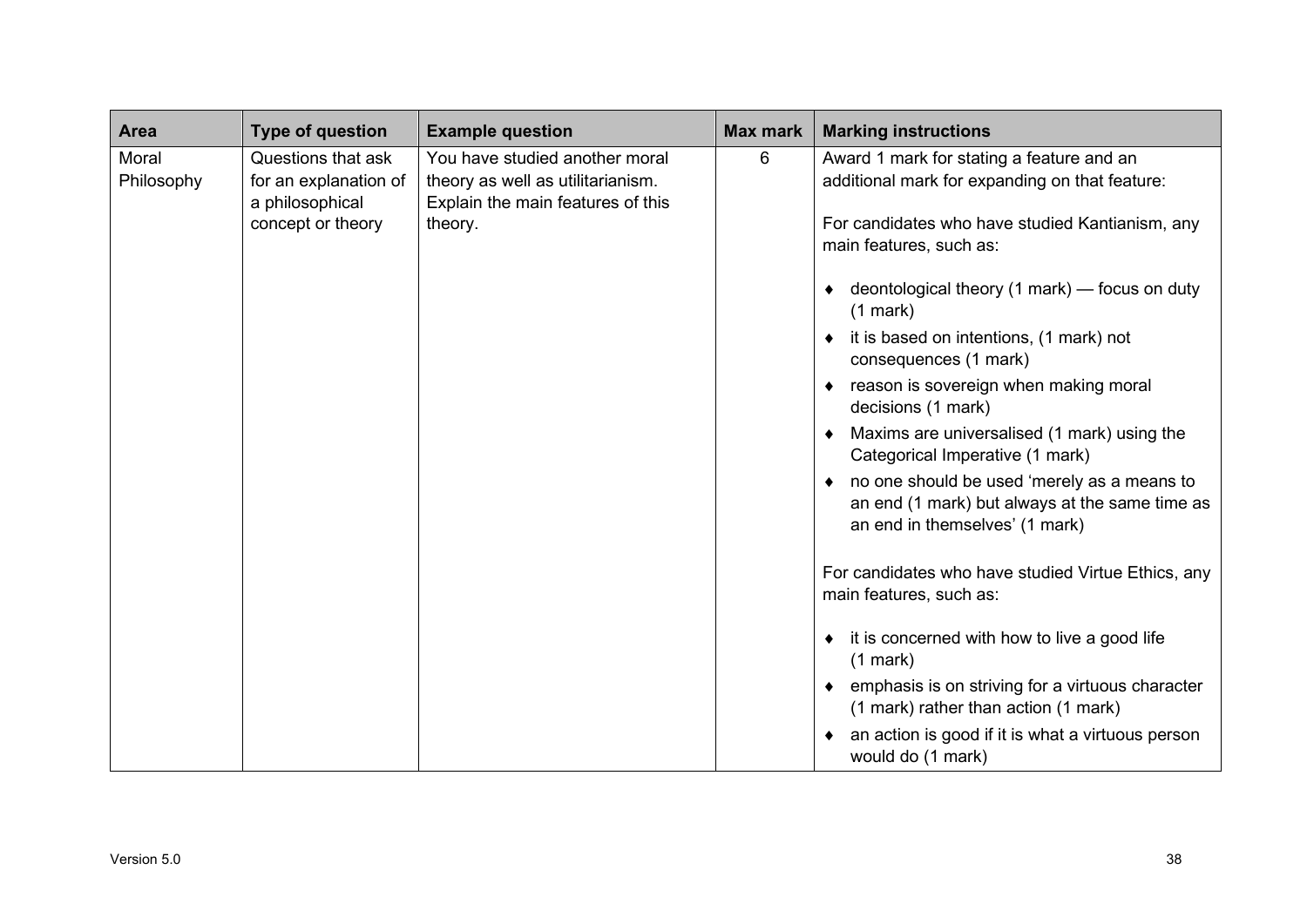| Area                | <b>Type of question</b>                                                                              | <b>Example question</b>                                                                                            | <b>Max mark</b> | <b>Marking instructions</b>                                                                                                                                                                                                                                                                                                                                                                                                                                                                                                                                                                                                                                                                                                                                                                              |
|---------------------|------------------------------------------------------------------------------------------------------|--------------------------------------------------------------------------------------------------------------------|-----------------|----------------------------------------------------------------------------------------------------------------------------------------------------------------------------------------------------------------------------------------------------------------------------------------------------------------------------------------------------------------------------------------------------------------------------------------------------------------------------------------------------------------------------------------------------------------------------------------------------------------------------------------------------------------------------------------------------------------------------------------------------------------------------------------------------------|
|                     |                                                                                                      |                                                                                                                    |                 | a virtuous person has to be aware of the<br>choices he is making (1 mark) and why these<br>choices are good (1 mark)<br>virtues are what we need to live a good life<br>$(1$ mark $)$<br>Note: other moral theories are also acceptable and<br>you should award marks on merit.                                                                                                                                                                                                                                                                                                                                                                                                                                                                                                                          |
| Moral<br>Philosophy | Questions that ask<br>for an explanation of<br>criticisms of a<br>philosophical<br>concept or theory | You have studied another moral<br>theory as well as utilitarianism.<br>Explain three criticisms of this<br>theory. | 6               | Award 1 mark for stating a criticism and an<br>additional mark for expanding on that point.<br>Candidates who have studied Kantianism may<br>identify the following criticisms:<br>Kantianism completely ignores consequences.<br>٠<br>(1 mark) Yet human beings intuitively look at<br>consequences when making moral decisions.<br>(1 mark)<br>Kantianism ignores motives other than duty.<br>٠<br>(1 mark) Yet sometimes it would seem more<br>morally praiseworthy to do something out of<br>love, for example, rather than because it is your<br>duty. (1 mark)<br>Duties often seem to conflict with each other<br>(1 mark), for example we may have a duty to<br>keep a promise and a duty to tell the truth. It is<br>difficult in such cases to know what is the right<br>thing to do. (1 mark) |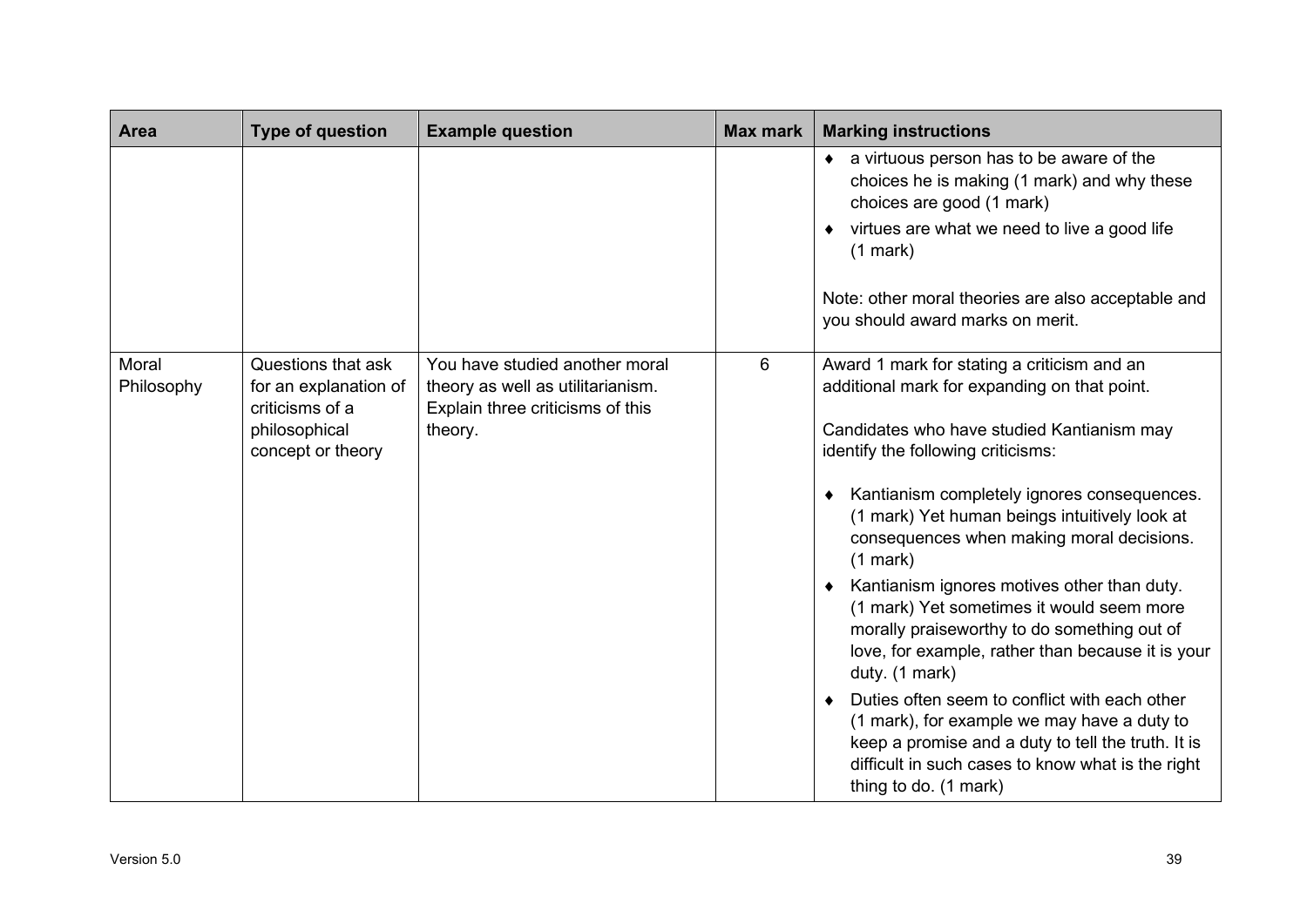| <b>Area</b>         | <b>Type of question</b>                                       | <b>Example question</b>                                                                                                                             | <b>Max mark</b> | <b>Marking instructions</b>                                                                                                                                                                                                                    |  |  |
|---------------------|---------------------------------------------------------------|-----------------------------------------------------------------------------------------------------------------------------------------------------|-----------------|------------------------------------------------------------------------------------------------------------------------------------------------------------------------------------------------------------------------------------------------|--|--|
|                     |                                                               |                                                                                                                                                     |                 | Candidates who have studied Virtue Ethics may<br>identify the following criticisms:                                                                                                                                                            |  |  |
|                     |                                                               |                                                                                                                                                     |                 | Virtue Ethics might not help us figure out what<br>we ought to do in a moral dilemma (1 mark) as<br>there is not a clear cut list of virtues. (1 mark)                                                                                         |  |  |
|                     |                                                               |                                                                                                                                                     |                 | Virtues can sometimes come into conflict with<br>each other (1 mark), for example it is virtuous to<br>be kind and to be honest, but it is sometimes<br>not possible to be both. It is difficult in such<br>cases to know what to do. (1 mark) |  |  |
|                     |                                                               |                                                                                                                                                     |                 | It seems that Virtue Ethics can be reduced to<br>$\bullet$<br>being like a deontological moral theory (1 mark)<br>- honesty being a virtue is very much like a<br>moral law that says 'do not tell lies'. (1 mark)                             |  |  |
|                     |                                                               |                                                                                                                                                     |                 | Note: other moral theories are also acceptable and<br>you should award marks on merit.                                                                                                                                                         |  |  |
| Moral<br>Philosophy | Questions that ask<br>for application of<br>moral theories to | You are in a shop and have an<br>opportunity to steal a jacket. You<br>know that your mother would be                                               | 6               | Award 1 mark for each relevant point, which may<br>include:                                                                                                                                                                                    |  |  |
|                     | specific situations                                           | delighted to get this jacket for her<br>birthday but you are not sure what to<br>do. Explain how followers of<br>utilitarianism might advise you to |                 | The right thing to do will be the thing that leads<br>to the best consequences — considering<br>realistic consequences of stealing or not<br>stealing the jacket. (1 mark)                                                                     |  |  |
|                     |                                                               | deal with this situation.                                                                                                                           |                 | Discussion of short-term versus long-term<br>consequences in relation to the scenario.<br>(1 mark)                                                                                                                                             |  |  |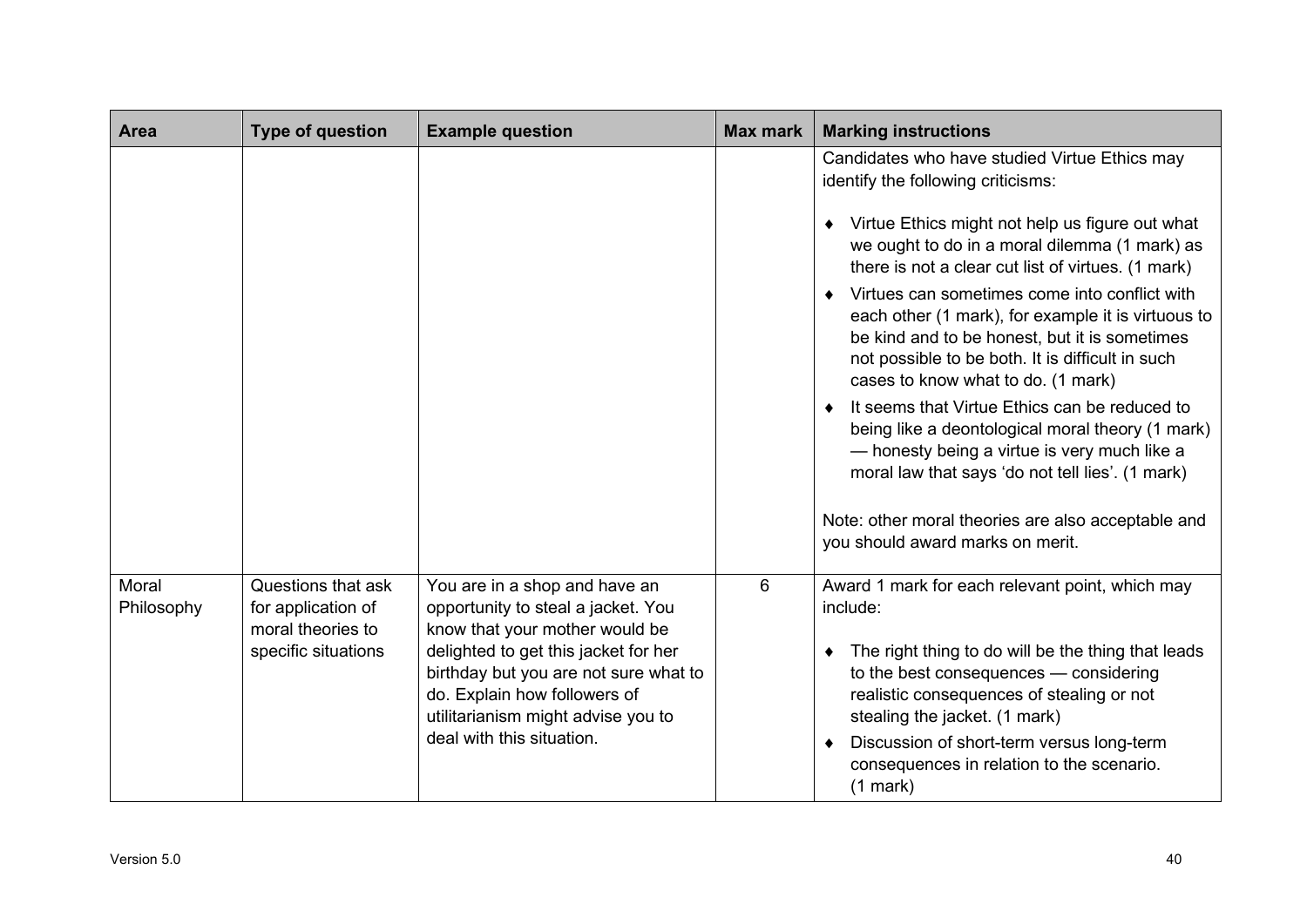| <b>Area</b> | Type of question | <b>Example question</b> | Max mark | <b>Marking instructions</b>                                                                                                                                                                               |
|-------------|------------------|-------------------------|----------|-----------------------------------------------------------------------------------------------------------------------------------------------------------------------------------------------------------|
|             |                  |                         |          | Discussion of the intended versus the actual<br>consequences in relation to the scenario.<br>$(1$ mark)<br>Utilitarians aim to bring the greatest happiness<br>to the greatest number - discussion of who |
|             |                  |                         |          | would benefit from the theft. (1 mark)<br>Consideration of how the principle of equity<br>influences the decision to steal or not steal the<br>jacket. (1 mark)                                           |
|             |                  |                         |          | Weighing up the comparative pain and pleasure<br>caused by the theft to everyone involved.<br>$(1$ mark)                                                                                                  |
|             |                  |                         |          | Any relevant and specific reference to the<br>hedonic calculus. (1 mark)                                                                                                                                  |
|             |                  |                         |          | Award a maximum of 5 marks if the candidate does<br>not say that utilitarians would think that stealing the<br>jacket is wrong.                                                                           |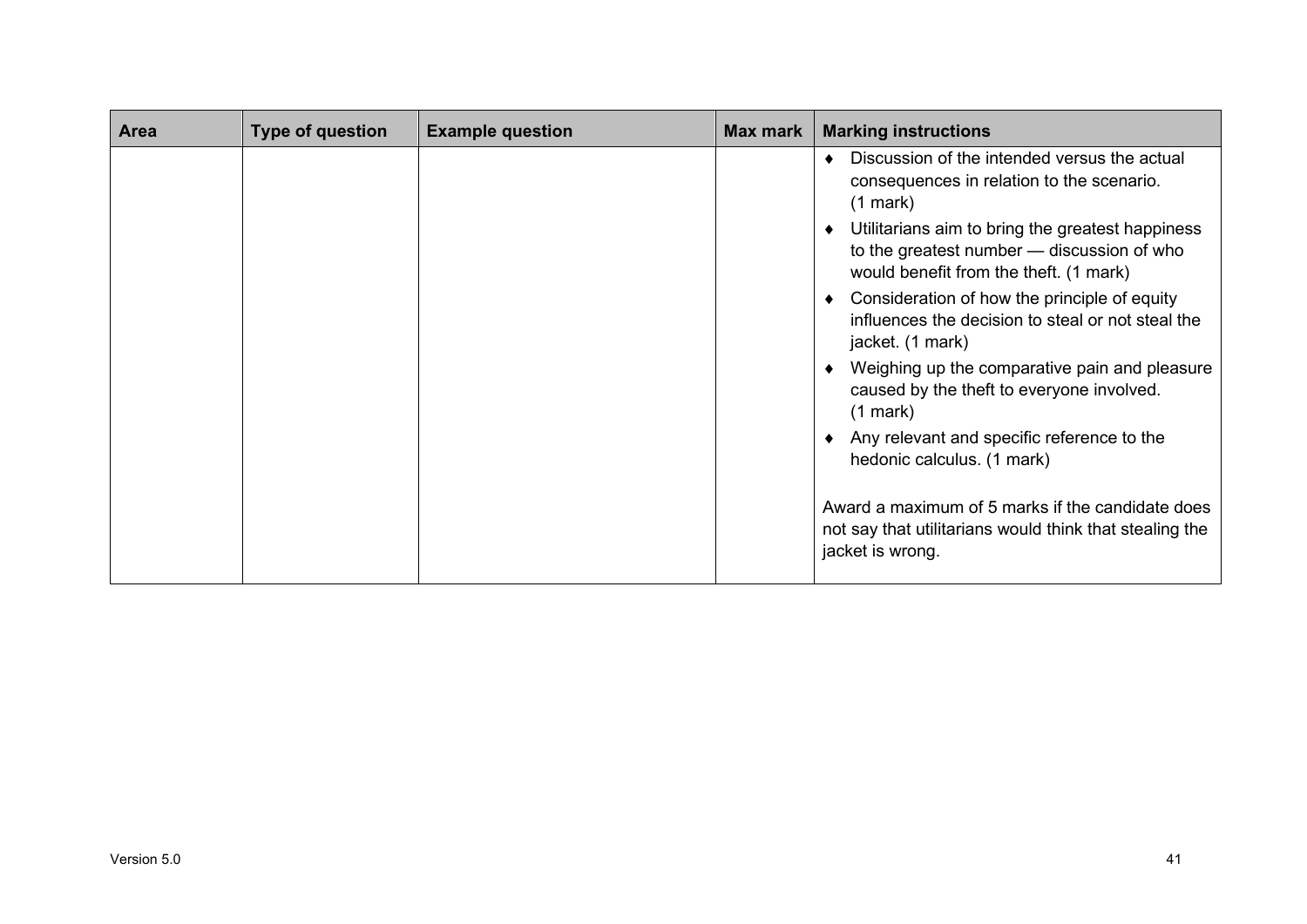# <span id="page-43-0"></span>**Appendix 3: glossary**

Philosophy is a subject that involves the use of technical terminology which may be new to the candidate. The following glossary is intended to provide support to candidates who are building their vocabulary and developing skills in philosophy.

| <b>Arguments in Action</b>           |                                                                                                                                                                                                                                                                                              |  |  |
|--------------------------------------|----------------------------------------------------------------------------------------------------------------------------------------------------------------------------------------------------------------------------------------------------------------------------------------------|--|--|
| Argument                             | A collection of statements (the premises) put forward to support a<br>central claim (the conclusion).                                                                                                                                                                                        |  |  |
| Attacking the person                 | This fallacy is committed if it is argued that $p$ is false on the ground<br>that it is advanced by a particular person, for example because that<br>person stands to gain from our acceptance of it as true or because<br>that person's behaviour is not consistent with the truth of $p$ . |  |  |
| Deductive argument                   | An argument which attempts to prove certain conclusions based on<br>what is contained in the premises alone.<br>Eg: All cats have tails. Felix is a cat, therefore Felix has a tail.                                                                                                         |  |  |
| False dilemma                        | This fallacy is committed if, in the course of an argument, it is<br>presumed without argument that $p$ and $q$ are the only two<br>possibilities, when in fact there are other possibilities.                                                                                               |  |  |
| Illegitimate appeals<br>to authority | This fallacy is committed if a conclusion is inferred from the fact<br>that some person or group asserts, without justifying the right of<br>that person or group to be regarded as authoritative in this matter.                                                                            |  |  |
| Informal fallacy                     | An argument, which may be formally valid yet is fallacious because<br>it has false premises or ambiguous terminology or grammar.                                                                                                                                                             |  |  |
| Slippery slope                       | An informal fallacy which claims that one thing will inevitably lead<br>later to another, usually worse, state of affairs, without further<br>argument.                                                                                                                                      |  |  |
| Standard form                        | A consistent way of organising and presenting arguments which<br>involves:                                                                                                                                                                                                                   |  |  |
|                                      | identifying the premises and conclusions<br>٠                                                                                                                                                                                                                                                |  |  |
|                                      | presenting the premises and conclusion as stand alone<br>$\blacklozenge$<br>statements                                                                                                                                                                                                       |  |  |
|                                      | listing the premises and conclusion in a logical sequence (eg<br>premise, premise, conclusion)                                                                                                                                                                                               |  |  |
|                                      | drawing an inference bar between the premises and conclusion<br>٠                                                                                                                                                                                                                            |  |  |
| <b>Statement</b>                     | A sentence capable of being true or false (eg the sky is blue).<br>Statements are also known as propositions.                                                                                                                                                                                |  |  |
| Validity                             | A valid argument is one which would guarantee a true conclusion if<br>the premises were true. An invalid argument does not guarantee a<br>true conclusion when the premises are true.                                                                                                        |  |  |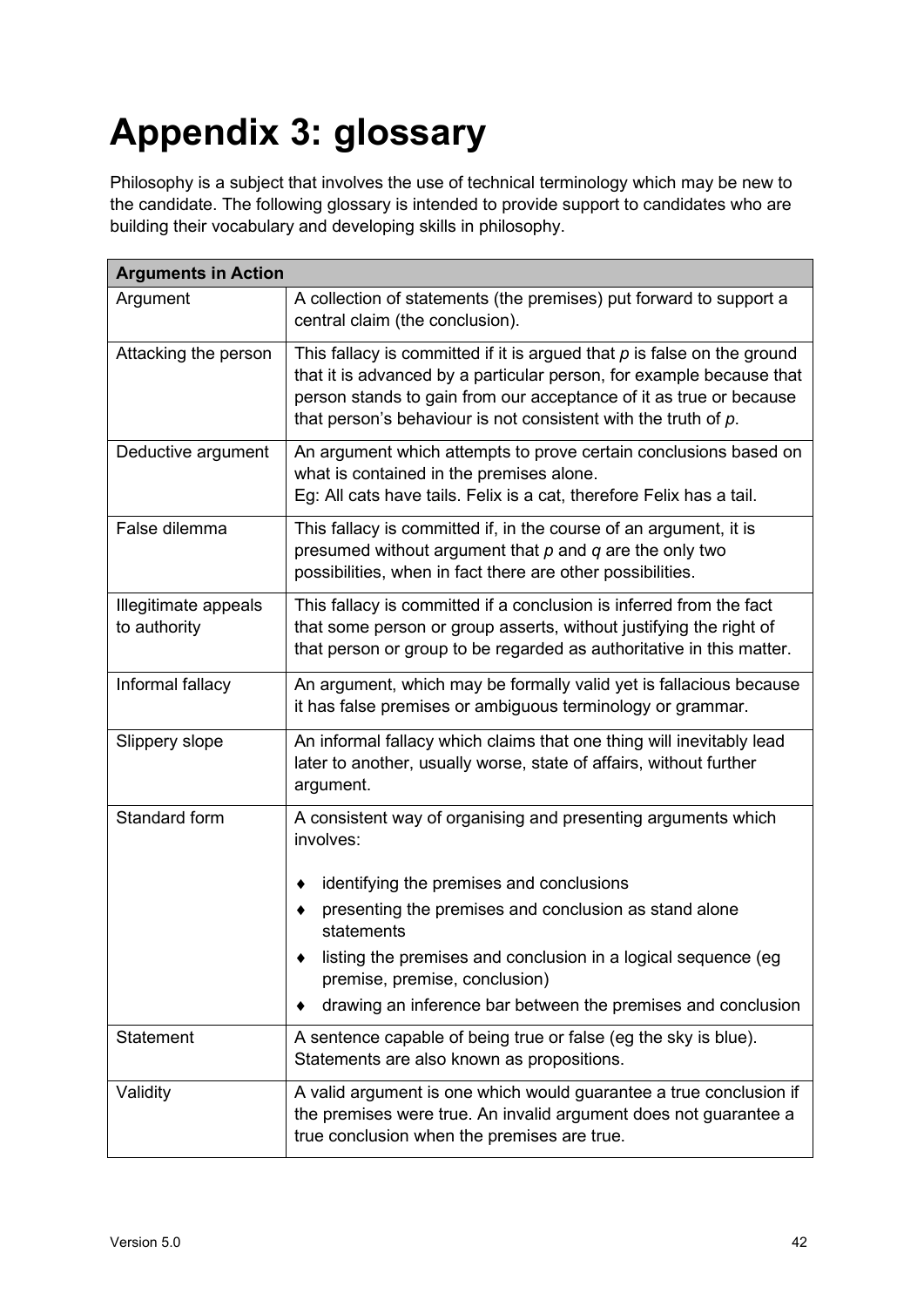| <b>Knowledge and Doubt</b>       |                                                                                                                                                                                                                                                            |  |  |  |
|----------------------------------|------------------------------------------------------------------------------------------------------------------------------------------------------------------------------------------------------------------------------------------------------------|--|--|--|
| A posteriori                     | Knowable or justified from experience.                                                                                                                                                                                                                     |  |  |  |
| A priori                         | Knowable or justified independently of experience.                                                                                                                                                                                                         |  |  |  |
| <b>Block of veined</b><br>marble | A reference to Leibniz' claim that there are innate ideas and his<br>metaphor of the mind as a block of veined marble.                                                                                                                                     |  |  |  |
| Cartesian                        | The adjective from Descartes. Used to describe philosophical and<br>other ideas related to Descartes.                                                                                                                                                      |  |  |  |
| Cartesian doubt                  | The sceptical method used by Descartes in which any belief that<br>is not certain is treated as false.                                                                                                                                                     |  |  |  |
| Cogito                           | Latin for 'I think'. Used as a way of referring to Descartes'<br>argument that he cannot doubt his own existence.                                                                                                                                          |  |  |  |
| Complex idea                     | An idea that is built up from simple ideas.                                                                                                                                                                                                                |  |  |  |
| <b>Empirical knowledge</b>       | Knowledge gained through the senses/experiences.                                                                                                                                                                                                           |  |  |  |
| Empiricism                       | An approach to philosophy which claims that knowledge is based<br>on sense experience, that knowledge is not innate, and that<br>knowledge cannot be discovered by reason alone.                                                                           |  |  |  |
| Idea                             | In Hume's text, an idea is a perception - a mental entity, which is<br>the faded remains of an earlier impression.                                                                                                                                         |  |  |  |
| Imagination                      | In Hume's text, the imagination is the faculty of the mind which<br>creates complex ideas, by augmenting, diminishing,<br>compounding, or transposing.                                                                                                     |  |  |  |
| Impression                       | In Hume's text, an impression is a perception - a mental entity,<br>which is either inward (a feeling) or outward (the result of the<br>operation of the senses).                                                                                          |  |  |  |
| Innate idea                      | An idea that is inborn (already in the mind at birth) and not the<br>product of experience.                                                                                                                                                                |  |  |  |
| Malicious demon                  | Descartes imagined a malicious demon who would be capable of<br>deceiving him into believing that there is a physical world when<br>there is not. This gave him the means of to sustain the doubts he<br>had already raised through his earlier arguments. |  |  |  |
| Method of doubt                  | Descartes' attempt to arrive at certainty by systematically doubting<br>everything until he discovered something that could not be<br>doubted.                                                                                                             |  |  |  |
| Missing shade of blue            | Hume's counter example to his theory that all ideas are based on<br>corresponding impressions.                                                                                                                                                             |  |  |  |
| Perception of the<br>mind        | In Hume's text a perception is a mental item - either an<br>impression or an idea.                                                                                                                                                                         |  |  |  |
| Propositional<br>knowledge       | Propositional knowledge is 'knowing that' as opposed to 'knowing<br>how'. This is knowledge of facts, knowledge that such and such is<br>the case, for example that Ben Nevis is the highest mountain in<br>Scotland.                                      |  |  |  |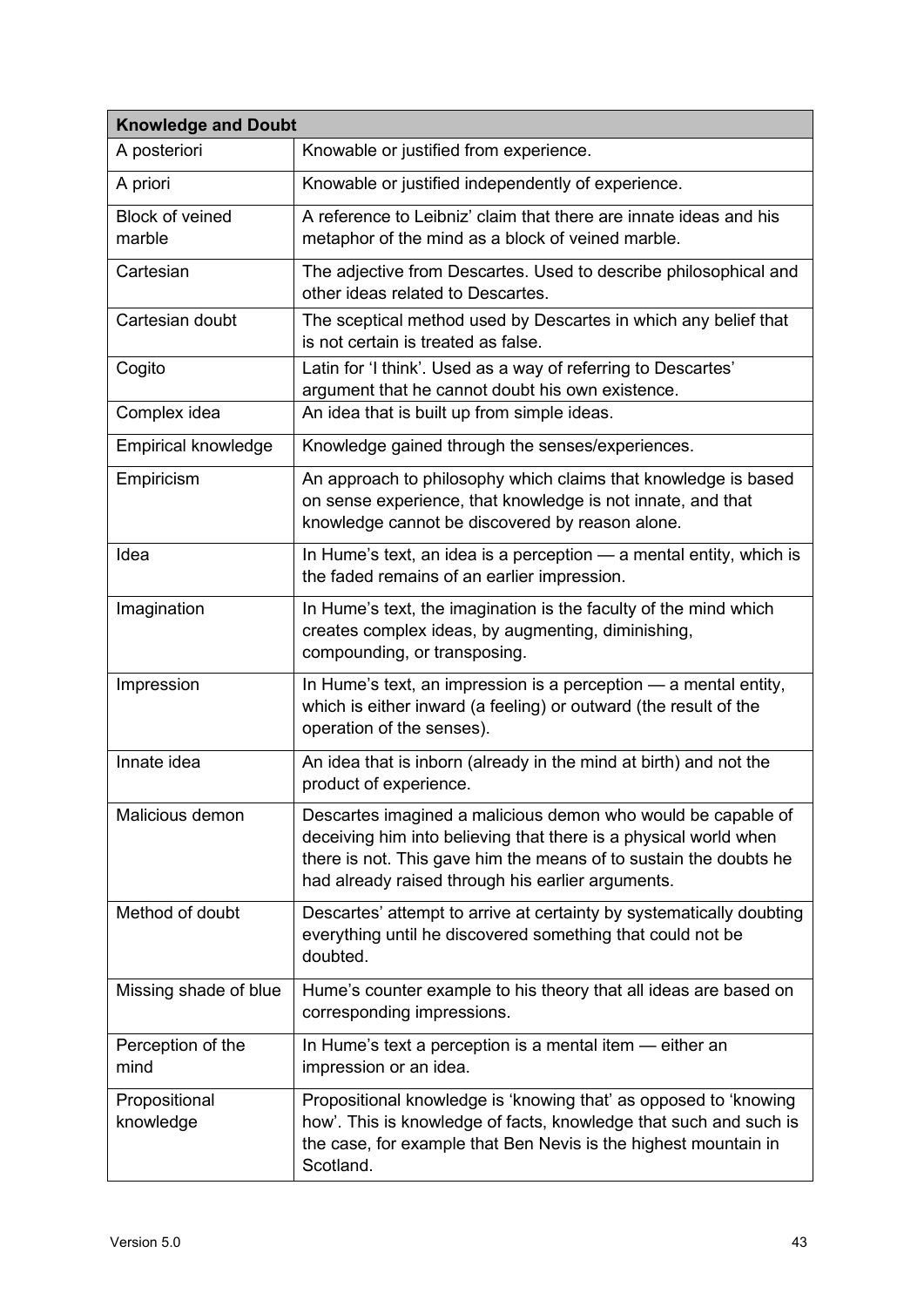| Rationalism                            | An approach to philosophy which claims that some knowledge of<br>the external world can be established by correct reasoning and<br>without the use of sense experience.                       |
|----------------------------------------|-----------------------------------------------------------------------------------------------------------------------------------------------------------------------------------------------|
| Scepticism                             | The view that knowledge is impossible to attain because it is not<br>possible for any knowledge claim to be properly justified.                                                               |
| Simple idea                            | A single idea based on one impression.                                                                                                                                                        |
| Tabula rasa/blank<br>slate             | A reference to Locke's claim that there are no innate ideas and his<br>metaphor of the mind as a blank sheet of paper.                                                                        |
| Tripartite theory of<br>knowledge      | The theory that knowledge consists of justified true beliefs and<br>that these criteria are individually necessary and jointly sufficient<br>for knowledge.                                   |
| <b>Moral Philosophy</b>                |                                                                                                                                                                                               |
| Competent judges                       | A term used by Mill to describe people best placed to judge<br>between higher and lower pleasures. Competent judges are those<br>who have experienced both sorts of pleasure.                 |
| Consequentialism                       | The view common to any first-order ethical theory that holds that<br>the consequences of an action are the primary factor in calculating<br>its moral worth.                                  |
| Equity/equity principle                | The principle that claims everyone's interests are of equal<br>importance or at least are worthy of equal consideration.                                                                      |
| <b>Greatest happiness</b><br>principle | This principle claims that the more happiness and the less<br>unhappiness an action produces the more morally praiseworthy<br>it will be.                                                     |
| <b>Hedonic calculus</b>                | A method proposed by Jeremy Bentham of calculating how<br>much utility an action produces.                                                                                                    |
| Hedonism/hedonic<br>principle          | The principle that claims whether an action is morally right or<br>wrong depends on whether it promotes the maximum pleasure.                                                                 |
| Higher pleasures                       | A term used by Mill to describe intellectual pleasures such as<br>literature, art or music, as opposed to the 'lower' physical<br>pleasures.                                                  |
| Lower pleasures                        | A term used by Mill to describe non-intellectual pleasures such as<br>food, drink and sex.                                                                                                    |
| Moral dilemmas                         | An ethical problem which involves choosing between competing<br>courses of action which may appear to be both morally<br>praiseworthy or both morally blameworthy.                            |
| Normative ethics                       | The study of moral issues and the first order theories that attempt<br>to resolve moral dilemmas. Concerned with answering the<br>question of what it is that makes an action right or wrong. |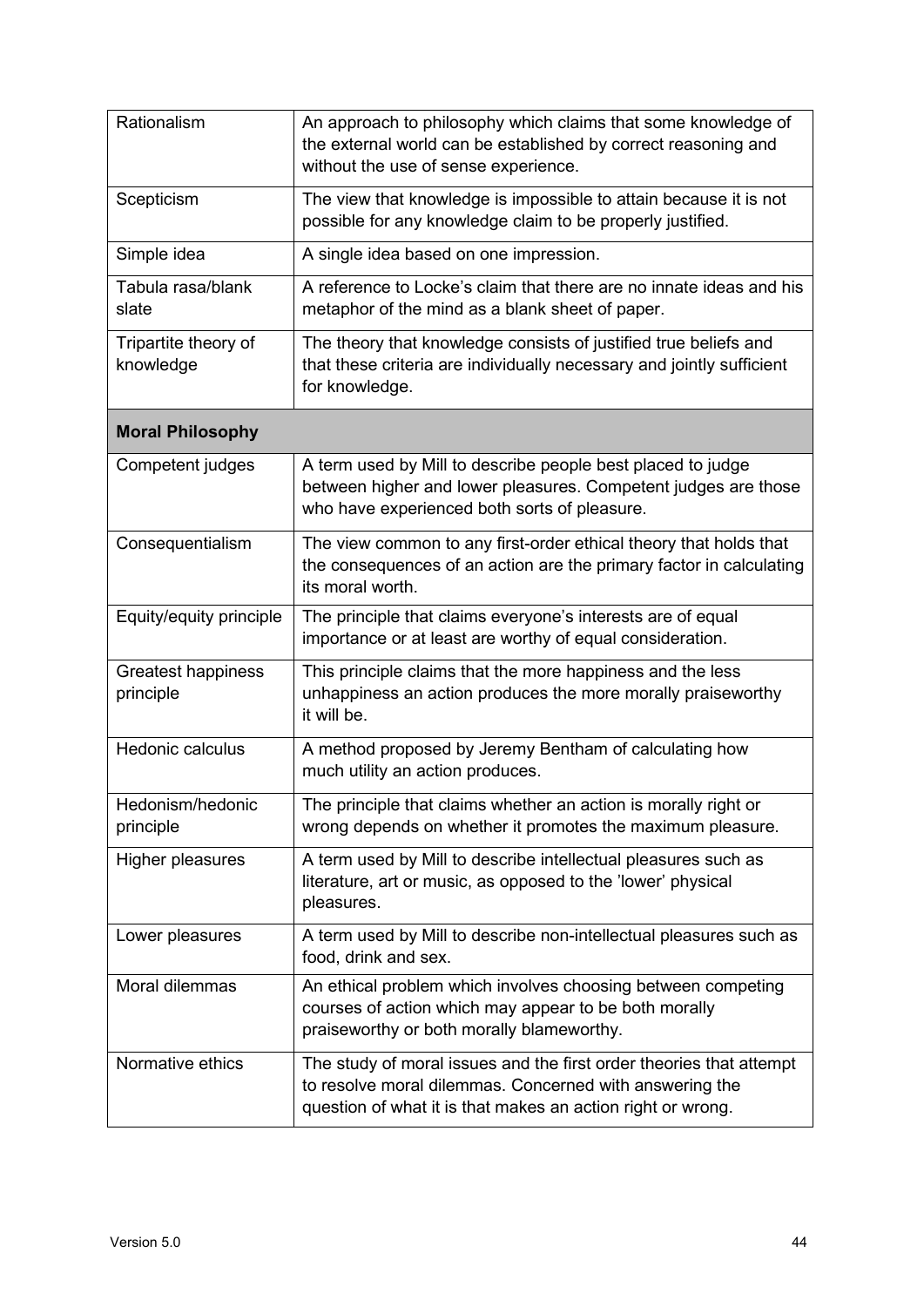| Qualitative  | Concerned with evaluating the non-measurable features of an<br>object. A qualitative measure of a cake might be how tasty it is as<br>opposed to a quantitative measure such as how heavy it is. Mill's<br>theory of higher and lower pleasures is a qualitative approach. |
|--------------|----------------------------------------------------------------------------------------------------------------------------------------------------------------------------------------------------------------------------------------------------------------------------|
| Quantitative | Concerned with quantities or amounts of things. A quantitative<br>measure of a cake might be how heavy it is as opposed to a<br>qualitative measure such as how tasty it is. Bentham's calculus is<br>a quantitative approach.                                             |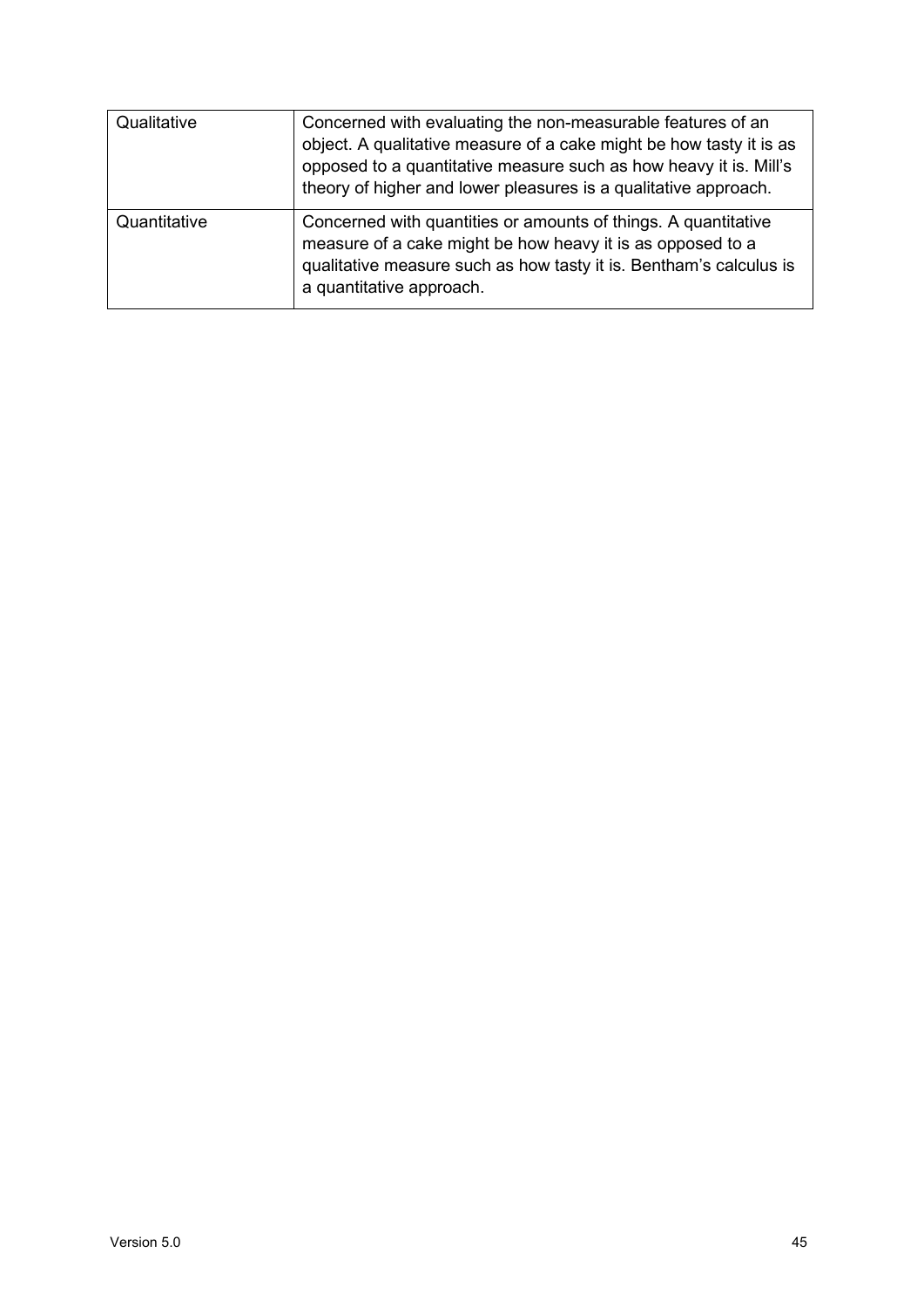# <span id="page-47-0"></span>**Appendix 4: additional support materials**

### **Knowledge and Doubt text extracts for teachers and lecturers**

### **John Locke — An Essay Concerning Human Understanding Book 2 chapter 1 Locke's blank sheet of paper**

Let us then suppose the mind to have no ideas in it, to be like white paper with nothing written on it. How then does it come to be written on? From where does it get that vast store which the busy and boundless imagination of man has painted on it—all the materials of reason and knowledge? To this I answer, in one word, from experience. Our understandings derive all the materials of thinking from observations that we make of •external objects that can be perceived through the senses, and of •the internal operations of our minds, which we perceive by looking in at ourselves. These two are the fountains of knowledge, from which arise all the ideas we have or can naturally have.

Early modern texts edition (copyright Jonathan Bennett 2010–2015)

#### **Gottfried Leibniz — New Essays on Human Understanding Leibniz' block of marble**

I have also used the analogy of a •veined block of marble as opposed to an entirely •homogeneous one or to an empty page. If the soul were like an empty page, then truths would be in us in the way that the shape of Hercules is in an uncarved piece of marble that is entirely neutral as to whether it takes Hercules' shape or some other. Contrast that piece of marble with one that is veined in a way that marks out the shape of Hercules rather than other shapes. This latter block would be more inclined to take that shape than the former would, and Hercules would be in a way innate in it, even though it would take a lot of work to expose the veins and to polish them into clarity. This is how ideas and truths are innate in us—as inclinations, dispositions, tendencies, or natural potentialities, and not as actual thinkings, though these potentialities are always accompanied by certain actual thinkings, often insensible ones, which correspond to them.

Early modern texts edition (copyright Jonathan Bennett 2017)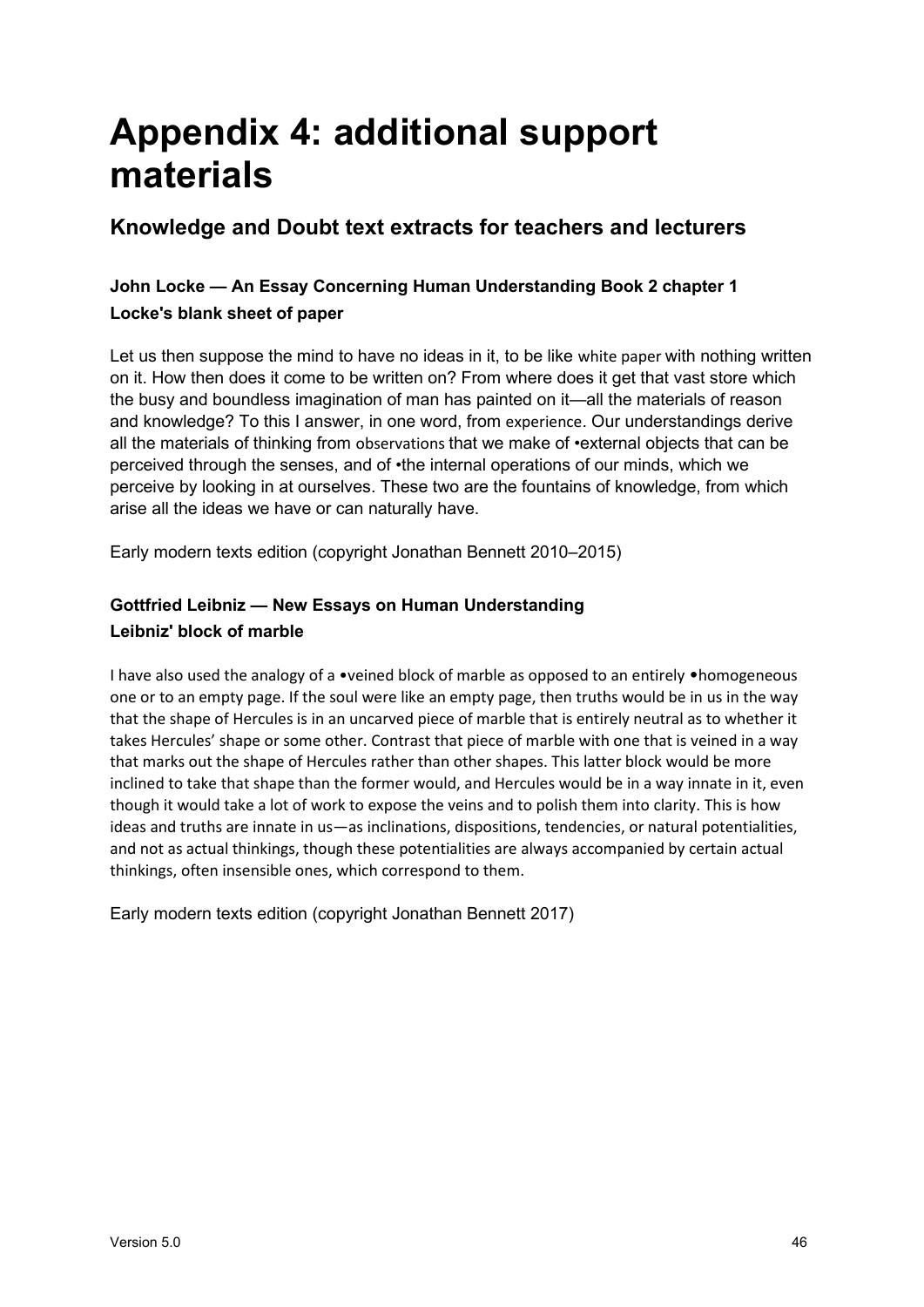### **Descartes' Meditation 1 — the text**

#### **Mediations On First Philosophy<sup>1</sup>**

in which are demonstrated the existence of God and the distinction between the human soul and the body

#### **FIRST MEDITATION What can be called into doubt**

#### **Why this process is necessary.**

Some years ago I was struck by the large number of falsehoods that I had accepted as true in my childhood, and by the highly doubtful nature of the whole edifice that I had subsequently based on them.

#### **The proposed strategy.**

I realized that it was necessary, once in the course of my life, to demolish everything completely and start again right from the foundations

#### **The stated purpose**

if I wanted to establish anything at all in the sciences that was stable and likely to last.

#### **[Just part of the literary style.**

But the task looked an enormous one, and I began to wait until I should reach a mature enough age to ensure that no subsequent time of life would be more suitable for tackling such inquiries. This led me to put the project off for so long that I would now be to blame if by pondering over it any further I wasted the time still left for carrying it out. So today I have expressly rid my mind of all worries and arranged for myself a clear stretch of free time. I am here quite alone, and at last I will devote myself sincerely and without reservation to the general demolition of my opinions.]

#### **First part of the process.**

But to accomplish this, it will not be necessary for me to show that all my opinions are false, which is something I could perhaps never manage. Reason now leads me to think that I should hold back my assent from opinions which are not completely certain and indubitable just as carefully as I do from those which are

patently false. So, for the purpose of rejecting all my opinions, it will be enough if I find in each of them at least some reason for doubt.

#### **Proposed method.**

And to do this I will not need to run through them all individually, which would be an endless task. Once the foundations of a building are undermined, anything built on them collapses of its own accord; so I will go straight for the basic principles on which all my former beliefs rested.

#### **1. The unreliability of the senses.**

Whatever I have up till now accepted as most true I have acquired either from the senses or through the senses. But from time to time I have found that the senses deceive, and it is prudent never to trust completely those who have deceived us even once.

#### **The difficulty of doubting some sense information.**

Yet although the senses occasionally deceive us with respect to objects which are very small or in the distance, there are many other beliefs about which doubt is quite impossible, even though they are derived from the senses—for example, that I am here, sitting by the fire, wearing a winter dressing-gown, holding this piece of paper in my hands, and so on. Again, how could it be denied that these hands or this whole body are mine? Unless perhaps I were to liken myself to madmen, whose brains are so damaged by the persistent vapours of melancholia that they firmly maintain they are kings when they are paupers, or say they are dressed in purple when they are naked, or that their heads are made of earthenware, or that they are pumpkins, or made of glass. But such people are insane, and I would be thought equally mad if I took anything from them as a model for myself.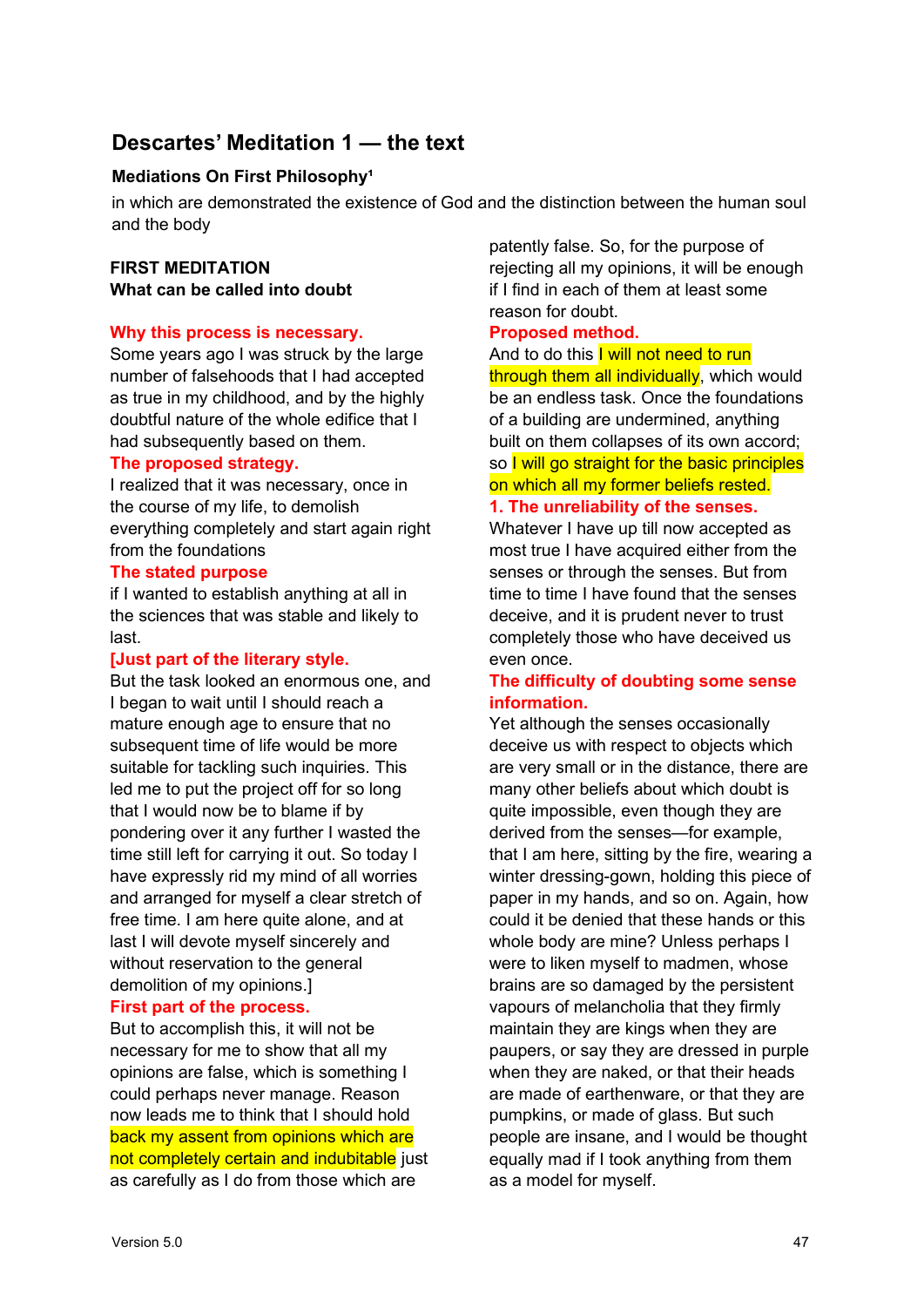#### **2. The dreaming argument. No sure signs of distinguishing dreaming from non-dreaming.**

A brilliant piece of reasoning! As if I were not a man who sleeps at night, and regularly has all the same experiences while asleep as madmen do when awake—indeed sometimes even more improbable ones. How often, asleep at night, am I convinced of just such familiar events—that I am here in my dressinggown, sitting by the fire—when in fact I am lying undressed in bed! Yet at the moment my eyes are certainly wide awake when I look at this piece of paper; I shake my head and it is not asleep; as I stretch out and feel my hand I do so deliberately, and I know what I am doing. All this would not happen with such distinctness to someone asleep. Indeed! As if I did not remember other occasions when I have been tricked by exactly similar thoughts while asleep! As I think about this more carefully, I see plainly that there are never any sure signs by means of which being awake can be distinguished from being asleep. The result is that I begin to feel dazed, this very feeling only reinforces the notion that may be asleep.

#### **Even dreams have content and seem to be constructed from resources that are real.**

Suppose then that I am dreaming, and that these particulars—that my eyes are open, that I moving my head and stretching out my hands are not true. Perhaps, indeed, I do not even have such hands or such a body at all. Nonetheless, it must surely be admitted that the visions which come in sleep are like paintings, which must have been fashioned in the likeness of things that are real, and hence that at least these general kinds of things—eyes, head, hands and the body as a whole—are things which are not imaginary but are real and exist. For even when painters try to create sirens and satyrs with the most extraordinary bodies, they cannot give them natures which are new in all respects; they simply jumble up the limbs

of different animals. Or if perhaps they manage to think up something so new that nothing remotely similar has ever been seen before—something which is therefore completely fictitious and unreal at least the colours used in the composition must be real. By similar reasoning, although these general kinds of things—eyes, head, hands and so on could be imaginary, it must at least be admitted that certain other even simpler and more universal things are real. These are as it were the real colours from which we form all the images of things, whether true or false, that occur in our thought. **Things that might survive the dream** 

**argument.** This class appears to include corporeal nature in general, and its extension; the shape of extended things; the quantity, or size and number of these things; the place

in which they may exist, the time through

#### which they may endure, and so on. **Provisional conclusion.**

So a reasonable conclusion from this might be that physics, astronomy, medicine, and all other disciplines which depend on the study of composite things, are doubtful; while arithmetic, geometry and other subjects of this kind, which deal only with the simplest and most general things, regardless of whether they really exist in nature or not, contain something certain and indubitable. For whether I am awake or asleep, two and three added together are five, and a square has no more than four sides. It seems impossible that such transparent truths should incur any suspicion of being false.

#### **3. The deceiving god argument.**

And yet firmly rooted in my mind is the long-standing opinion that there is an omnipotent God who made me the kind of creature that I am. How do I know that he has not brought it about that there is no earth, no sky, no extended thing, no shape, no size, no place, while at the same time ensuring that all these things appear to me to exist just as they do now? What is more, just as I consider that others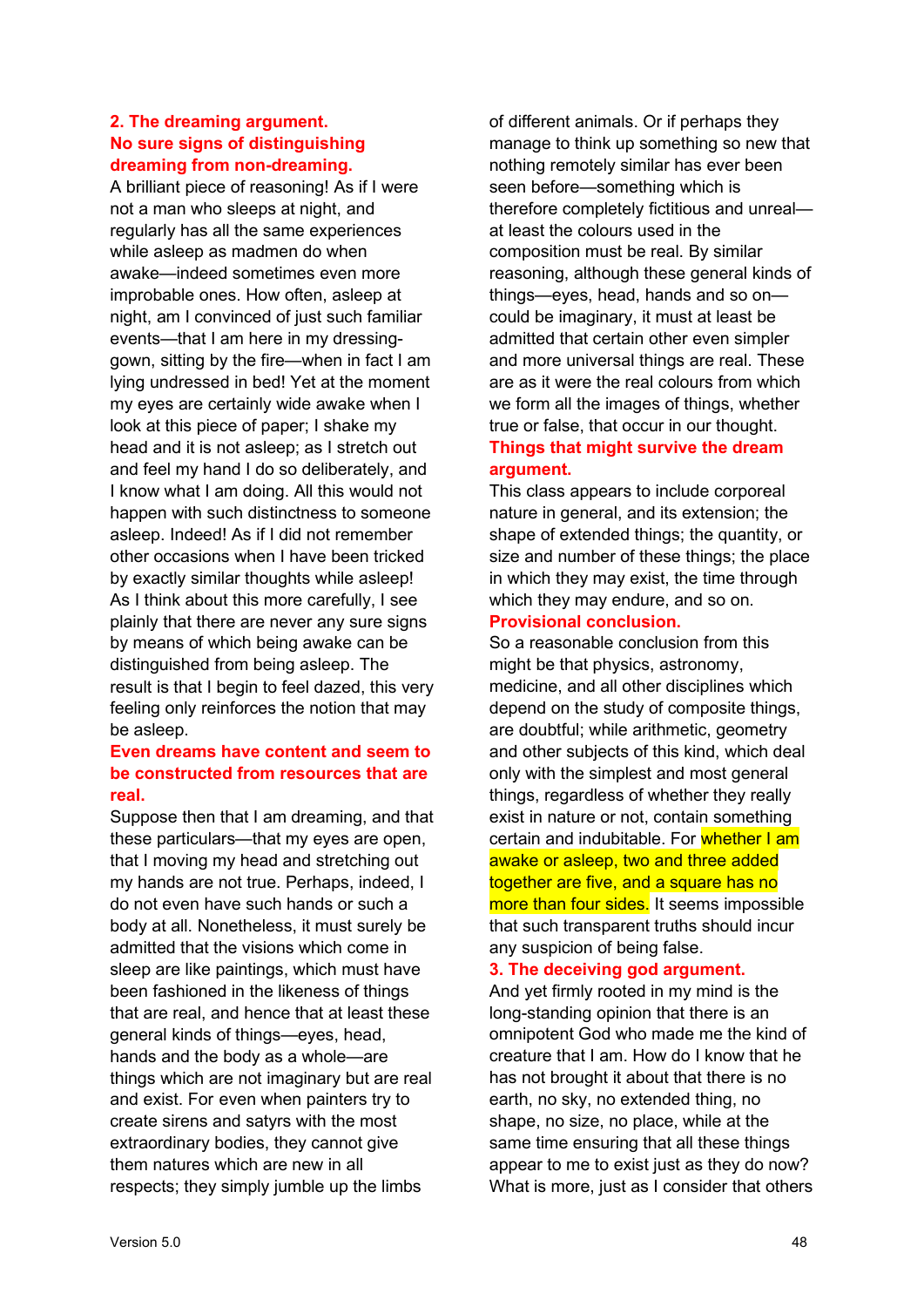sometimes go astray in cases where they think they have the most perfect knowledge, how do I know that God has not brought it about that I too go wrong every time I add two and three or count the sides of a square, or in some even simpler matter, if that is imaginable? **Problems with the counter objection that God wouldn't do that.**

But perhaps God would not have allowed me to be deceived in this way, since he is said to be supremely good. But if it were inconsistent with his goodness to have created me such that I am deceived all the time, it would seem equally foreign to his goodness to allow me to be deceived even occasionally; yet this last assertion cannot be made.

#### **Even saying there is no God doesn't solve the problem.**

Perhaps there may be some who would prefer to deny the existence of so powerful a God rather than believe that everything else is uncertain. Let us not argue with them, but grant them that everything said about God is a fiction. According to their supposition, then, I have arrived at my present state by fate or chance or a continuous chain of events, or by some other means; yet since deception and error seem to be imperfections, the less powerful they make my original cause, the more likely it is that I am so imperfect as to be deceived all the time.

#### **Final conclusion.**

I have no answer to these arguments, but am finally compelled to admit that there is not one of my former beliefs about which a doubt may not properly be raised; and this is not a flippant or ill-considered conclusion, but is based on powerful and well thought-out reasons. So in future I must withhold my assent from these former beliefs just as carefully as I would from obvious falsehoods, if I want to discover any certainty.

#### **Second part of the process. Why the first part isn't enough.**

But it is not enough merely to have noticed this; I must make an effort to remember it.

My habitual opinions keep coming back, and, despite my wishes, they capture my belief, which is as it were bound over to them as a result of long occupation and the law of custom. I shall never get out of the habit of confidently assenting to these opinions, so long as I suppose them to be what in fact they are, namely highly probable opinions—opinions which, despite the fact that they are in a sense doubtful, as has just been shown, it is still much more reasonable to believe than to deny.

#### **Assume the former beliefs to be false not just dubitable.**

In view of this, I think it will be a good plan to turn my will in completely the opposite direction and deceive myself, by pretending for a time that these former opinions are utterly false and imaginary.

#### **The reasons for doing so.**

I shall do this until the weight of preconceived opinion is counter-balanced and the distorting influence of habit no longer prevents my judgement from perceiving things correctly. In the meantime, I know that no danger or error will result from my plan, and that I cannot possibly go too far in my distrustful attitude. This is because the task now in hand does not involve action but merely the acquisition of knowledge.

#### **How to do so — the malicious demon.**

I will suppose therefore that not God, who is supremely good and the source of truth, but rather some malicious demon of the utmost power and cunning has employed all his energies in order to deceive me. **[Note the emphasis on the demon deceiving about external things.]**

I shall think that the sky, the air, the earth, colours, shapes, sounds and all external things are merely the delusions of dreams which he has devised to ensnare my judgement. I shall consider myself as not having hands or eyes, or flesh, or blood or senses, but as falsely believing that I have all these things. I shall stubbornly and firmly persist in this meditation; and, even if it is not in my power to know any truth, I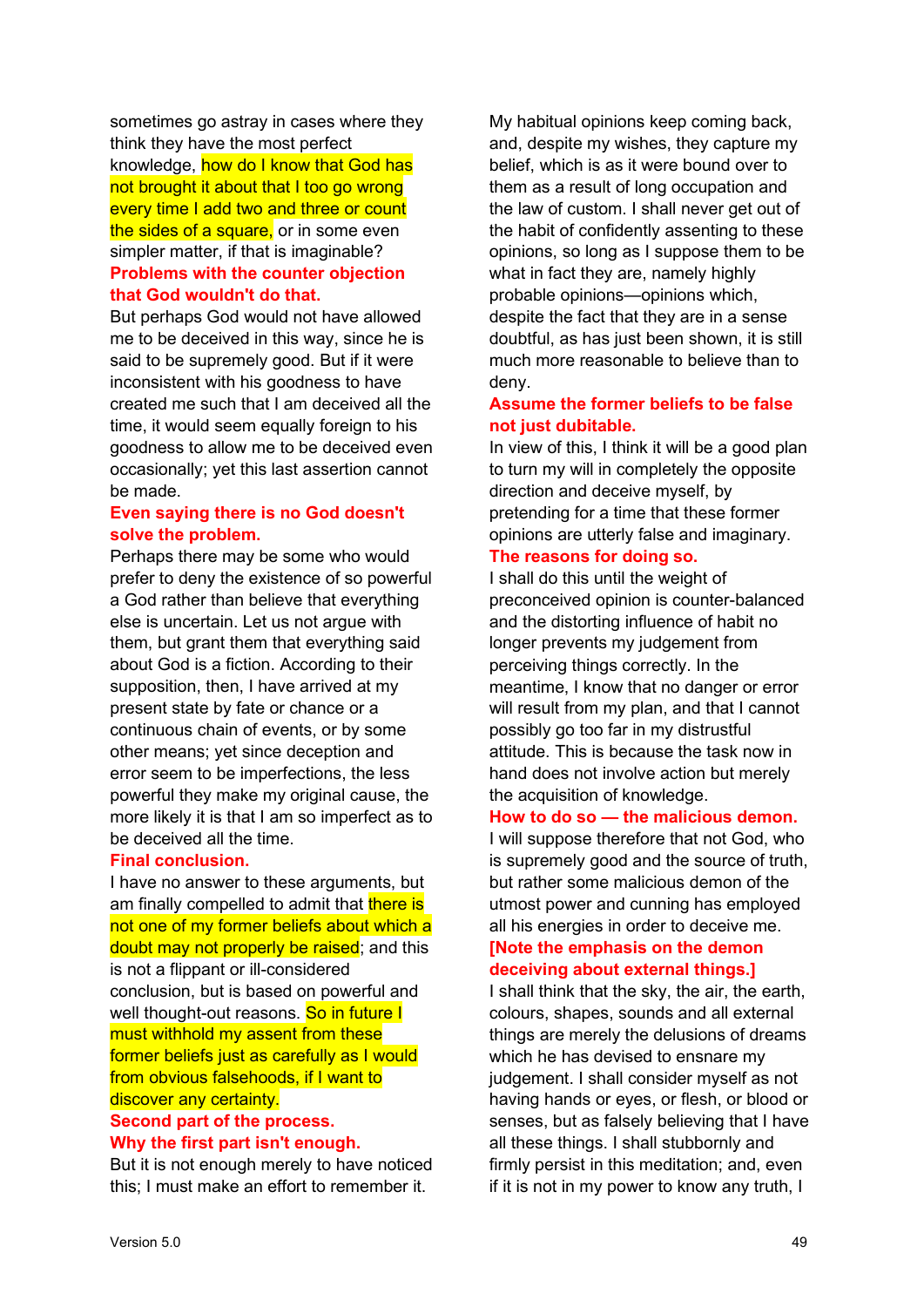shall at least do what is in my power, that is, resolutely guard against assenting to any falsehoods, so that the deceiver, however powerful and cunning he may be, will be unable to impose on me in the slightest degree.

#### **[Just part of the literary style.**

But this is an arduous undertaking, and a kind of laziness brings me back to normal life. I am like a prisoner who is enjoying an imaginary freedom while asleep; as he begins to suspect that he is asleep, he dreads being woken up, and goes along with the pleasant illusion as long as he can. In the same way, I happily slide back into my old opinions and dread being shaken out of them, for fear that my peaceful sleep may be followed by hard labour when I wake, and that I shall have to toil not in the light, but amid the inextricable darkness of the problems I have now raised.

#### **SECOND MEDITATION**

#### **The nature of the human mind, and how it is better known than the body**

So serious are the doubts into which I have been thrown as a result of yesterday's meditation that I can neither put them out of my mind nor see any way of resolving them. It feels as if I have fallen unexpectedly into a deep whirlpool which tumbles me around so that I can neither stand on the bottom nor swim up to the top. Nevertheless I will make an effort and once more attempt the same path which I started on yesterday.**]**

#### **Restatement of method**

Anything which admits of the slightest doubt I will set aside just as if I had found it to be wholly false; and

#### **Restatement of purpose.**

I will proceed in this way until I recognize something certain, or, if nothing else, until I at least recognize for certain that there is no certainty. Archimedes used to demand just one firm and immovable point in order to shift the entire earth; so I too can hope for great things if I manage to find just one thing, however slight, that is certain and unshakeable. **[Note: certainty is not an end in itself]**

#### **Summary of progress so far.**

I will suppose then, that everything I see is spurious. I will believe that my memory tells me lies, and that none of the things that it reports ever happened. I have no senses. Body, shape, extension, movement and place are chimeras. So what remains true? Perhaps just the one fact that nothing is certain.

#### **The search for certainty (certain existence?) continues.**

Yet apart from everything I have just listed, how do I know that there is not something else which does not allow even the slightest occasion for doubt?

#### **God's existence not yet certain.**

Is there not a God, or whatever I may call him, who puts into me the thoughts I am now having? But why do I think this, since I myself may perhaps be the author of these thoughts?

#### **First suggestion that I must exist questionable because the existence of the body already doubted.**

In that case am not I, at least, something? But I have just said that I have no senses and no body. This is the sticking point: what follows from this? Am I not so bound up with a body and with senses that I cannot exist without them? But I have convinced myself that there is absolutely nothing in the world, no sky, no earth, no minds, no bodies. Does it now follow that I too do not exist? No:

#### **My existence is certain.**

if I convinced myself of something then I certainly existed. But there is a deceiver of supreme power and cunning who is deliberately and constantly deceiving me. In that case I too undoubtedly exist, if he is deceiving me; and let him deceive me as much as he can, he will never bring it about that I am nothing so long as I think that I am something. So after considering everything very thoroughly, I must finally conclude that this proposition, I am, I exist,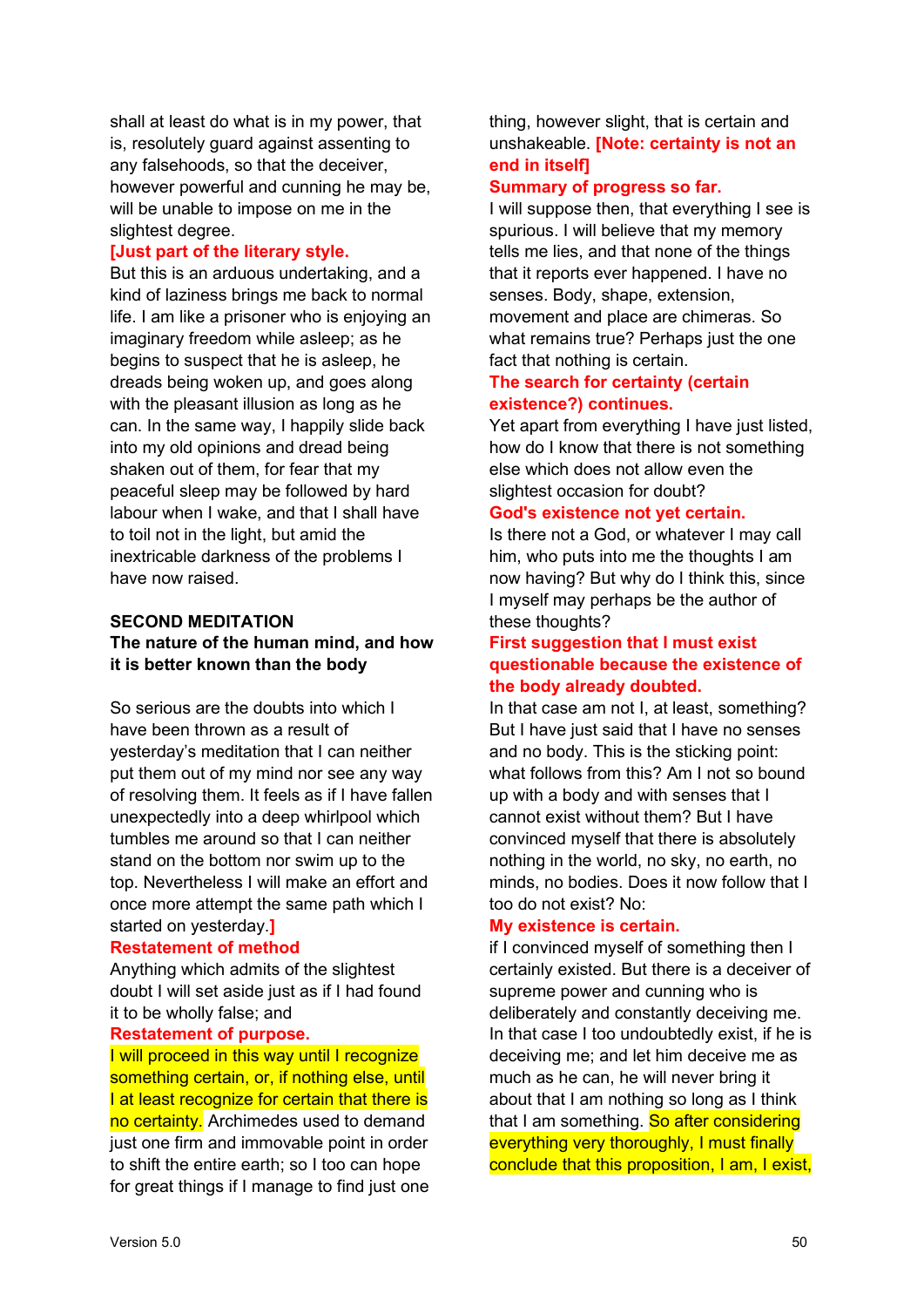is necessarily true whenever it is put forward by me or conceived in my mind. **[Descartes goes on to argue that the mind is separate from the body and that in essence he is 'A thing that thinks'.]**

But I do not yet have a sufficient understanding of what this 'I' is, that now necessarily exists. So I must be on my guard against carelessly taking something else to be this 'I', and so making a mistake in the very item of knowledge that I maintain is the most certain and evident of all. I will therefore go back and meditate on what I originally believed myself to be, before I embarked on this present train of thought. I will then subtract anything capable of being weakened, even minimally, by the arguments now introduced, so that what is left at the end may be exactly and only what is certain and unshakeable…

<sup>1</sup>The text (not the headings and other annotations) is from Meditations on First Philosophy, in Descartes: Selected Philosophical Writings, translated by John

### **Hume's Enquiries – the text Section 2: The origin of ideas**

#### **The distinction between impressions and ideas is introduced — the example of heat.**

Everyone will freely admit that the perceptions of the mind when a man •feels the pain of excessive heat or the pleasure of moderate warmth are considerably unlike what he feels when he later •remembers this sensation or earlier •looks forward to it in his imagination. Memory and imagination may mimic or copy the perceptions of the senses, but they can't create a perception that has as much force and liveliness as the one they are copying. Even when they operate with greatest vigour, the most we will say is that they represent their object so vividly that we could almost say we feel or see it. Except

Cottingham, Rev. ed. (New York: Cambridge University Press, 1988)

when the mind is out of order because of disease or madness, memory and imagination can never be so lively as to create perceptions that are indistinguishable from the ones we have in seeing or feeling. The most lively thought is still dimmer than the dullest sensation. **There are also inward impressions the example of emotions.** 

A similar distinction runs through all the other perceptions of the mind. A real fit of •**anger** is very different from merely thinking of that emotion. If you tell me that someone is in •love, I understand your meaning and form a correct conception of the state he is in; but I would never mistake that conception for the turmoil of actually being in love! When we think back on our past sensations and feelings, our thought is a faithful mirror that copies its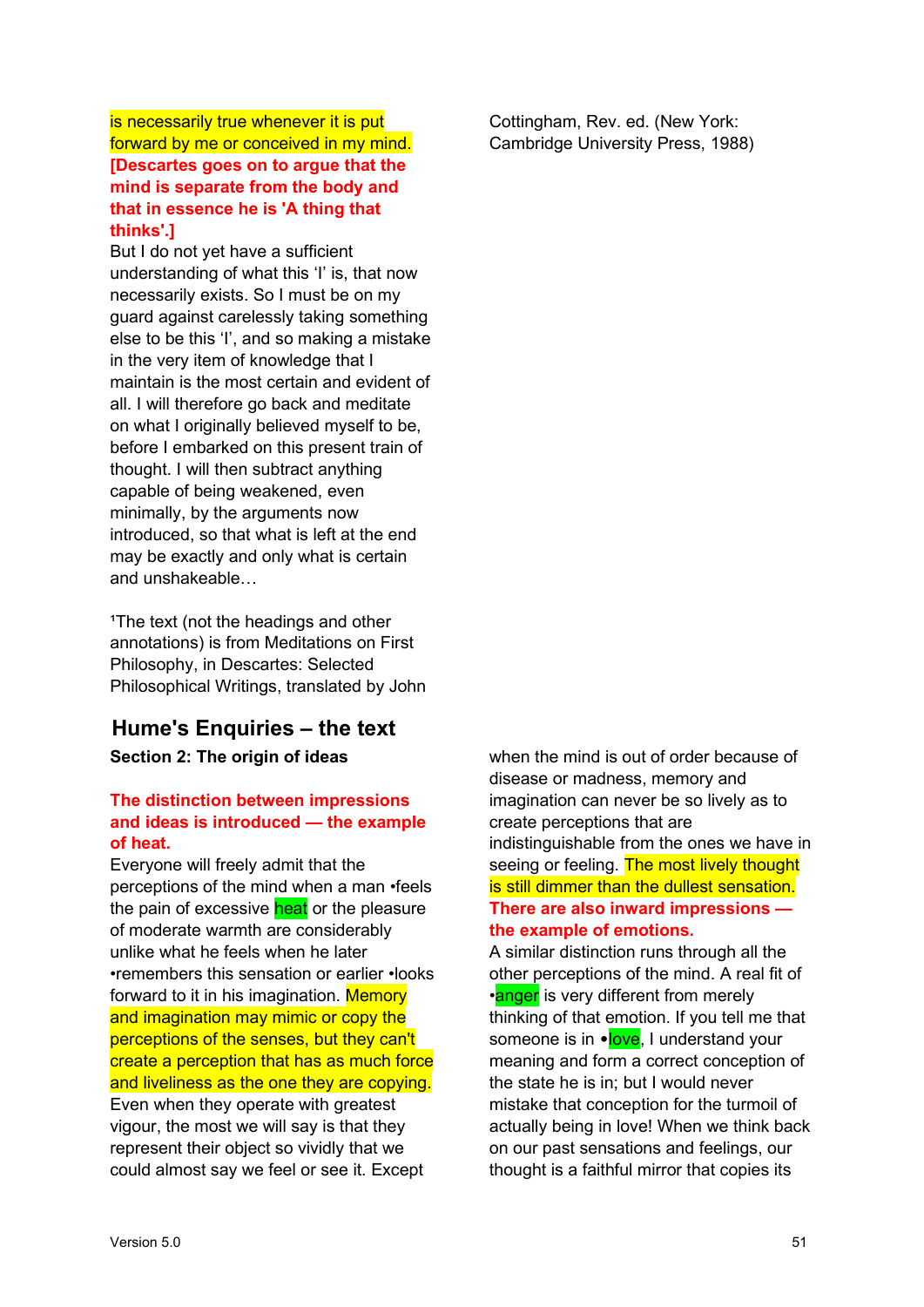objects truly; but it does so in colours that are fainter and more washed-out than those in which our original perceptions were clothed. To tell one from the other you don't need careful thought or philosophical ability.

**Impressions and ideas defined.** 

So we can divide the mind's perceptions into two classes, on the basis of their different degrees of force and liveliness. The less forcible and lively are commonly called 'thoughts' or 'ideas'. The others have no name in our language or in most others, presumably because we don't need a general label for them except when we are doing philosophy. Let us, then, take the liberty of calling them 'impressions', using that word in a slightly unusual sense. By the term 'impression', then, I mean all our more lively perceptions when we hear or see or feel or love or hate or desire or will. These are to be distinguished from ideas, which are the fainter perceptions of which we are conscious when we reflect on [= 'look inwards at'l our impressions.

#### **Despite what we might first think all ideas are based on impressions**

It may seem at first sight that human thought is utterly unbounded: it not only escapes all human power and authority ·as when a poor man thinks of becoming wealthy overnight, or when an ordinary citizen thinks of being a king·, but is not even confined within the limits of nature and reality. It is as easy for the imagination to form monsters and to join incongruous shapes and appearances as it is to conceive the most natural and familiar objects. And while •the body must creep laboriously over the surface of one planet, thought can instantly transport us to the most distant regions of the universe - and even further. What never was seen or heard of may still be conceived; nothing is beyond the power of thought except what implies an absolute contradiction. **Complex ideas.** 

But although our thought seems to be so free, when we look more carefully we'll find

that it is really confined within very narrow limits, and that all this creative power of the mind amounts merely to the ability to combine, transpose, enlarge, or shrink the materials that the senses and experience provide us with.

In the original Hume says: "all this creative power of the mind amounts to no more than the faculty of **compounding, transposing, augmenting**, or **diminishing** the materials afforded us by the senses and experience.

#### **One example from outward senses and one from inward feelings.**

When we think of a **golden mountain**, we only join two consistent ideas - gold and mountain - with which we were already familiar. We can conceive a virtuous horse because our own feelings enable us to conceive virtue, and we can join this with the shape of a horse, which is an animal we know. In short, all the materials of thinking are derived either from our outward senses or from our inward feelings: all that the mind and will do is to mix and combine these materials. Put in philosophical terminology: all our ideas or more feeble perceptions are copies of our impressions or more lively ones.

Here are two arguments that I hope will suffice to prove this.

#### **First argument—an inductive argument and the example of God.**

When we analyse our thoughts or ideas however complex or elevated they are we always find them to be made up of simple ideas that were copied from earlier feelings or sensations. Even ideas that at first glance seem to be the furthest removed from that origin are found on closer examination to be derived from it. The idea of God - meaning an infinitely intelligent, wise, and good Being - comes from extending beyond all limits the qualities of goodness and wisdom that we find in our own minds. However far we push this enquiry, we shall find that every idea that we examine is copied from a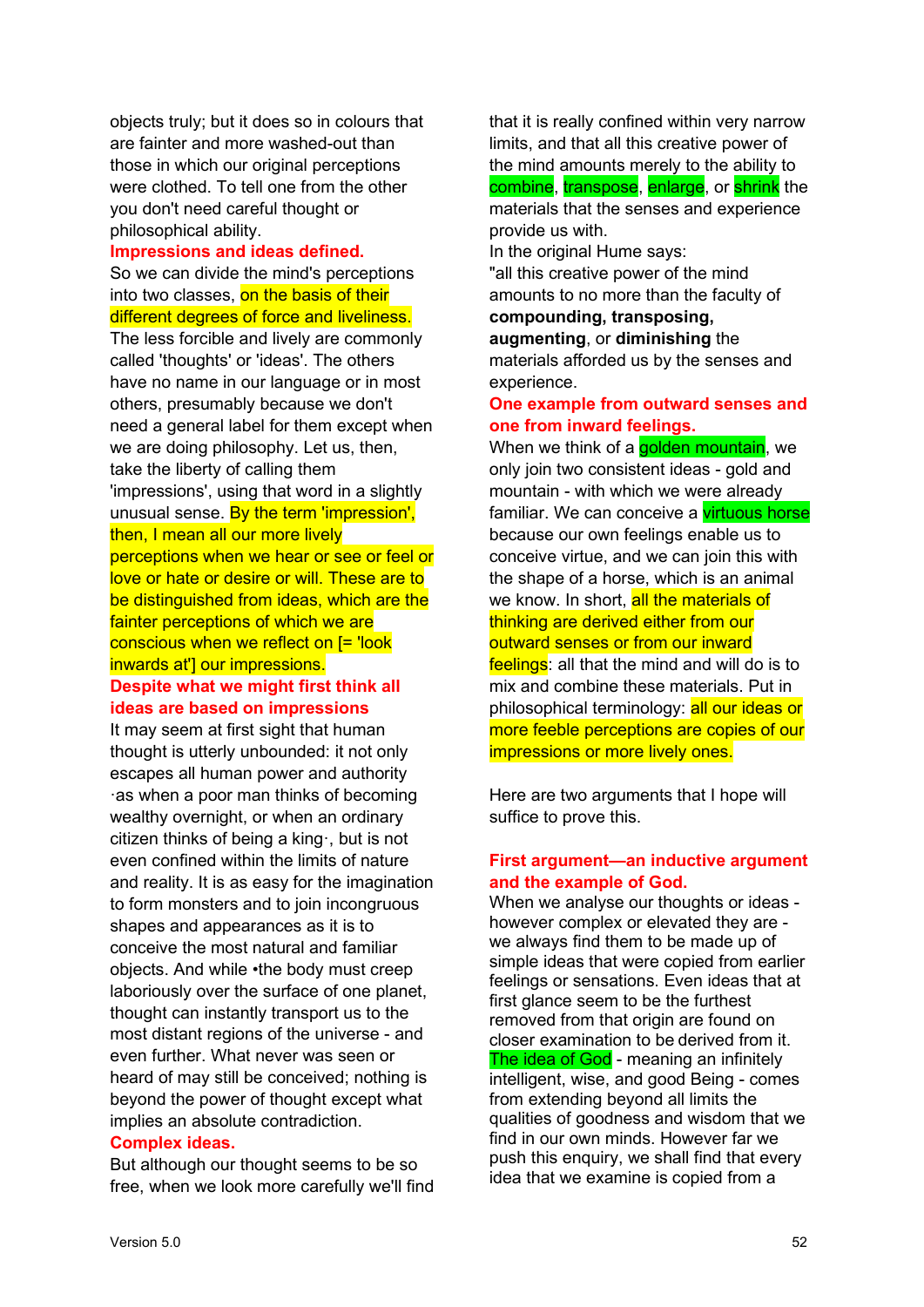similar impression. Those who maintain that this isn't universally true and that there are exceptions to it have only one way of refuting it - but it should be easy for them, if they are right. They need merely to produce an idea that they think isn't derived from this source. It will then be up to me, if I am to maintain my doctrine, to point to the impression or lively perception that corresponds to the idea they have produced.

#### **Second argument—when the relevant impression has been denied. a. malfunctioning senses.**

If a man can't have some kind of sensation because there is something wrong with his eyes, ears etc., he will never be found to have corresponding ideas. A **blind** man can't form a notion of colours, or a deaf man a notion of sounds. If either is cured of his deafness or blindness, so that the sensations can get through to him, the ideas can then get through as well; and then he will find it easy to conceive these objects.

#### **b. absence of relevant experience whether outward or inward.**

The same is true for someone who has never experienced an object that will give a certain kind of sensation: a Laplander or Negro has no notion of the taste of wine ·because he has never had the sensation of tasting wine·. Similarly with inward feelings. It seldom if ever happens that a person has never felt or is wholly incapable of some human feeling or emotion, but the phenomenon I am describing does occur with feelings as well, though in lesser degree. A gentle person can't form any idea of determined revenge or cruelty; nor can a selfish one easily conceive the heights of **friendship** and generosity.

#### **c. absence due to species limitations.**

Everyone agrees that non-human beings may have many senses of which we can have no conception, because the ideas of them have never been introduced to us in the only way in which an idea can get into the mind, namely through actual feeling and sensation.

#### **The missing shade of blue.**

(There is, however, one counter-example that may prove that it is not absolutely impossible for an idea to occur without a corresponding impression. I think it will be granted that the various distinct ideas of colour that enter the mind through the eye (or those of sound, which come in through the ear) really are different from each other, though they resemble one another in certain respects. If that holds for different colours, it must hold equally for the different shades of a single colour; so each shade produces a distinct idea, independent of the rest.

#### **Reductio ad absurdum 'proof' that each shade produces a distinct idea.**

(We can create a continuous gradation of shades, running from red at one end to green at the other, with each member of the series shading imperceptibly into its neighbour. If the immediate neighbours in the sequence are not different from one another, then red is not different from green, which is absurd.)

In the original Hume doesn't mention specific colours. He says: 'if this should be denied, it is possible, by the continual gradation of shades, to run a colour insensibly into what is most remote from it; and if you will not allow any of the means to be different, you cannot, without absurdity, deny the extremes to be the same.'

#### **The thought experiment described.**

Now, suppose that a sighted person has become perfectly familiar with colours of all kinds, except for one particular shade of blue (for instance), which he happens never to have met with. Let all the other shades of blue be placed before him, descending gradually from the deepest to the lightest: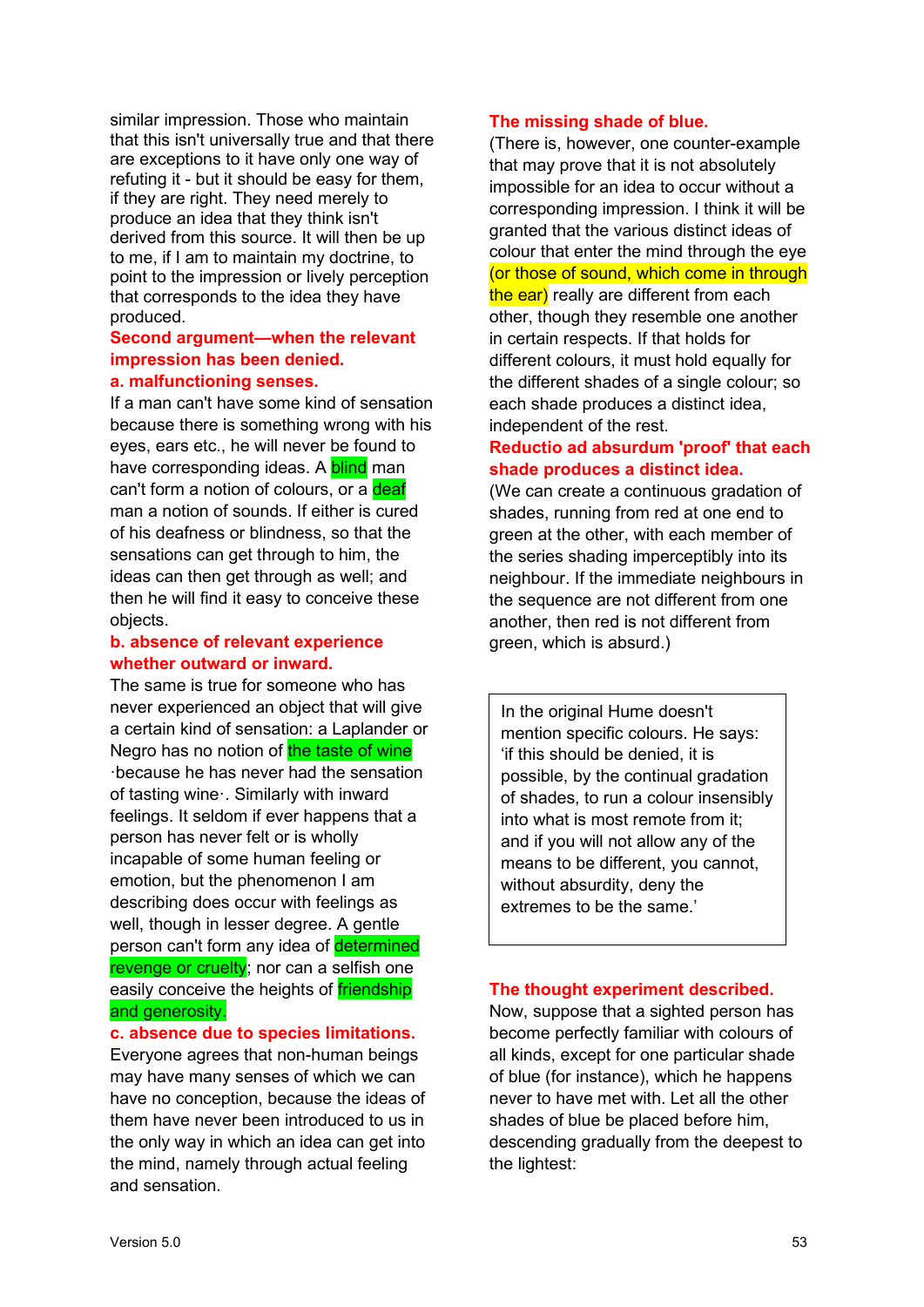#### **Claim 1.**

it is obvious that he will notice a blank in the place where the missing shade should go. That is, he will be aware that there is a greater quality-distance between that pair of neighbouring shades than between any other neighbour-pair in the series. **Claim 2.** 

Can he fill the blank from his own imagination, calling up in his mind the idea of that particular shade, even though it has never been conveyed to him by his senses? Most people, I think, will agree that he can.

#### **Conclusion**

This seems to show that simple ideas are not always, in every instance, derived from corresponding impressions.

**It fails to undermine the general claim.**  Still, the example is so singular that it is hardly worth noticing, and on its own it isn't a good enough reason for us to alter our general maxim.)

#### **Hume's microscope—the philosophical application of the copy principle.**

So here is a proposition that not only seems to be simple and intelligible in itself, but could if properly used make every dispute equally intelligible by banishing all that nonsensical jargon that has so long dominated metaphysical reasonings.

·Those reasonings are beset by three troubles·. (1) All ideas, especially abstract ones, are naturally faint and obscure, so that the mind has only a weak hold on them. (2) Ideas are apt to be mixed up with other ideas that resemble them. (3) We tend to assume that a given word is associated with a determinate idea just because we have used it so often, even if in using it we have not had any distinct meaning for it. In contrast with this, (1) all our impressions - that is, all our outward or inward sensations - are strong and vivid. (2) The boundaries between them are more exactly placed, and (3) it is harder to make mistakes about them.

#### **The empiricist criteria of meaning.**

So when we come to suspect that a philosophical term is being used without any meaning or idea (as happens all too often), we need only to ask: From what impression is that supposed idea derived? If none can be pointed out, that will confirm our suspicion ·that the term is meaningless, that is, has no associated idea·. By bringing ideas into this clear light we may reasonably hope to settle any disputes that arise about whether they exist and what they are like.<sup>1</sup>

Philosophers who have denied that there are any innate ideas probably meant only that all ideas were copies of our impressions; though I have to admit that the terms in which they expressed this were not chosen with enough care, or defined with enough precision, to prevent all mistakes about their doctrine. For what is meant by 'innate'? If 'innate' is equivalent to 'natural', then all the perceptions and ideas of the mind must be granted to be innate or natural, in whatever sense we take the latter word, whether in opposition to what is uncommon, what is artificial, or what is miraculous. If innate means 'contemporary with our birth', the dispute seems to be frivolous - there is no point in enquiring when thinking begins, whether before, at, or after our birth. Again, the word 'idea' seems commonly to be taken in a very loose sense by Locke and others, who use it to stand for any of our perceptions, sensations and passions, as well as thoughts. I would like to know what it can mean to assert that self-love, or resentment of injuries, or the passion between the sexes, is not innate! But admitting the words 'impressions' and 'ideas' in the sense explained above, and understanding by 'innate' what is original or not copied from any previous perception, then we can assert that all our impressions are innate and none of our ideas are innate. Frankly, I think that Mr. Locke was tricked into this question by the schoolmen [= mediaeval Aristotelians], who have used undefined terms to drag out their disputes to a tedious length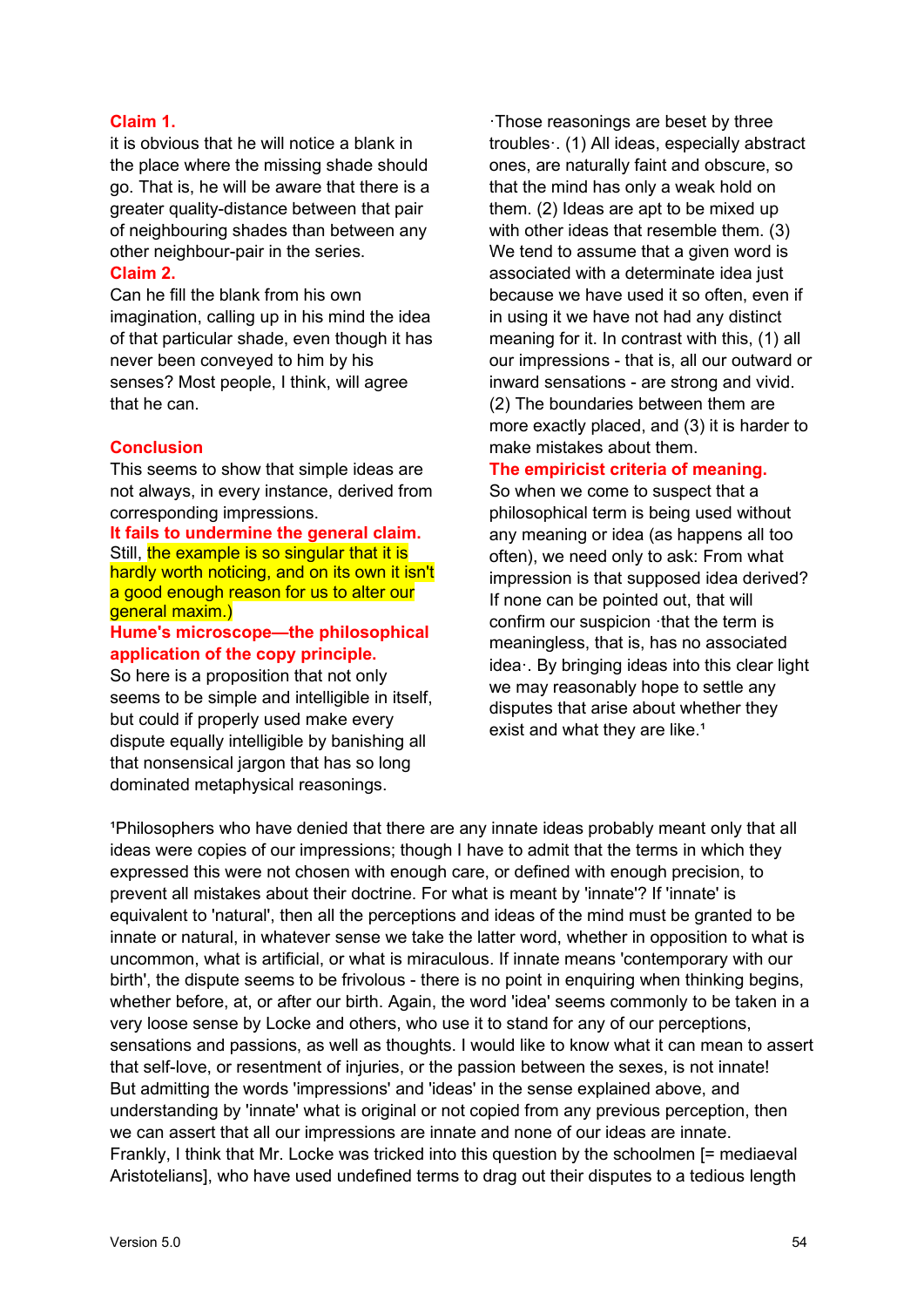without ever touching the point at issue. A similar ambiguity and circumlocution seem to run through all that great philosopher's reasonings on this as well as on most other subjects.

This version of the text is from earlymoderntexts.com. The language has been updated to make it more accessible. It is copyright © Jonathan Bennett. First launched: July 2004 Amended: June 2006.

Additional headings in red and other explanatory notes are neither part of the original text nor part of Bennett's updated text.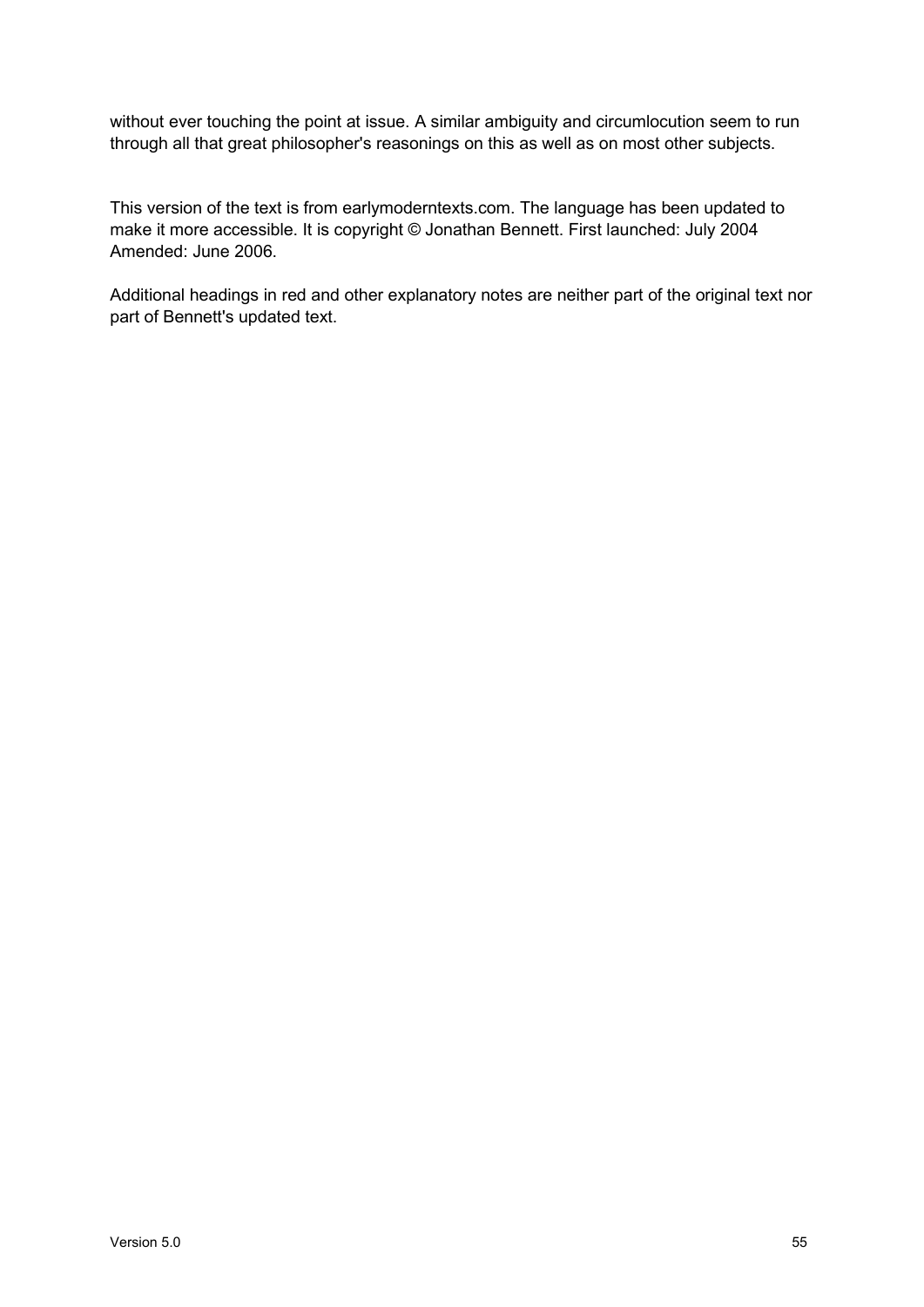## **Utilitarianism text extracts for teachers and lecturers**

### **Extract One**

#### **Jeremy Bentham, from An Introduction to the Principles of Morals and Legislation.**

Nature has placed mankind under the governance of two sovereign masters, pain and pleasure. It is for them alone to point out what we ought to do, as well as to determine what we shall do…

By utility is meant that property in any object, whereby it tends to produce benefit, advantage, pleasure, good, or happiness, (all this in the present case comes to the same thing) or (what comes again to the same thing) to prevent the happening of mischief, pain, evil, or unhappiness to the party whose interest is considered: if that party be the community in general, then the happiness of the community: if a particular individual, then the happiness of that individual…

The community is a fictitious body, composed of the individual persons who are considered as constituting as it were its members. The interest of the community then is what? — the sum of the interests of the several members who compose it…

### **Extract Two**

#### **Jeremy Bentham, from An Introduction to the Principles of Morals and Legislation.**

I Pleasures then, and the avoidance of pains, are the ends that the legislator has in view; it behoves him therefore to understand their value. Pleasures and pains are the instruments he has to work with: it behoves him therefore to understand their force, which is again, in other words, their value.

II To a person considered by himself, the value of a pleasure or pain considered by itself, will be greater or less, according to the four following circumstances:

1 Its intensity.

2 Its duration.

3 Its certainty or uncertainty.

4 Its propinquity or remoteness.

III These are the circumstances which are to be considered in estimating a pleasure or a pain considered each of them by itself. But when the value of any pleasure or pain is considered for the purpose of estimating the tendency of any act by which it is produced, there are two other circumstances to be taken into the account; these are:

5 Its fecundity, or the chance it has of being followed by sensations of the same kind: that is, pleasures, if it be a pleasure: pains, if it be a pain.

6 Its purity, or the chance it has of not being followed by sensations of the opposite kind: that is, pains, if it be a pleasure: pleasures, if it be a pain.

These two last, however, are in strictness scarcely to be deemed properties of the pleasure or the pain itself; they are not, therefore, in strictness to be taken into the account of the value of that pleasure or that pain. They are in strictness to be deemed properties only of the act, or other event, by which such pleasure or pain has been produced; and accordingly are only to be taken into the account of the tendency of such act or such event.

IV To a number of persons, with reference to each of whom to the value of a pleasure or a pain is considered, it will be greater or less, according to seven circumstances: to wit, the six preceding ones; viz.

1 Its intensity.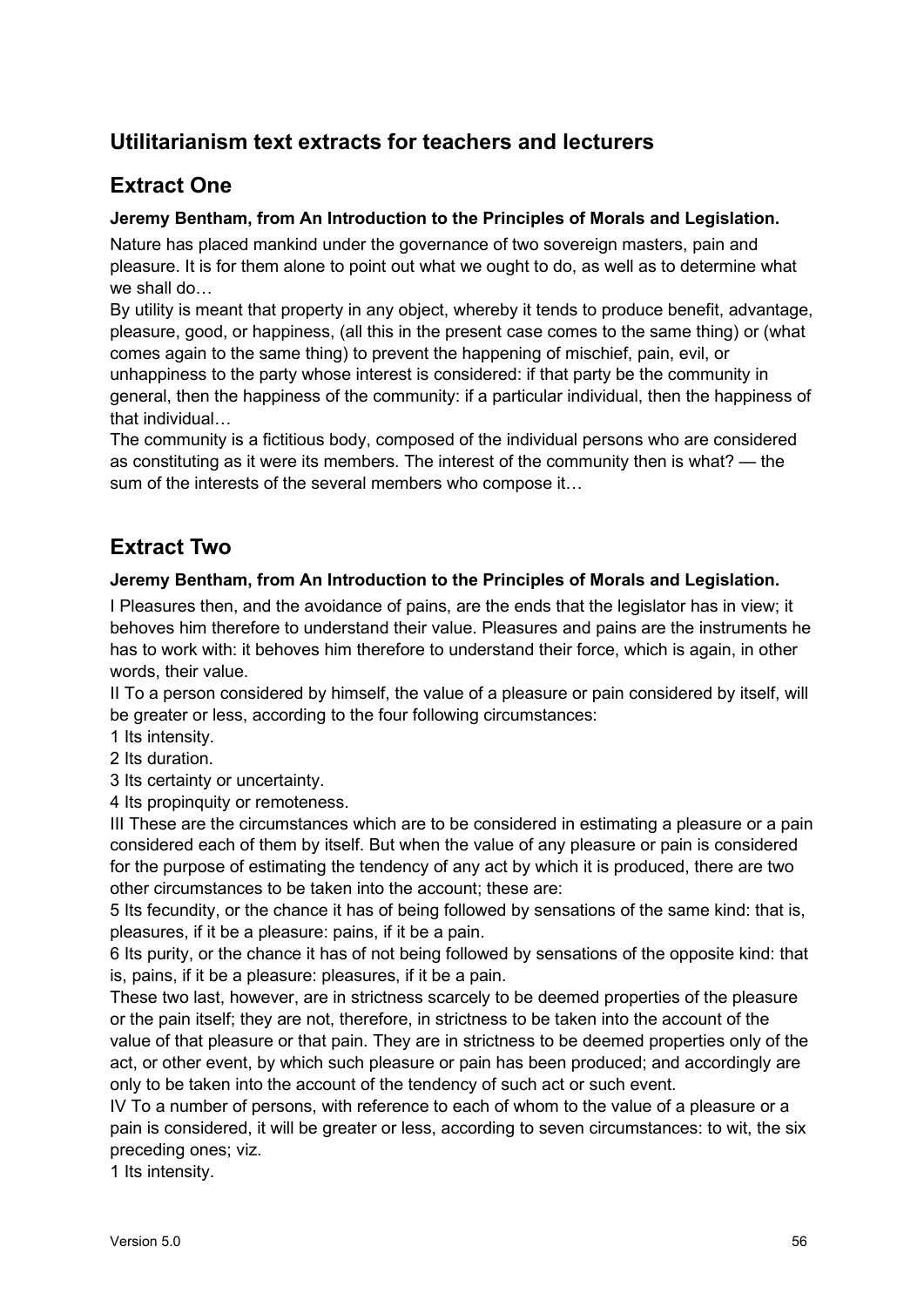2 Its duration.

3 Its certainty or uncertainty.

4 Its propinquity or remoteness.

5 Its fecundity.

6 Its purity.

And one other; to wit:

7 Its extent; that is, the number of persons to whom it extends; or (in other words) who are affected by it.

V To take an exact account then of the general tendency of any act, by which the interests of a community are affected, proceed as follows. Begin with any one person of those whose interests seem most immediately to be affected by it: and take an account,

1 Of the value of each distinguishable pleasure which appears to be produced by it in the first instance.

2 Of the value of each pain which appears to be produced by it in the first instance.

3 Of the value of each pleasure which appears to be produced by it after the first. This constitutes the fecundity of the first pleasure and the impurity of the first pain.

4 Of the value of each pain which appears to be produced by it after the first. This constitutes the fecundity of the first pain, and the impurity of the first pleasure.

5 Sum up all the values of all the pleasures on the one side, and those of all the pains on the other. The balance, if it be on the side of pleasure, will give the good tendency of the act upon the whole, with respect to the interests of that individual person; if on the side of pain, the bad tendency of it upon the whole.

6 Take an account of the number of persons whose interests appear to be concerned; and repeat the above process with respect to each. Sum up the numbers expressive of the degrees of good tendency, which the act has, with respect to each individual, in regard to whom the tendency of it is good upon the whole: do this again with respect to each individual, in regard to whom the tendency of it is good upon the whole: do this again with respect to each individual, in regard to whom the tendency of it is bad upon the whole. Take the balance which if on the side of pleasure, will give the general good tendency of the act, with respect to the total number or community of individuals concerned; if on the side of pain, the general evil tendency, with respect to the same community.

VI It is not to be expected that this process should be strictly pursued previously to every moral judgment, or to every legislative or judicial operation. It may, however, be always kept in view: and as near as the process actually pursued on these occasions approaches to it, so near will such process approach to the character of an exact one.

### **Extract Three**

#### **John Stuart Mill, from** *Utilitarianism***.**

Now, such a theory of life excites in many minds, and among them in some of the most estimable in feeling and purpose, inveterate dislike. To suppose that life has (as they express it) no higher end than pleasure- no better and nobler object of desire and pursuit — they designate as utterly mean and grovelling; as a doctrine worthy only of swine … the accusation supposes human beings to be capable of no pleasures except those of which swine are capable … if the sources of pleasure were precisely the same to human beings and to swine, the rule of life which is good enough for the one would be good enough for the other … (however) … Human beings have faculties more elevated than the animal appetites, and when once made conscious of them, do not regard anything as happiness which does not include their gratification … It is quite compatible with the principle of utility to recognise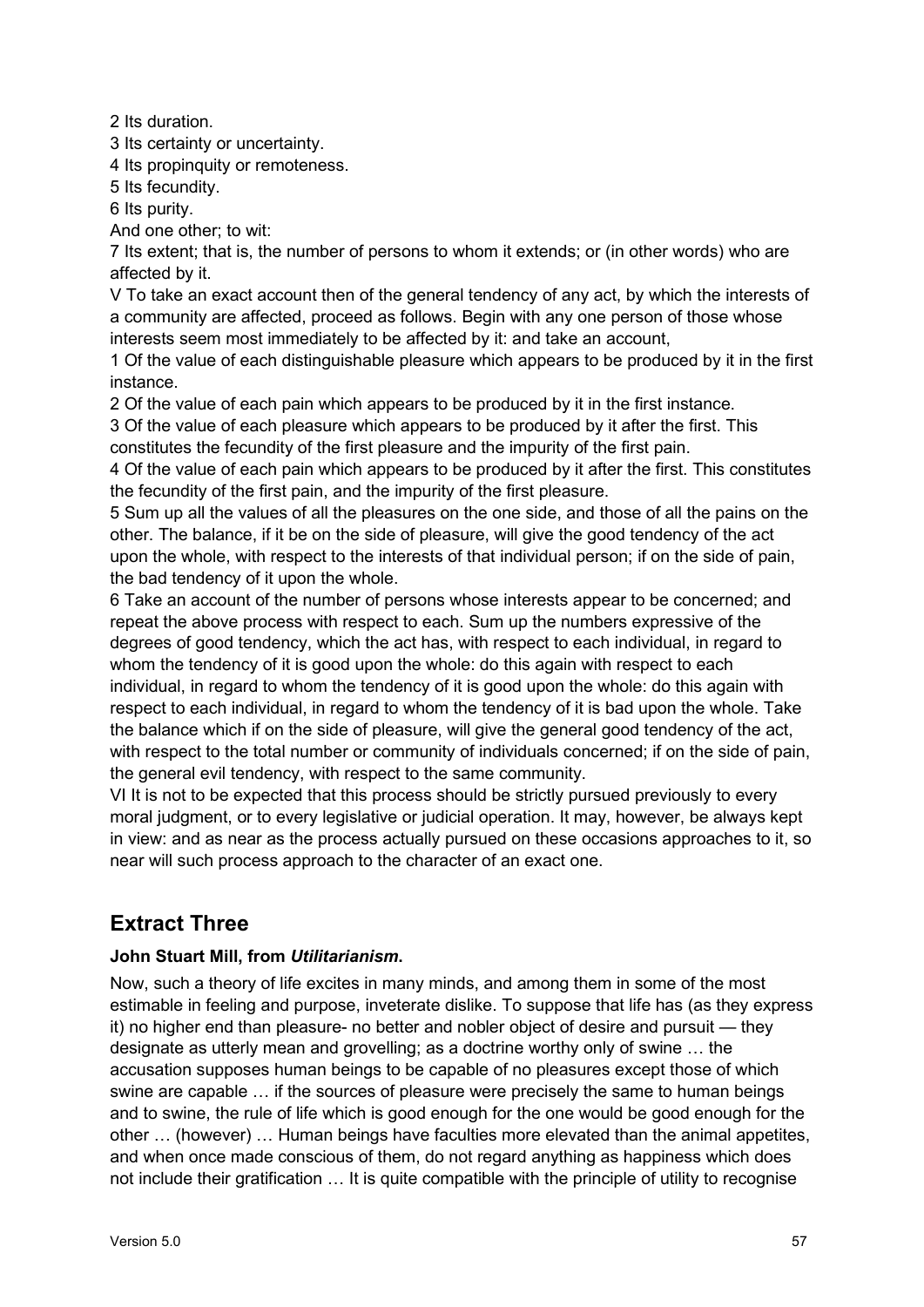the fact, that some kinds of pleasure are more desirable and more valuable than others. It would be absurd that while, in estimating all other things, quality is considered as well as quantity, the estimation of pleasures should be supposed to depend on quantity alone. If I am asked, what I mean by difference of quality in pleasures, or what makes one pleasure more valuable than another, merely as a pleasure, except its being greater in amount, there is but one possible answer. Of two pleasures, if there be one to which all or almost all who have experience of both give a decided preference, irrespective of any feeling of moral obligation to prefer it, that is the more desirable pleasure. If one of the two is, by those who are competently acquainted with both, placed so far above the other that they prefer it, even though knowing it to be attended with a greater amount of discontent, and would not resign it for any quantity of the other pleasure which their nature is capable of, we are justified in ascribing to the preferred enjoyment a superiority in quality, so far outweighing quantity as to render it, in comparison, of small account.

Now it is an unquestionable fact that those who are equally acquainted with, and equally capable of appreciating and enjoying, both, do give a most marked preference to the manner of existence which employs their higher faculties. Few human creatures would consent to be changed into any of the lower animals, for a promise of the fullest allowance of a beast's pleasures; no intelligent human being would consent to be a fool, no instructed person would be an ignoramus, no person of feeling and conscience would be selfish and base, even though they should be persuaded that the fool, the dunce, or the rascal is better satisfied with his lot than they are with theirs. They would not resign what they possess more than he for the most complete satisfaction of all the desires which they have in common with him. If they ever fancy they would, it is only in cases of unhappiness so extreme, that to escape from it they would exchange their lot for almost any other, however undesirable in their own eyes. A being of higher faculties requires more to make him happy, is capable probably of more acute suffering, and certainly accessible to it at more points, than one of an inferior type; but in spite of these liabilities, he can never really wish to sink into what he feels to be a lower grade of existence … It is better to be a human being dissatisfied than a pig satisfied; better to be Socrates dissatisfied than a fool satisfied. And if the fool, or the pig, is of a different opinion, it is because they only know their own side of the question. The other party to the comparison knows both sides.

It may be objected, that many who are capable of the higher pleasures, occasionally, under the influence of temptation, postpone them to the lower. But this is quite compatible with a full appreciation of the intrinsic superiority of the higher. Men often, from infirmity of character, make their election for the nearer good, though they know it to be the less valuable; and this no less when the choice is between two bodily pleasures, than when it is between bodily and mental. They pursue sensual indulgences to the injury of health, though perfectly aware that health is the greater good …

From this verdict of the only competent judges, I apprehend there can be no appeal. On a question which is the best worth having of two pleasures, or which of two modes of existence is the most grateful to the feelings, apart from its moral attributes and from its consequences, the judgment of those who are qualified by knowledge of both, or, if they differ, that of the majority among them, must be admitted as final.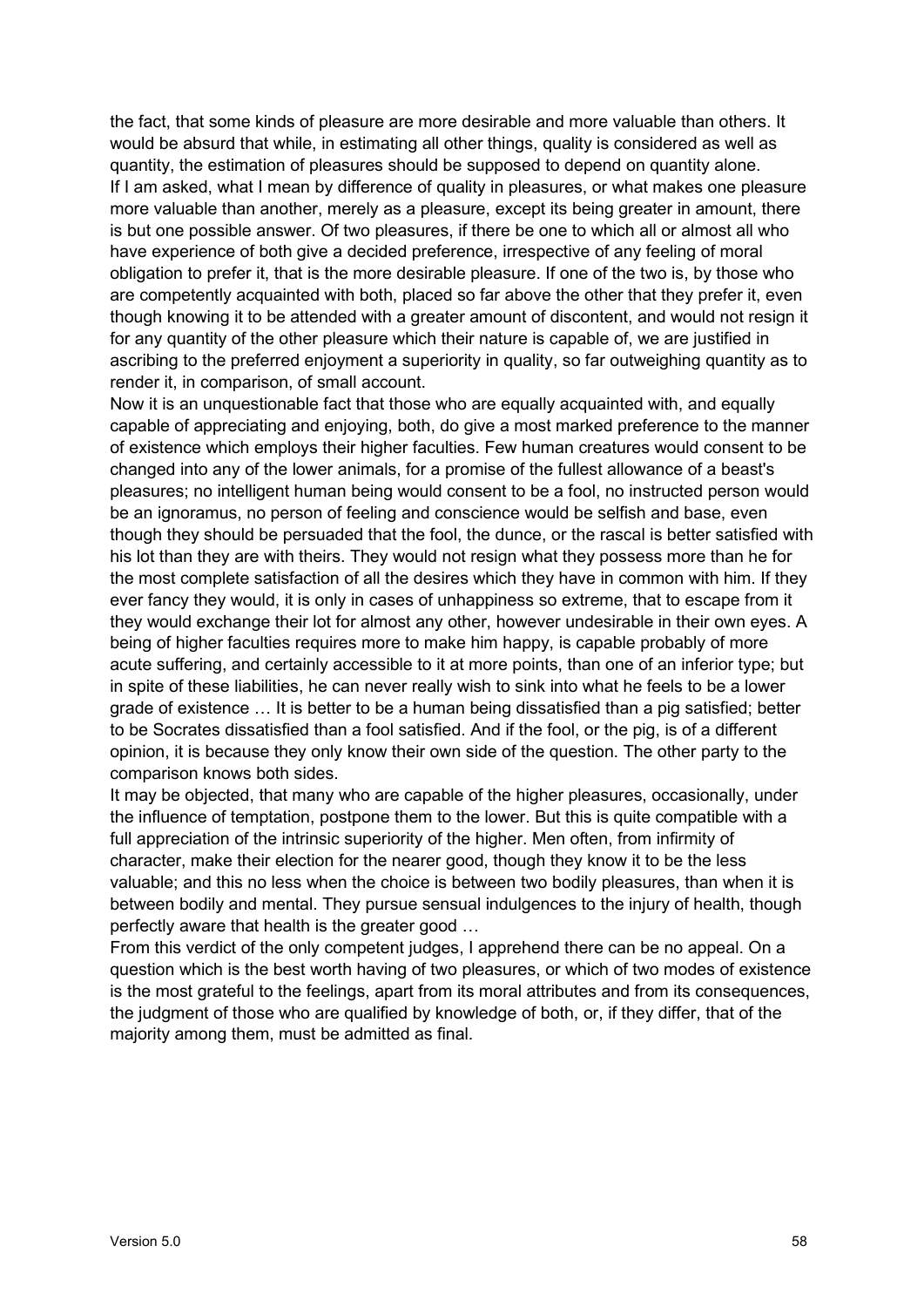### **Extract Four**

#### **John Stuart Mill, from** *Utilitarianism***.**

The only proof capable of being given that an object is visible, is that people actually see it. The only proof that a sound is audible, is that people hear it: and so of the other sources of our experience. In like manner, I apprehend, the sole evidence it is possible to produce that anything is desirable, is that people do actually desire it.

### **Extract Five**

#### **John Stuart Mill, from** *Utilitarianism***.**

No reason can be given why the general happiness is desirable, except that each person, so far as he believes it to be attainable, desires his own happiness. This, however, being a fact, we have not only all the proof which the case admits of, but all which it is possible to require, that happiness is a good: that each person's happiness is a good to that person, and the general happiness, therefore, a good to the aggregate of all persons.